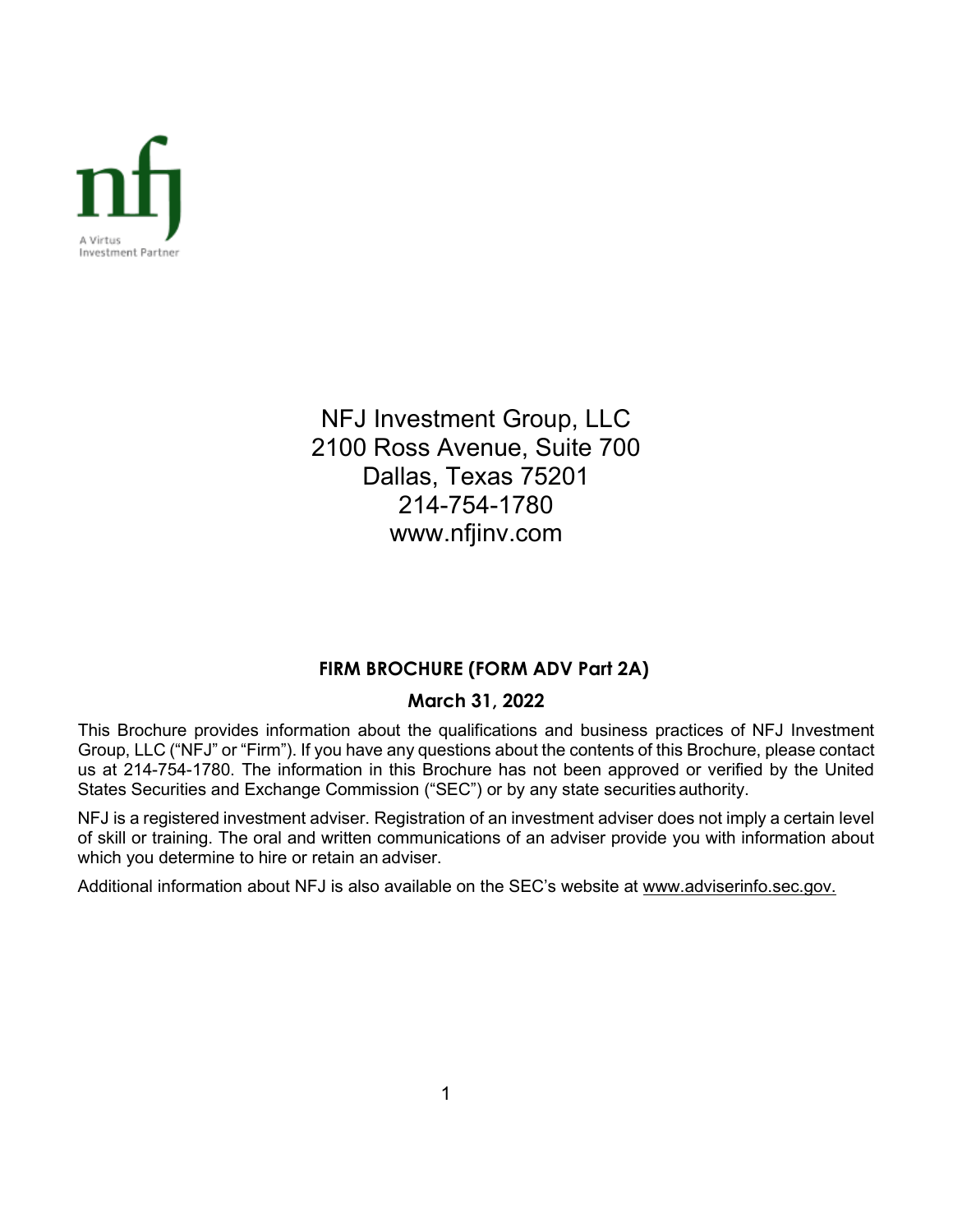## **ITEM 2 MATERIAL CHANGES**

This Brochure, dated March 31, 2022, was prepared according to the SEC's requirements and rules. This Item is used to provide a summary of new or updated material information since the last annual update of our Brochure.

## **Item 4 Advisory Business**

• Updated Assets Under Management

## **Item 8 Methods of Analysis, Investment Strategies and Risk of Loss**

- Updated language regarding methods of analysis
- Updated strategy name from Infrastructure Income to Global Infrastructure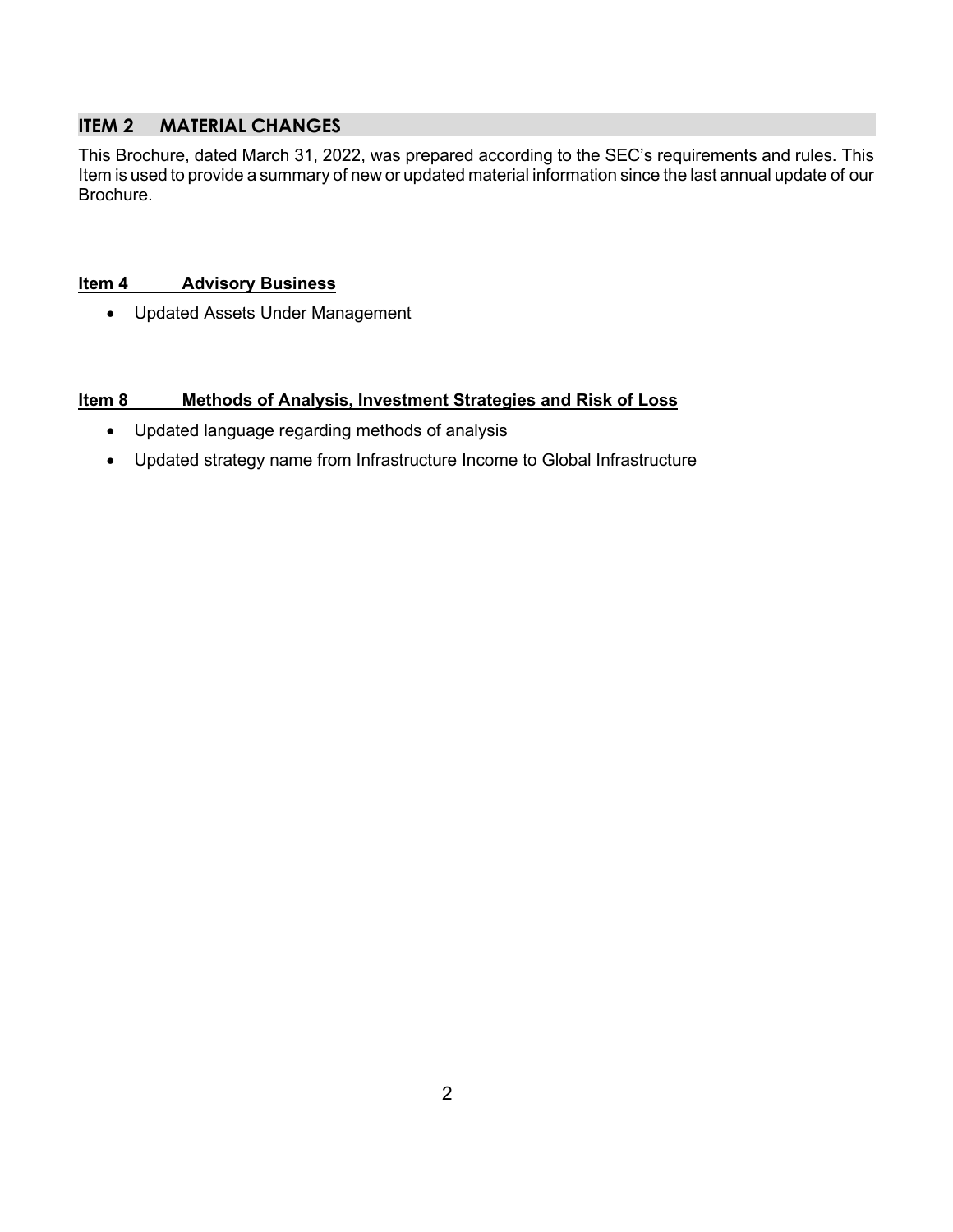# **ITEM 3 TABLE OF CONTENTS Page**

| <b>ITEM1</b>            | <b>COVER PAGE</b>                                             | 1              |
|-------------------------|---------------------------------------------------------------|----------------|
| ITEM <sub>2</sub>       | <b>MATERIAL CHANGES</b>                                       | $\overline{2}$ |
| ITEM <sub>3</sub>       | <b>TABLE OF CONTENTS</b>                                      | 3              |
| <b>ITEM4</b>            | <b>ADVISORY BUSINESS</b>                                      | 4              |
| <b>ITEM<sub>5</sub></b> | FEES and COMPENSATION                                         | 6              |
| ITEM <sub>6</sub>       | PERFORMANCE-BASED FEES and SIDE BY SIDE MANAGEMENT            | 10             |
| <b>ITEM7</b>            | <b>TYPES OF CLIENTS</b>                                       | 11             |
| <b>ITEM8</b>            | METHODS of ANALYSIS, INVESTMENT STRATEGIES and                |                |
|                         | <b>RISK of LOSS</b>                                           | 11             |
| ITEM <sub>9</sub>       | <b>DISCIPLINARY INFORMATION</b>                               | 19             |
| <b>ITEM 10</b>          | OTHER FINANCIAL INDUSTRY ACTIVITIES and AFFILIATIONS          | 19             |
| <b>ITEM 11</b>          | CODE of ETHICS, PARTICIPATION or INTEREST IN CLIENT           |                |
|                         | <b>TRANSACTIONS and PERSONAL TRADING</b>                      | 20             |
| ITEM 12                 | BROKERAGE PRACTICES (Soft Dollar Practices, Client Referrals, |                |
|                         | Directed Brokerage, Trade Aggregation)                        | 24             |
| <b>ITEM 13</b>          | <b>REVIEW of ACCOUNTS</b>                                     | 30             |
| <b>ITEM 14</b>          | CLIENT REFERRALS and OTHER COMPENSATION                       | 31             |
| <b>ITEM 15</b>          | <b>CUSTODY</b>                                                | 32             |
| <b>ITEM 16</b>          | <b>INVESTMENT DISCRETION</b>                                  | 33             |
| <b>ITEM 17</b>          | <b>VOTING CLIENT SECURITIES</b>                               | 33             |
| <b>ITEM 18</b>          | <b>FINANCIAL INFORMATION</b>                                  | 34             |
|                         |                                                               |                |

APPENDIX PRIVACY POLICY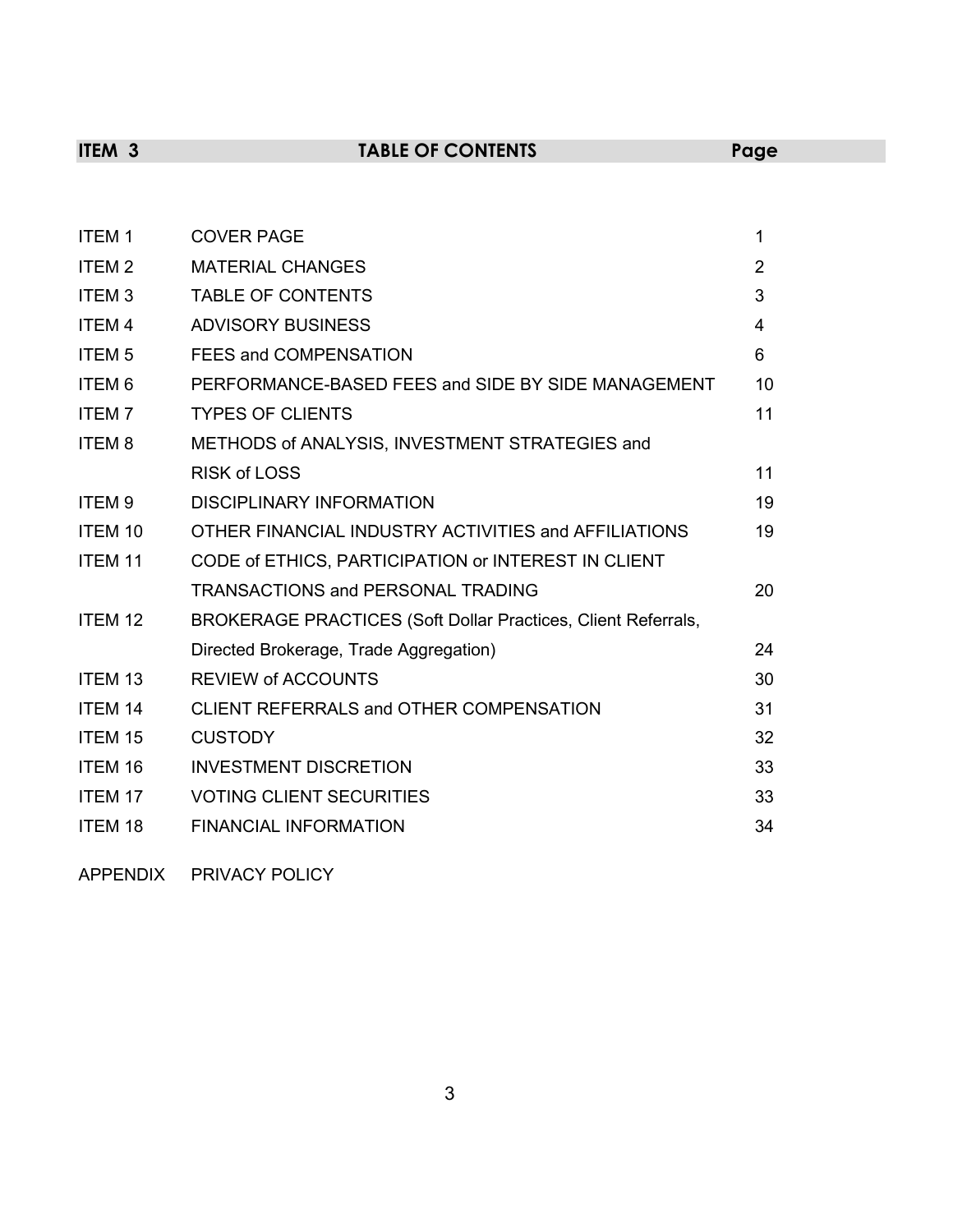## **ITEM 4 ADVISORY BUSINESS**

#### **Our Firm**

NFJ Investment Group, LLC is a wholly-owned subsidiary of Virtus Partners, Inc. ("VPI"), which is whollyowned by Virtus Investment Partners, Inc. ("Virtus"). Virtus, a publicly traded firm, is singularly committed to the long-term success of individual and institutional investors, offering asset management through its affiliated managers and select sub-advisers (see www.virtus.com).

#### **Our Services**

NFJ provides investment management services across a broad range of primarily equity assets including domestic and non-U.S. securities. NFJ provides discretionary and non-discretionary investment management or sub-advisory services to institutional clients and non-institutional clients principally through separate accounts, wrap fee programs and a variety of commingled funds (including SEC registered openend investment companies ("Mutual Funds") and SEC registered closed-end investment companies ("Closed-End Funds"), other commingled funds which are not registered with the SEC ("Non-Registered Commingled Funds"), which may be sponsored or established by affiliates of NFJ or by unaffiliated third parties.

The following are the primary elements of the investment management services typically provided by NFJ. Such services may vary depending on the nature of the investment advisory relationship as described herein.

(i) Formulation with the client of appropriate investment objectives andrestrictions;

(ii) Application of stock screening process to determine the relative attractiveness of individual stocks within certain quality constraints;

(iii) Construction of client portfolios utilizing stocks which are determined to be most attractive by the screening process which concentrates on low valuations and/or dividend yields. A specific sell discipline is in place;

(iv) If authorized, implementation of the investment strategy by execution of portfolio transactions as needed;

(v) The continual monitoring of the account for the purpose of reviewing its performance and controlling its adherence to strategy and objectives; and

(vi) Furnishing reports to the client concerning account activity, strategy, and performance.

In addition, NFJ may determine to tailor its advisory services to the individual needs of its clients. Clients may submit reasonable guidelines or restrictions on investments in certain securities or security types to be adhered to by NFJ. When selecting securities and determining amounts, NFJ observes the investment policies, limitations, and restrictions of the clients for which it advises. Investment guidelines and restrictions must be provided to NFJ in writing.

#### **Separate Accounts**

For separate account clients, NFJ provides investment management services for the assets placed under its supervision. Investment advice is furnished on a discretionary basis, where the client authorizes NFJ to make all investment decisions for the account.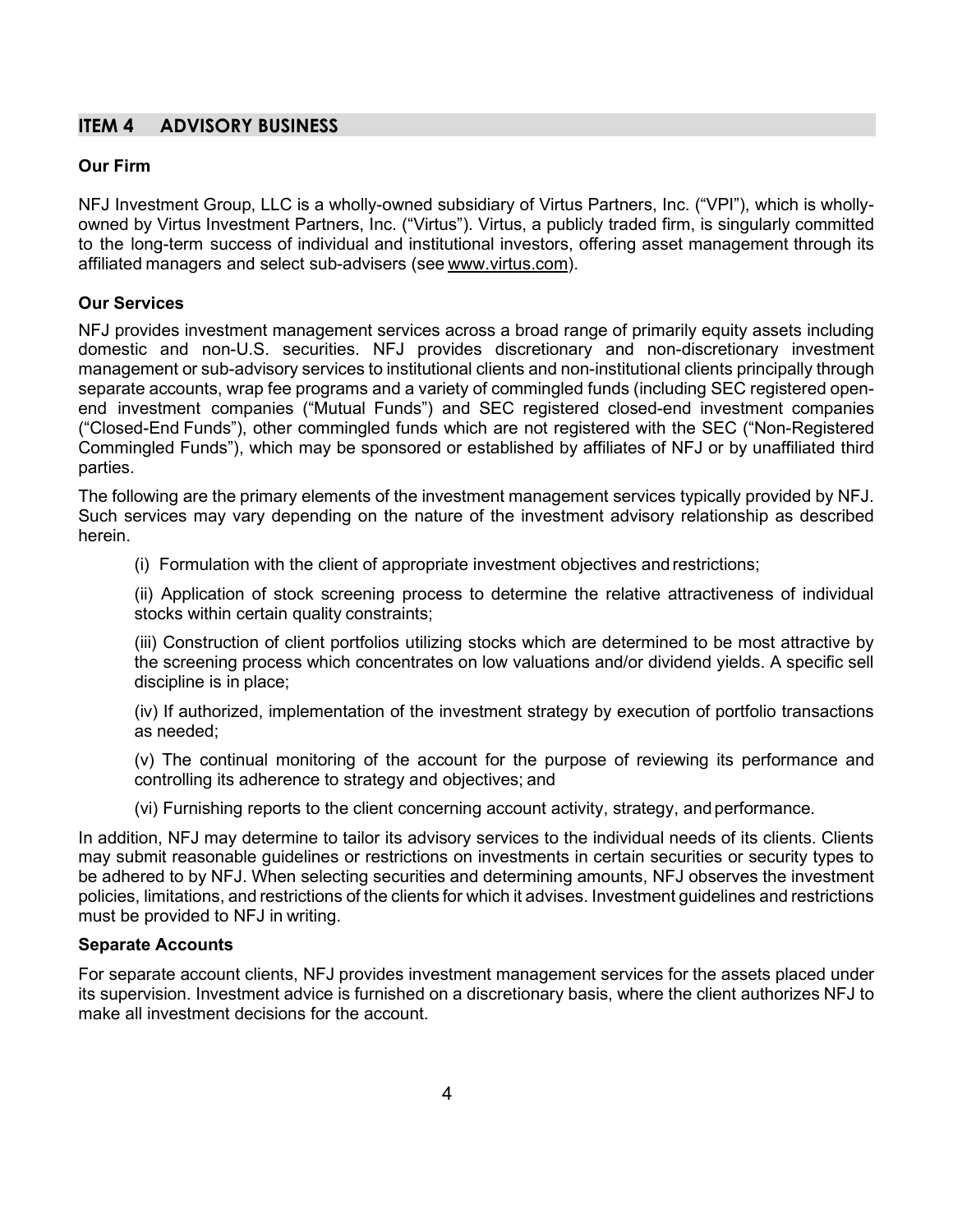#### **Managed Account/Wrap-Fee Programs**

NFJ also provides discretionary and non-discretionary investment advisory services for managed account/wrap-fee programs, programs in which a client pays a program sponsor or broker a single "wrapfee" for advisory services, certain brokerage services, monitoring of the investment adviser's performance and custodial services or some combination of these or other services; (the "Wrap Programs") sponsored by unaffiliated broker-dealers (the "Program Sponsors").

NFJ acts as adviser under certain wrap programs and sub-adviser under other wrap programs with respect to certain investment strategies, to selected Program Sponsors and a limited number of clients who do not participate in a Wrap Program ("Direct Clients"). Under the Wrap Programs, the Program Sponsor permits its clients to take part in a Wrap Program by choosing an investment adviser from a list of participating investment advisers that are screened by the Program Sponsor. The Program Sponsor is responsible for determining whether a specific NFJ strategy is suitable or advisable for an investor. The wrap client accounts are typically subject to a minimum investment and are administered and serviced primarily by the Program Sponsor, which, in most cases is also registered as an investment adviser.

NFJ does not act as a sponsor of any Wrap Program.

#### **Investment Model Delivery to Unaffiliated Third Parties**

NFJ may also act as a non-discretionary adviser/sub-adviser by providing an investment model to unaffiliated third parties (each a "Model Receiver") which may manage accounts participating in, or sponsor, Wrap Programs. In this case, NFJ would typically enter into an investment advisory/sub-advisory agreement with the Model Receiver.

Pursuant to the investment advisory/sub-advisory agreement entered into by NFJ and the Model Receiver, NFJ would provide investment recommendations to the Model Receiver for one or more of its investment strategies. The Model Receiver has the ultimate decision-making authority and discretionary responsibility for determining which securities are to be purchased and sold for the clients participating in the Wrap Programs.

Wrap-fee clients should consult the Program Sponsor's brochure for the specific fees and features applicable to their program as well as the Form ADV of the primary, discretionary investment manager.

#### **Registered Investment Companies**

NFJ also serves as sub-adviser to certain Mutual Funds and Closed-End Funds sponsored or advised by its affiliates.

#### **Non-Registered Commingled Funds**

NFJ may also provide investment management or sub-advisory services to commingled funds, that are established by affiliates or unaffiliated third parties, which are not registered under the Securities Act of 1933 or the Investment Company Act of 1940, as amended. A minimum account size may be applicable for participation in a Non-Registered Commingled Fund. Additional information concerning these funds is included in the relevant fund's offering documents.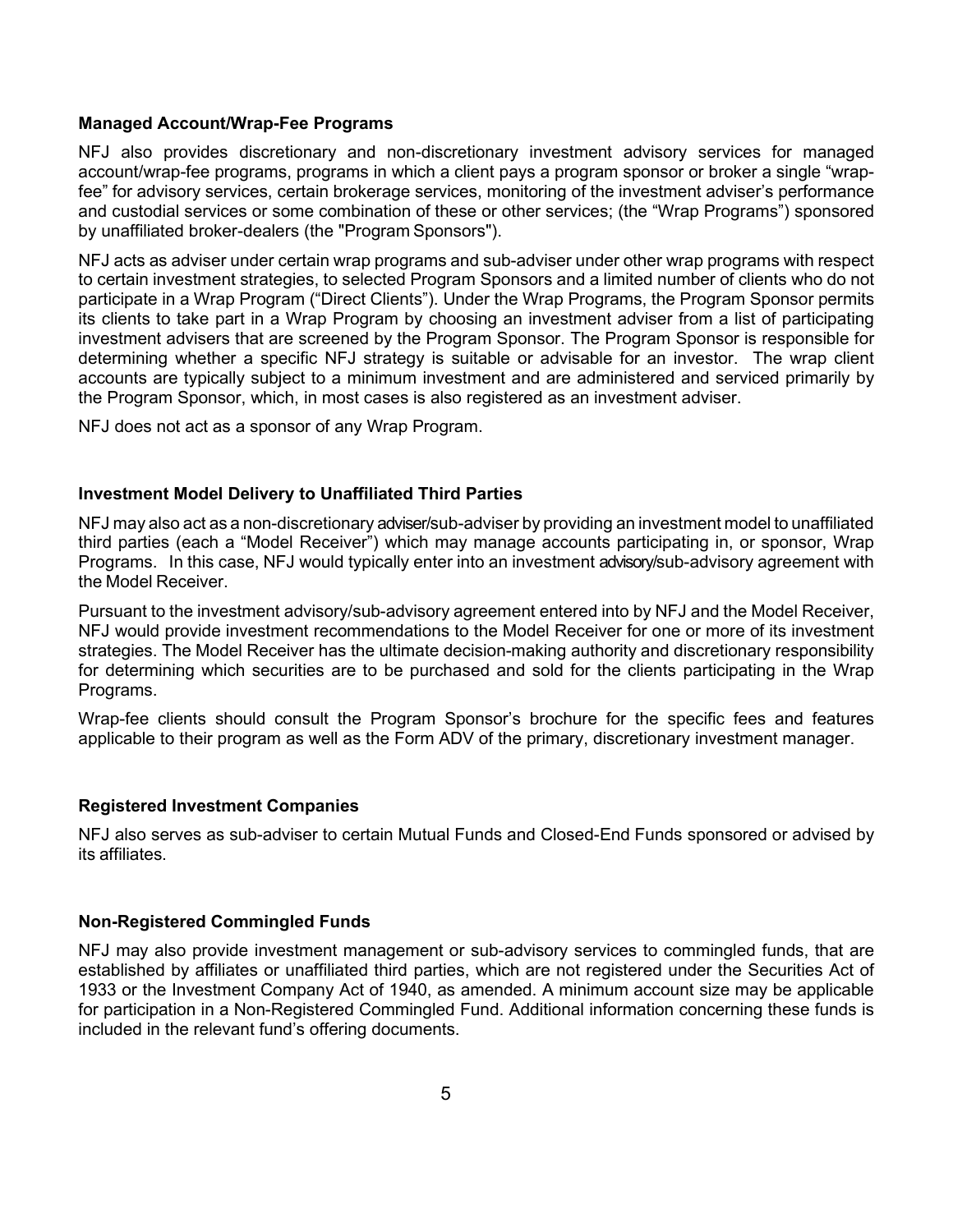NFJ cannot guarantee or assure you that your investment objectives will be achieved. The investment decisions NFJ makes for client accounts are subject to various market, currency, economic, political and business risks, and the risk that investment decisions will not always be profitable. Many of these risks are discussed in Item 8 below, which you should review carefully before deciding to engage NFJ services.

#### **Assets Under Management**

As of 12/31/2021, NFJ had discretionary assets of \$5,909,665,057 and non-discretionary assets of \$3,081,812,926\* for total assets under management of \$8,991,477,983\*\*.

\*Non-discretionary assets under management described in this item includes (but not exclusively) accounts and assets for which the Adviser has neither discretionary authority nor responsibility for arranging or effecting the purchase or sale of recommendations provided to and accepted by the client or Sponsor.

\*\*May differ from assets under management disclosed in Item 5.F of Adviser's Form ADV Part 1 due to specific calculation instructions for Regulatory Assets Under Management.

## **ITEM 5 FEES and COMPENSATION**

#### **Separate Accounts**

NFJ's investment management fees for separate accounts are generally set forth in the client's investment management agreement (the "Agreement"). Agreements generally provide that either NFJ or the client may terminate the Agreement by giving advance written notice to the other party. In certain cases, the client may terminate the Agreement at any time, for any reason without penalty, upon written notice, and in particular, the client may terminate the Agreement within 5 business days after entering into the Agreement without penalty. However, generally, the client has the right to cancel NFJ's services upon 30 days' written notice during which period NFJ's investment management fees are earned and retained. Except as otherwise agreed, upon termination, clients are responsible for payment of the pro-rata portion of fees through the termination date. In the event a client has paid fees in advance for the quarter and terminates prior to the end of such quarter, NFJ will refund the client the portion of fees paid from the date of termination to the end of such quarter.

In general, NFJ's fees are based on its standard fee schedule that is in effect at the time the Agreement is entered into. Investment management fees may also be negotiated with clients and therefore may vary from the standard fee schedule. For comparable services, other investment advisers may charge higher or lower fees than those charged by NFJ. The standard fee schedule may be modified from time to time and existing client relationships may have a different fee schedule; however, some of the Agreements entered into by NFJ with institutional clients allow NFJ to apply a revised fee schedule to such clients' accounts after giving written notice of such fee schedule revisions.

Investment management fees under NFJ's current standard fee schedule are calculated as a percentage of assets under management and may be subject to a specified minimum annual fee and/or a specified minimum account size.

Fees are generally charged quarterly in arrears based on the ending market value of the account (including, without limitation, cash and cash equivalents and accrued dividends and interest) as of the last business day of the quarter. As a result, clients may pay investment management fees with respect to cash and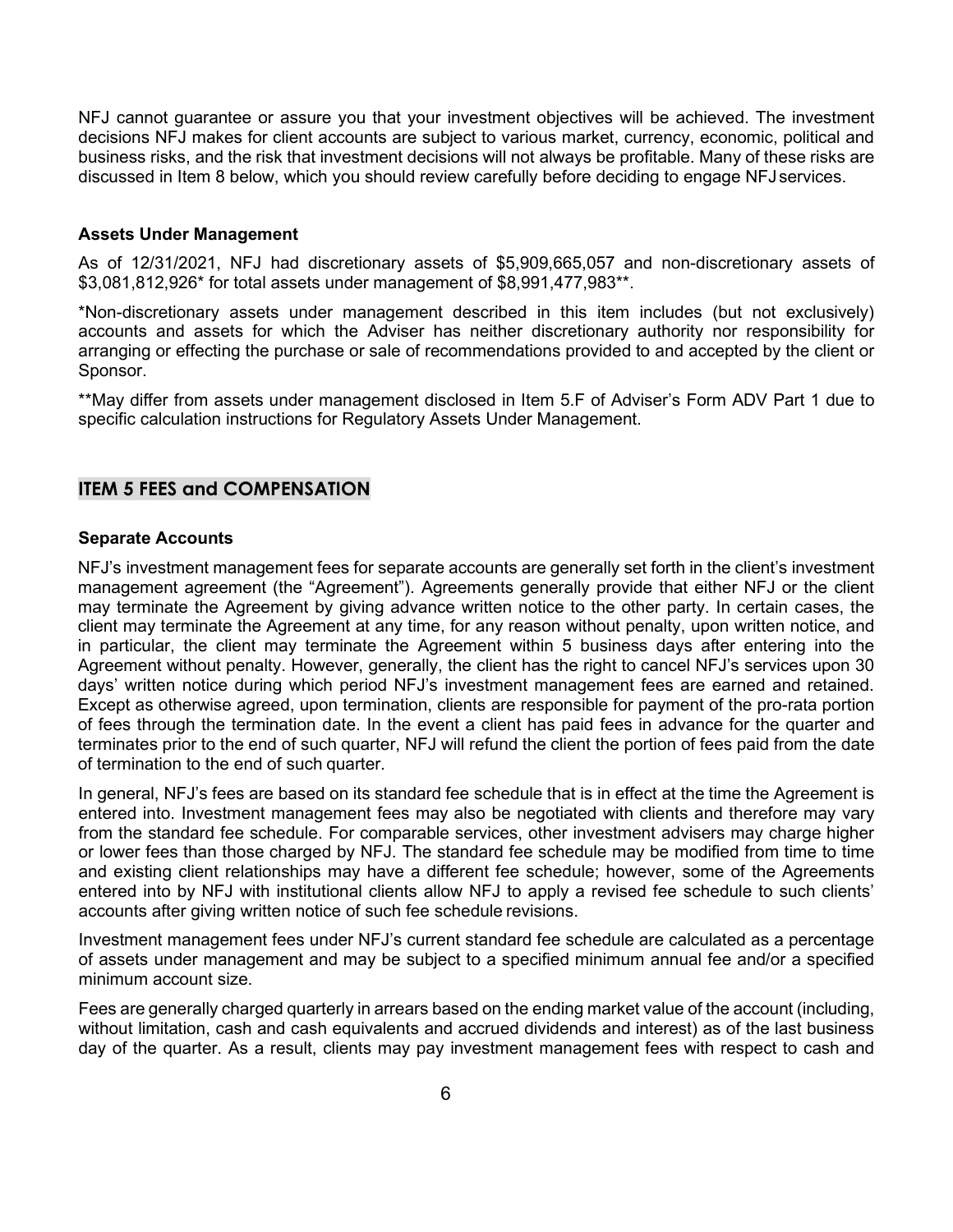cash equivalents both to NFJ as well as to the adviser of any cash management vehicle utilized by the client in connection with the client's account. Fees may also be charged quarterly in advance based on the market value of the account at the beginning of the quarter. In the event that an account is opened on a date other than the first day of a calendar quarter, the client will be charged fees for the first quarter on a pro-rata basis from the date of inception of the account to the last day of the quarter. Unless otherwise specifically agreed to with a client, the ending market value of an account for purposes of calculating fees will be determined by NFJ applying the same valuation procedures and methods which it uniformly uses in its quarterly appraisals of investment management accounts.

NFJ has preferred minimum account sizes, based on the characteristics of the account and or investment strategy. Preferred minimum account sizes vary, and are listed, by strategy, herein. In its sole discretion, NFJ may accept accounts with amounts of assets lower than the indicated preferred minimum. In such cases, the fees charged for investment advisory services may be higher than those fees indicated herein. NFJ may terminate client accounts with assets that fall below the minimum indicated.

NFJ's current standard fee schedules for new separate accounts are as follows: Unless otherwise indicated, fees and minimums are shown in U.S. Dollars.

#### **Dividend Value and Large-Cap Value**

0.60% - first \$25,000,000 0.50% - next \$50,000,000 0.40% - next \$100,000,000 0.35% - on the balance of assets

Minimum account size: \$25 Million

## **Mid-Cap Value, Mid-Cap Value 100, and All-Cap Value**

0.75% - first \$25,000,000 0.55% - next \$25,000,000 0.40% - next \$50,000,000 0.35% - on the balance of assets Minimum account size: \$25 Million

#### **Small-Cap Value**

0.90 % - first \$25,000,000 0.85% - next \$25,000,000 0.75% - on the balance of assets Minimum account size: \$25 Million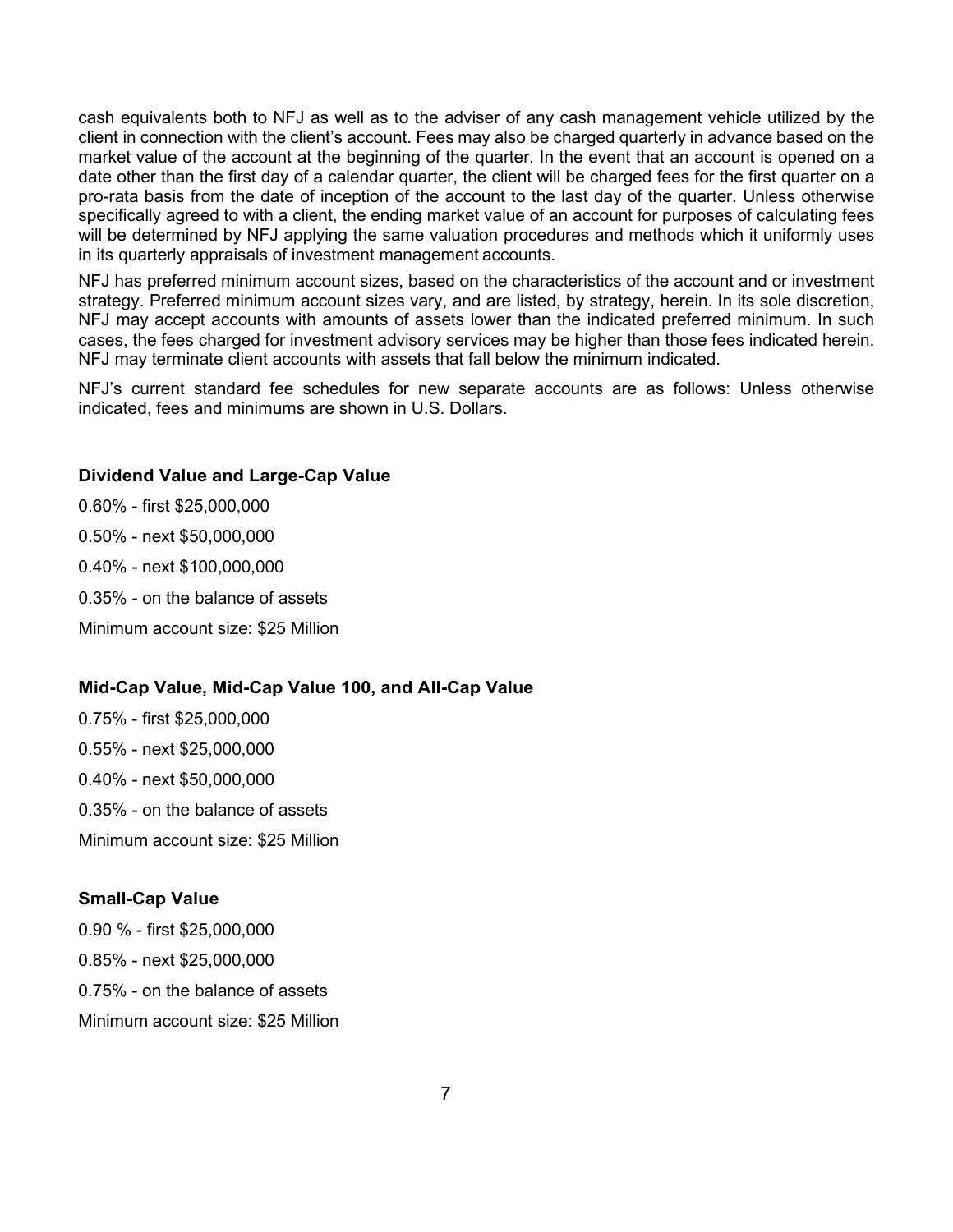#### **International Value**

0.75% - first \$25,000,000 0.70% - next \$25,000,000 0.60% - next \$50,000,000 0.45% - on the balance of assets Minimum account size: \$25 Million

#### **Emerging Markets Value**

0.90% - first \$50,000,000 0.85% - next \$50,000,000 0.80% - next \$100,000,000 0.70% - on the balance of assets Minimum account size: \$25 Million

#### **Global Infrastructure Income**

0.90% - first \$50,000,000 0.85% - next \$50,000,000 0.80% - next \$100,000,000 0.70% - on the balance of assets Minimum account size: \$25 Million

#### **Managed Account/Wrap-Fee Programs Sub-Advisory Fees**

Generally, the Program Sponsor will pay a portion of the wrap-fee received from the Wrap Program client to NFJ's affiliate, Virtus Fund Advisers ("VFA") or to NFJ for investment management services provided to the Wrap Program Sponsor/wrap client. When NFJ acts as a sub-adviser to VFA with respect to managed/wrap accounts or Direct Client accounts, NFJ will be compensated for the investment management services it provides to VFA out of the fees VFAreceives.

NFJ's and VFA's compensation from the Wrap Program Sponsors and Direct Clients vary, but it is generally between 0.33% and 0.50% of assets under management in the respective Wrap Program or Direct Client account. Generally, fees are payable quarterly in advance.

Wrap-fee clients typically receive a brochure detailing the wrap-fee program from the Program Sponsor prior to their selection of NFJ as adviser or sub-adviser. Fees and features of each program offered by the various Program Sponsors vary and therefore, wrap-fee clients should consult the Program Sponsor's brochure for the specific fees and features applicable to their program.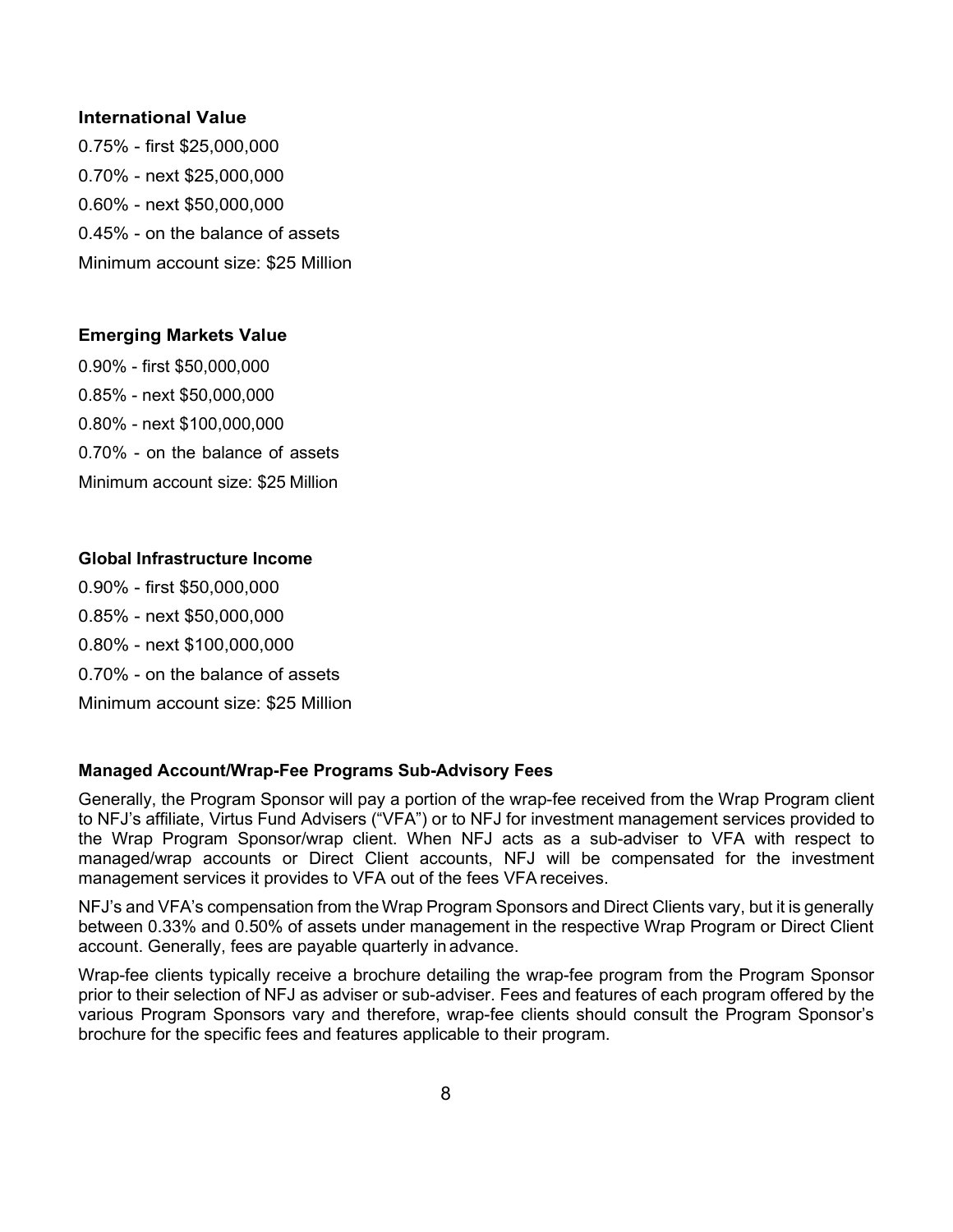#### **Investment Model Delivery to Unaffiliated Third Parties Fees**

Generally, the Model Receiver will pay a portion of the fee it receives from the Program Sponsor to NFJ. NFJ would normally expect such fees to be generally within the same range as fees described under "Managed Account/Wrap-Fee Programs-Investment Sub-advisory Fees" although such fees may be higher or lower. Fees may be payable quarterly in arrears or in advance.

#### **Registered Investment Companies Sub-Advisory Fees**

The fees NFJ receives for sub-advisory services provided to SEC registered investment company funds ("Funds") are separately negotiated between NFJ and the unaffiliated or affiliated investment adviser and/or Fund. Fees may be performance-based, but typically are based on a percentage of assets under management. Clients invested in a Fund sub-advised by NFJ should refer to the Fund's Prospectus for a listing of the applicable advisory and sub-advisory fees.

#### **Non-Registered Commingled Funds Fees**

The fees NFJ receives for investment management or sub-advisory services provided to commingled funds are separately negotiated between NFJ and the unaffiliated third party manager and/or the commingled fund. Clients invested in a commingled fund should refer to the fund's offering documents for additional information about the fees and expenses of the fund.

#### **Compensation from the Sale of Securities**

NFJ's supervised or affiliated persons typically market VFA, VIA, and NFJ investment capabilities to various prospects and intermediaries, either directly through separate accounts and managed/wrap accounts and indirectly through Funds advised, or sub- advised by VFA, VIA, and NFJ.

Certain of NFJ's affiliated persons also may be associated with an affiliated broker-dealer, and in that capacity may engage in marketing or selling activities with respect to shares or interests in Funds and Non-Registered Commingled Funds advised or sub-advised by NFJ. (See Item 10 for more information about other financial industry activities and affiliations.) The funds and Non-Registered Commingled Funds may pay an investment management or administrative fee to NFJ in addition to broker-dealer receiving sales commissions or distribution fees from NFJ or an affiliate, including 12b-1 fees, loads or contingent deferred sales charges.

Clients may purchase certain investment products recommended by NFJ directly or through banks, brokerdealers and other investment advisers that are not affiliated with NFJ. Doing so may result in fee and execution charges that are lower (or higher) than those charged by NFJ or its affiliates.

#### **Transaction Charges**

Clients, except those who participate in a Wrap-Fee Program where the Program Sponsor executes securities transactions, will pay brokerage commissions, mark-ups, mark-downs, other commission equivalents and/or transaction costs related to transactions effected for their accounts to executing brokerdealers. As described in Item 12 Brokerage Practices, NFJ will effect these transactions subject to its obligation to seek best overall execution.

#### **Custody and Other Fees**

NFJ does not select account custodians on behalf of clients or serve as the custodian of client account assets. The custodian appointed by the client will charge custody and other fees that are in addition to the advisory fees payable to NFJ.

#### **Other Fees and Expenses**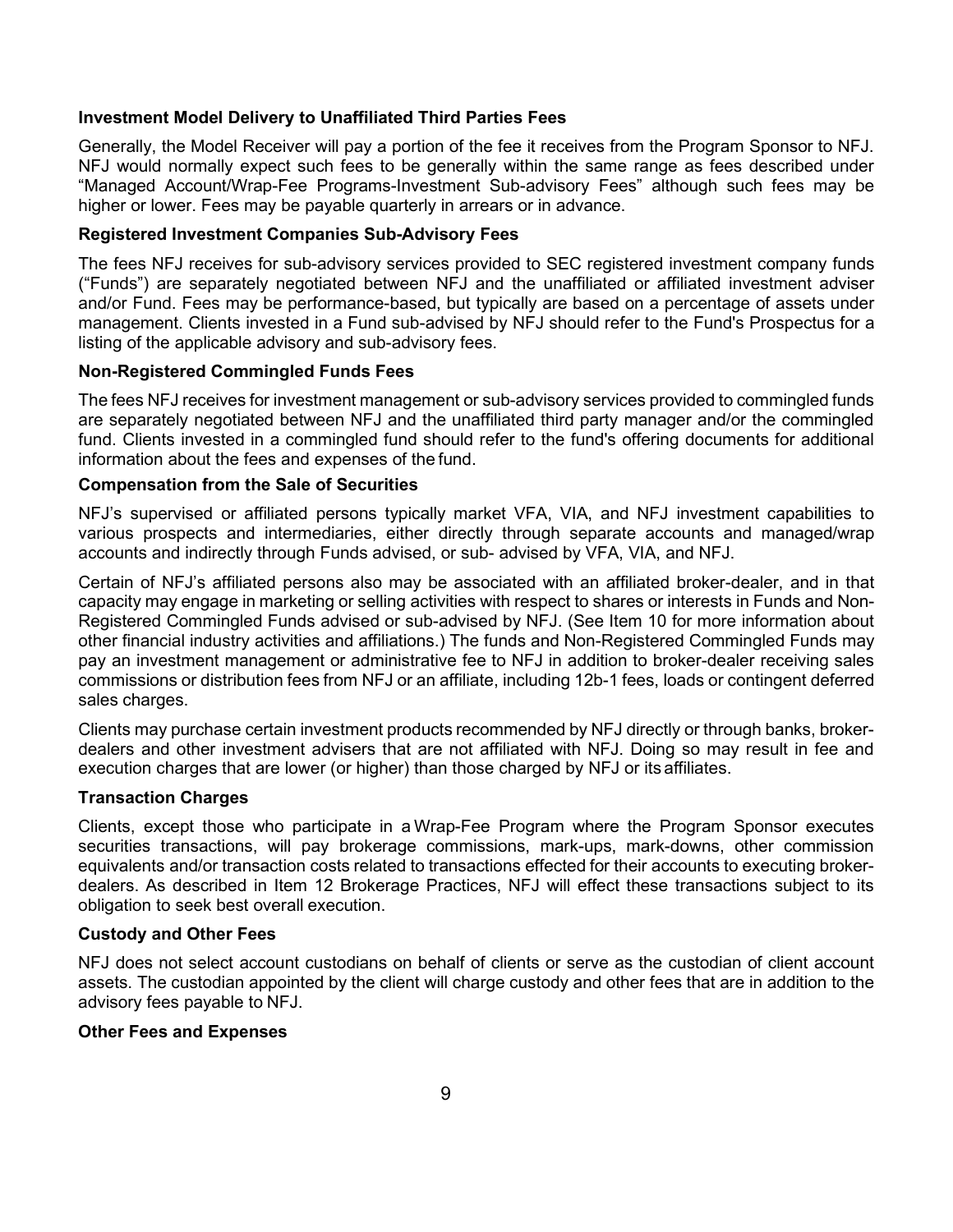In addition to the advisory fees described above, clients will be subject to other fees and expenses in connection with NFJ's advisory services.

On behalf of its separate account clients and fund clients, NFJ may invest in funds, exchange-traded funds ("ETFs"), and other pooled investment vehicles. When NFJ invests client assets in these investment vehicles, unless otherwise agreed and where permitted by applicable law, the client will bear its proportionate share of fees and expenses as an investor in the investment vehicle in addition to NFJ's investment advisory or sub-advisory fees. The investment vehicle's prospectus, offering documents or other disclosure document contains a description of its fees and expenses.

In addition, NFJ may invest client assets or recommend that clients invest in shares or other interests in certain funds to which NFJ or its related persons provide investment advice or other services, and from which NFJ and its affiliates receive advisory, administrative and/or distribution fees. To the extent that NFJ invests client assets in an affiliated fund, NFJ may, depending on the arrangement with the Program Sponsor or separate account client and any legal requirements, waive investment advisory fees on the assets invested in such investment company, credit the account for the fees paid by the fund to NFJ's related persons, avoid or limit the payment of duplicative fees to NFJ and its related persons through other means, or charge fees both at the investment company level and separate account level.

To the extent that fees and expenses incurred by any fund purchased for the client's account are in addition to certain of the expenses covered by the managed account/wrap account fee, NFJ and its affiliates may receive additional economic benefit when a client account is invested in such fund, and a conflict of interest may exist.

Investors in funds advised or sub-advised by NFJ will not be advisory clients of NFJ (with respect to their investment in the fund), and NFJ will not provide investment advice or recommendations with respect to the merits and suitability of the particular investment and investment decision for the particular investor. Investors in such funds are encouraged to consult their own financial, tax and legal advisors regarding such decisions.

NFJ's clients generally will incur brokerage and other transaction costs. Wrap Program clients should review all materials available from a third party sponsor concerning the program, sponsor and the program's terms, conditions and fees. Additional information about NFJ's brokerage practices and brokerage costs can be found under Item 12.

#### **ITEM 6 PERFORMANCE-BASED FEES and SIDE BY SIDE MANAGEMENT**

#### **Performance-Based Fees**

In certain instances, NFJ may be compensated for investment advisory services based on a share of the overall account performance of all or a portion of client assets (an "incentive fee"). The terms of any incentive fee are based upon a negotiated arrangement with the client. NFJ anticipates that such client relationships and arrangements will also pay "base fees" calculated on the market value of the assets under management. Performance-based fee arrangements may create an incentive for an Adviser to recommend investments which may be riskier or more speculative than those which would be recommended under a different fee arrangement. NFJ will enter into an incentive fee arrangement only at a client's request, and only if the client account qualifies for exclusion under Section 205 of the Investment Advisers Act of 1940, as amended ("Advisers Act") and Advisers Act Rule 205(a)(1) or 205-3 relating to exemption from certain compensation prohibitions.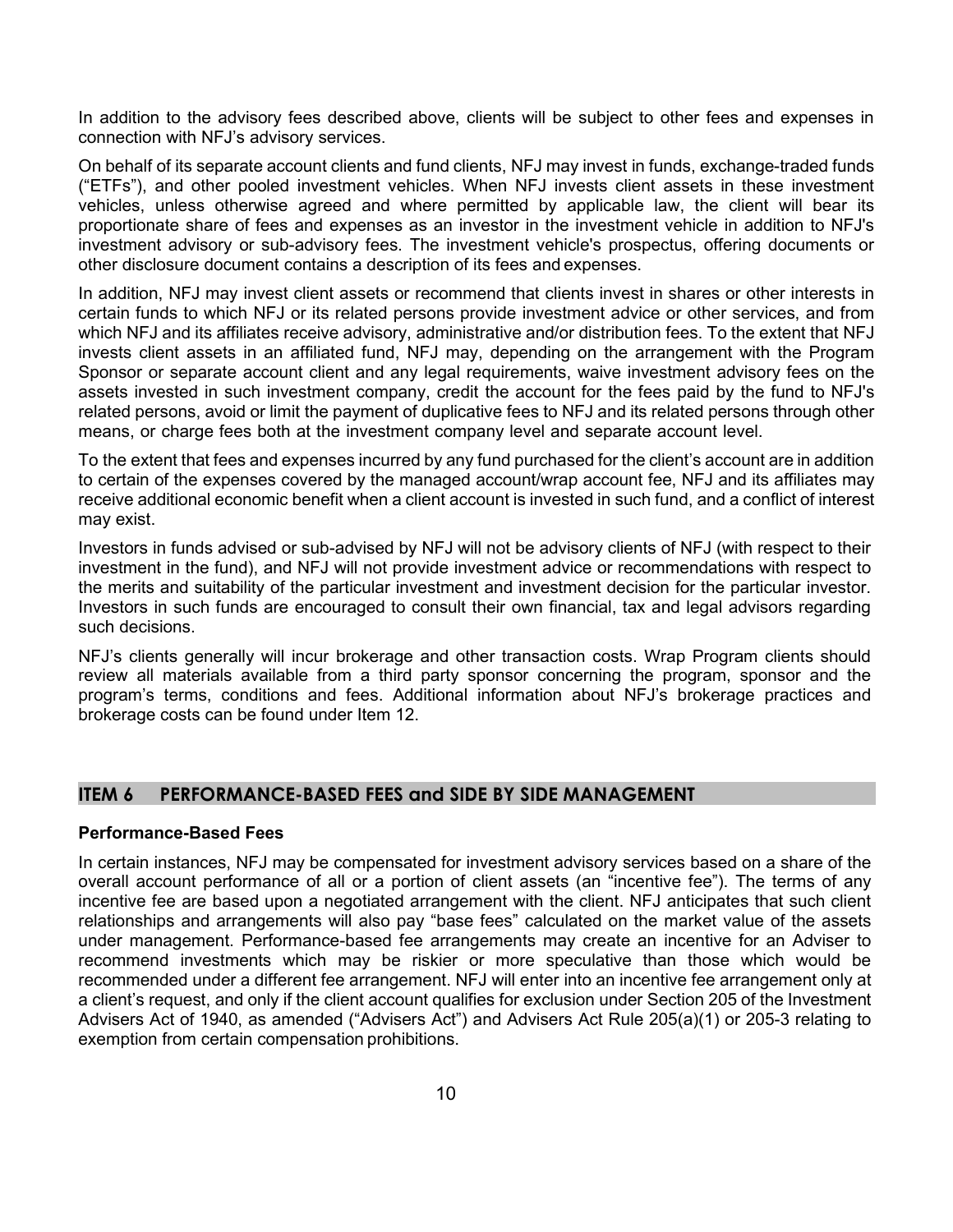NFJ does not currently have any clients with a performance-based fee.

## **Side-By-Side Management**

NFJ performs investment advisory and investment management services for various clients and may give advice and take action with respect to one client that differs from advice given or the timing or nature of action taken with respect to another client. NFJ manages assets for two portfolios, that serves as seed money to develop two of its strategies (the "Proprietary Accounts"). We may have an incentive to favor accounts in which there may be a substantial interest. NFJ has compliance policies in place that it believes are reasonably designed to mitigate these conflicts of interest. These potential conflicts include, among other things, treating Proprietary Accounts more favorably than non‐ affiliated clients in connection with the allocation of limited investment opportunities or the allocation of aggregated trade orders and favoring performance fee accounts over accounts that do not pay performance fees. With respect to the allocation of investment opportunities, it is NFJ's policy to allocate investment opportunities among its clients in a fair and equitable manner that, over time, does not unfairly favor some clients at the expense of others or favor Proprietary Accounts over those of other clients.

Please also see Item 12 relating to trade aggregation and allocation practices.

## **ITEM 7 TYPES OF CLIENTS**

NFJ may provide portfolio management services to a variety of clients including:

- **individuals**
- high net worth individuals
- corporations
- corporate pension and profit-sharing plans
- public pension and profit-sharing plans
- retirement plans
- Taft-Hartley plans
- charitable institutions, religious organizations, foundations, endowments
- investment companies and other commingled vehicles
- **trusts**
- supranational organizations
- governmental entities
- investment advisers
- wrap-fee programs

Certain Wrap-Fee Program investors and shareholders in investment companies will not be deemed advisory clients of NFJ.

## **ITEM 8 METHODS of ANALYSIS, INVESTMENT STRATEGIES and RISK of LOSS**

The following are broad descriptions of NFJ's investment strategies including general methods of analysis for each strategy. NFJ reserves the right to limit the availability of any particular strategy at any given time based on factors including asset class capacity, pre-existing relationships, minimum account sizes, fees and distribution channels. In addition, NFJ may develop other investment strategies from time to time and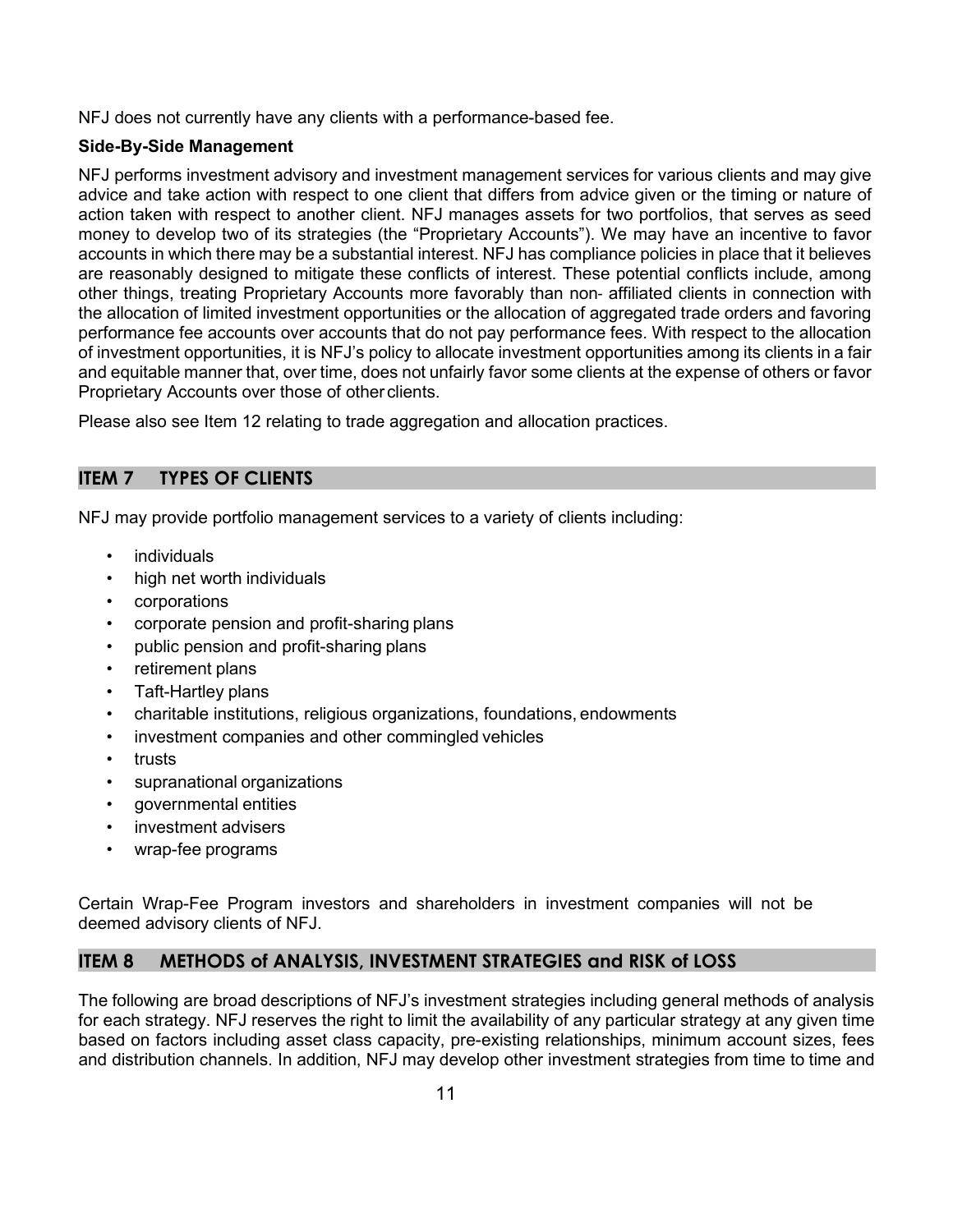manage portfolios according to a client's specific investment guidelines, thus, strategies may vary by client account. Certain strategies may be available only in certain channels or through a purchase of shares of funds. The descriptions of the investment strategies and risks below are qualified in their entirety by the information provided by NFJ or the investment advisers for a given fund or Wrap Program to their advisory clients, included in a fund's prospectus and Statement of Additional Information or other official offering documentation, or included in or provided with any Wrap Program disclosure statement. Prior to investing in any fund, please review the relevant prospectus or offering memorandum for important information. It should be noted that investing in securities involves risk of loss that clients should be prepared tobear.

NFJ follows a consistent approach to managing our clients' assets. NFJ follows a disciplined approach to bottom-up stock selection, investing at the intersection of value, quality, and shareholder yield. As part of this approach, NFJ seeks to invest in companies diversified across industries with superior competitive positions and consistent financials, employing a time-tested process that capitalizes on low market expectations and strong prospects. NFJ applies a combination of quantitative and fundamental elements to their research process. Our fundamental research contrasts a company's financial stability and business prospects with its valuation. In this way, we believe our valuation analysis naturally leads into a better understanding of a company's business, earnings power, discrepancies between cash flow and earnings, marketplace concerns, competitive advantages, etc. The team also places a strong emphasis on quality, and seeks to avoid stocks that exhibit extremely poor price momentum. Further, to the extent it is consistent with a portfolio's investment objective and guidelines, NFJ may consider environmental, social and/or governance ("ESG") factors that we believe may influence a prospective investment's risks and rewards.

The following describes the investment process for each of NFJ's investment strategies:

#### **All-Cap Value**

This strategy seeks long-term growth of capital and income. This strategy will normally have exposure to small, medium, and large capitalization companies, although the portfolio manager reserves the flexibility to vary this strategy's relative weightings to each capitalization range based on a number of factors. The portfolio managers use a value investing style focusing on companies with attractive valuations across a broad range of industry groups. This strategy normally invests a significant portion of its assets in common stocks that the portfolio managers expect will generate income (for example, by paying dividends).

## **Dividend Value**

This strategy seeks long-term growth of capital and income. This strategy will invest a significant portion of its assets in common stocks and other equity securities of companies with market capitalizations greater than \$3.5 billion. The portfolio managers use a value investing style focusing on companies with attractive valuations across a broad range of industry groups. This strategy normally invests a significant portion of its assets in common stocks that the portfolio managers expect will generate income (for example, by paying dividends). Investable universe includes ADRs.

## **Emerging Markets Value**

This strategy seeks long-term capital appreciation. This strategy primarily invests in equity securities of companies that are domiciled in or tied economically to countries with emerging securities markets – that is, countries with securities markets which are, in the opinion of the portfolio managers, less sophisticated than more developed markets in terms of participation by investors, analyst coverage, liquidity and regulation. This may be achieved by investing in ADRs and other depositary receipts, in addition to direct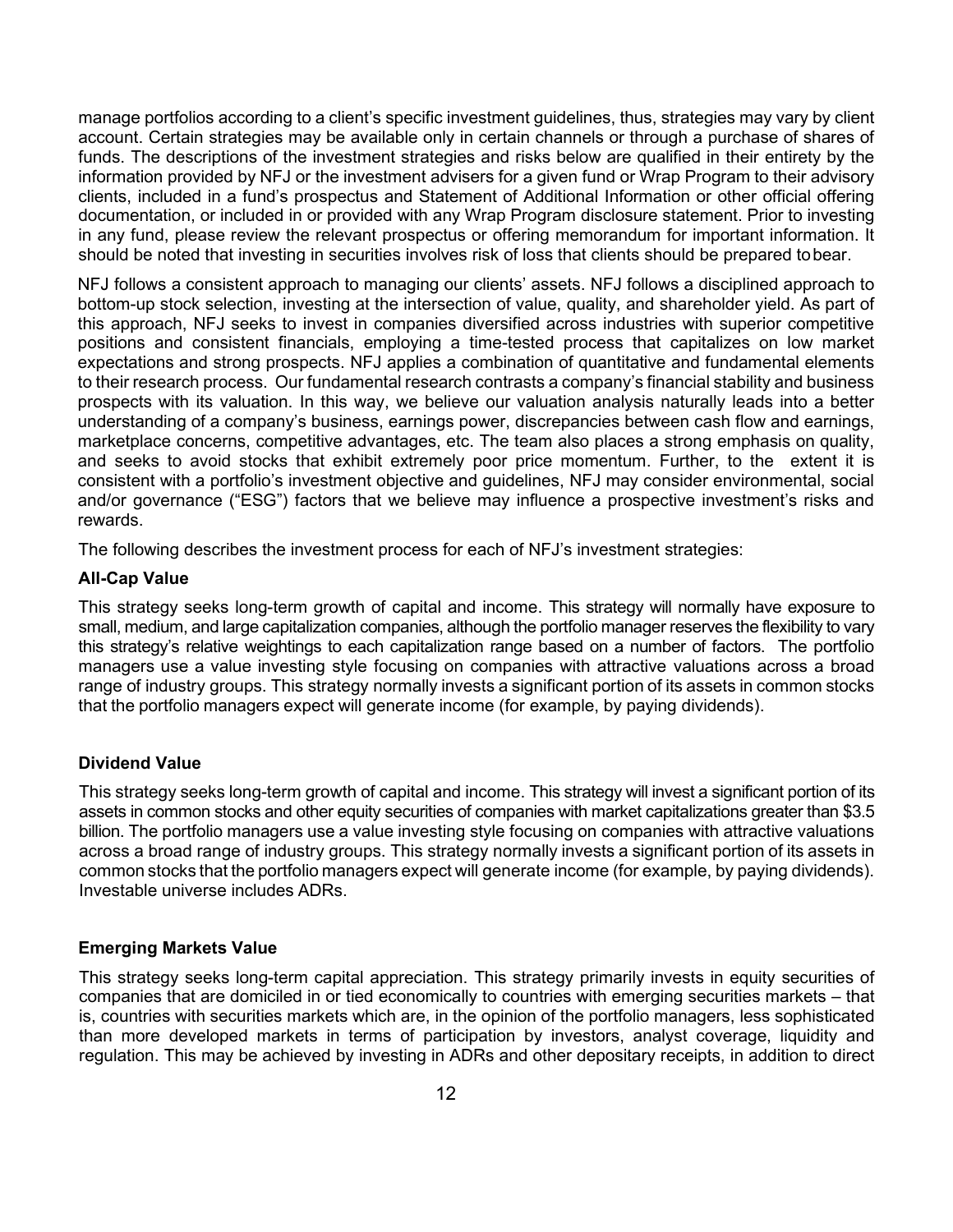investments in the securities of non-US issuers. This strategy may also invest in derivative instruments such as participatory notes.

#### **International Value**

This strategy seeks long-term growth of capital and income. This strategy will invest a significant portion of its assets in common stocks and other equity securities of companies with market capitalization of greater than \$1 billion. The portfolio managers use a value investing style focusing on companies with attractive valuations across a broad range of industry groups. This strategy seeks to achieve its investment objective by investing in non-US companies (up to 50% of which may constitute emerging markets securities), a significant portion of which the portfolio managers expect will generate income (for example, by paying dividends). Investable universe includes ADRs and foreign ordinaries.

## **Large-Cap Value**

This strategy seeks long-term growth of capital and income. This strategy will invest a significant portion of its assets in commons stocks of companies with market capitalizations greater than or equal to \$5 billion. The portfolio managers use a value investing style focusing on companies with attractive valuations across a broad range of industry groups. This strategy normally invests a significant portion of its assets in common stocks that the portfolio managers expect will generate income (for example, by paying dividends). Investable universe includes ADRs.

#### **Mid-Cap Value**

This strategy seeks long-term growth of capital and income. This strategy primarily invests in common stocks of companies with medium market capitalizations. This strategy currently defines the medium market capitalization companies as those companies in the bottom 800 of the 1,000 largest North American companies (in terms of market capitalization) that are publicly traded on US securities markets. The portfolio managers use a value investing style focusing on companies with attractive valuations across a broad range of industry groups. This strategy normally invests a significant portion of its assets in common stocks that the portfolio managers expect will generate income (for example, by paying dividends). Investable universe includes ADRs.

## **Mid Cap Value 100**

This strategy seeks long-term growth of capital and income. This strategy primarily invests in common stocks and other equity securities of companies with small to medium market capitalizations (between at least \$3 billion and up to the higher of \$50 billion or the largest company held in the Russell Midcap Index). The portfolio managers use a value investing style focusing on companies with attractive valuations across a broad range of industry groups. This strategy normally invests a significant portion of its assets in common stocks that the portfolio managers expect will generate income (for example, by paying dividends). This strategy may invest up to 25% of its assets in non-US securities, without limit inADRs.

#### **Small-Cap Value**

This strategy seeks long-term growth of capital and income. This strategy invests primarily in common stocks and other equity securities of companies with market capitalizations between \$100 million and the greater of \$4.0 billion or the capitalization of the largest company in the Russell 2000 Index. The portfolio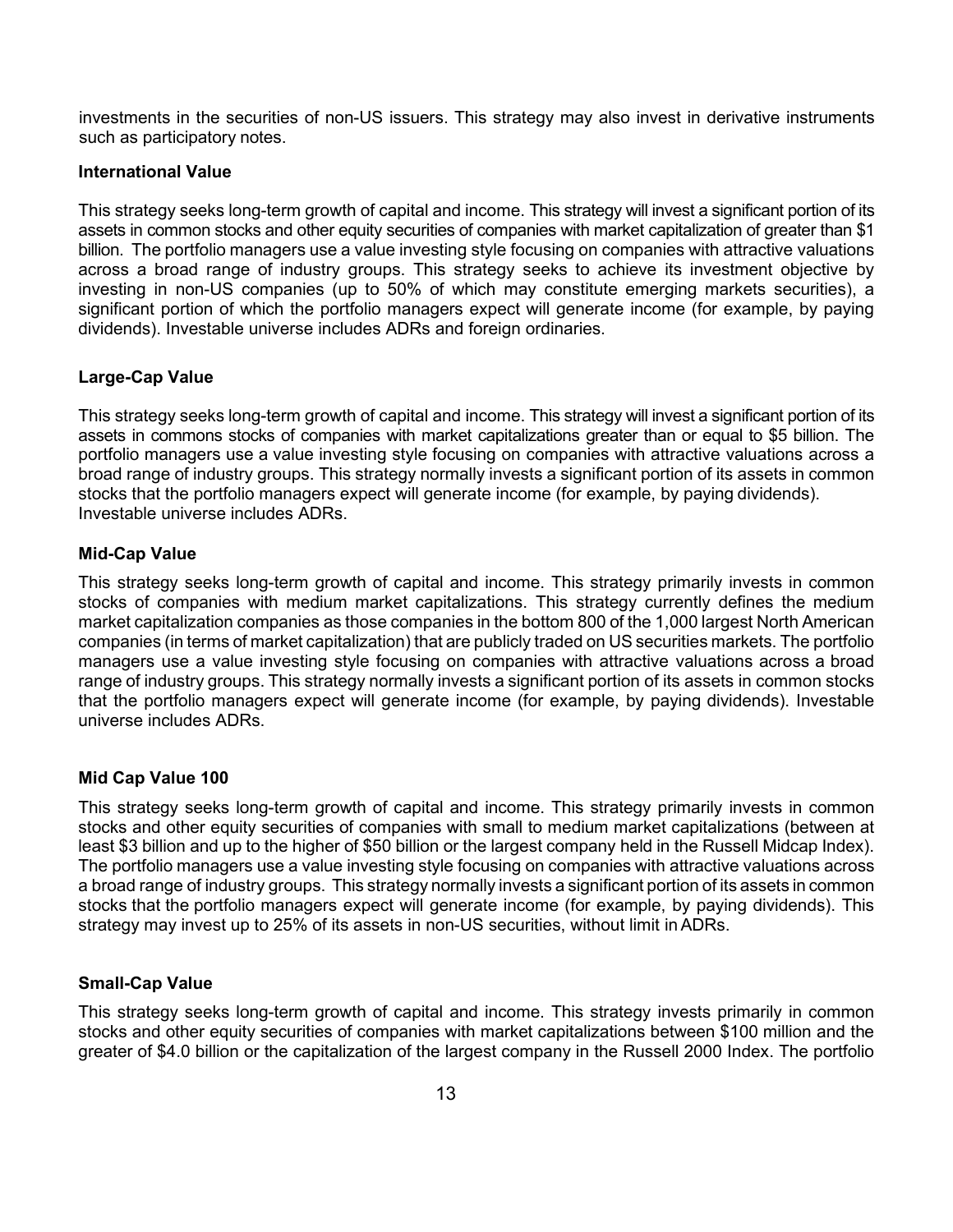managers use a value investing style focusing on companies with attractive valuations across a broad range of industries. This strategy normally invests a significant portion of its assets in common stocks that the portfolio managers expect will generate income (for example, by paying dividends). Investable universe includes ADRs and foreign ordinaries.

#### **Global Infrastructure Income**

This strategy seeks long-term growth of capital and income. This strategy normally invests a significant portion of its assets in common stocks that the portfolio managers deem are engaged in infrastructure and infrastructure-related operations and/or are beneficiaries of infrastructure evolution. As a global equity portfolio, the strategy's investable universe includes ADRs and foreign ordinaries.

#### **INVESTING IN SECURITIES INVOLVES RISK OF LOSS THAT CLIENTS SHOULD BE PREPARED TO BEAR.**

The following important information pertaining to material risks should be considered when investing in these strategies:

#### **Equity Securities Risk**

Equity securities represent an ownership interest, or the right to acquire an ownership interest, in an issuer. Equity securities may take the form of shares of common stock of a corporation, membership interests in a limited liability company, limited partnership interests, or other forms of ownership interests. Equity securities also include, among other things, preferred stocks, convertible securities and warrants. The value of a company's equity securities may fall as a result of factors directly relating to that company, such as decisions made by its management or lower demand for the company's products or services. The value of an equity security may also fall because of factors affecting not just the company, but also companies in the same industry or in a number of different industries, such as increases in production costs. The value of a company's equity securities may also be affected by changes in financial markets that are relatively unrelated to the company or its industry, such as changes in interest rates or currency exchange rates or adverse circumstances involving the credit markets. In addition, because a company's equity securities rank junior in priority to the interests of bond holders and other creditors, a company's equity securities will usually be more vulnerable than its bonds and other debt to actual or perceived changes in the company's financial condition or prospects. To the extent a strategy invests in equity-related instruments it will also be subject to these risks.

#### **Value Investing Risk**

Certain of the strategies may invest in equity securities of companies that NFJ's portfolio managers believe are selling at a price lower than their true value (value securities). Companies that issue value securities may have experienced adverse business developments or may be subject to special risks that have caused their securities to be out of favor. If a portfolio manager's assessment of a company's prospects is wrong, or if the market does not recognize the value of the company, the price of its securities may decline or may not approach the value that the portfolio manager anticipates.

#### **Smaller Company Risk**

The general risks associated with investing in equity securities and liquidity risk are particularly pronounced for securities of companies with smaller market capitalizations. These companies may have limited product lines, markets or financial resources or they may depend on a few key employees. Securities of smaller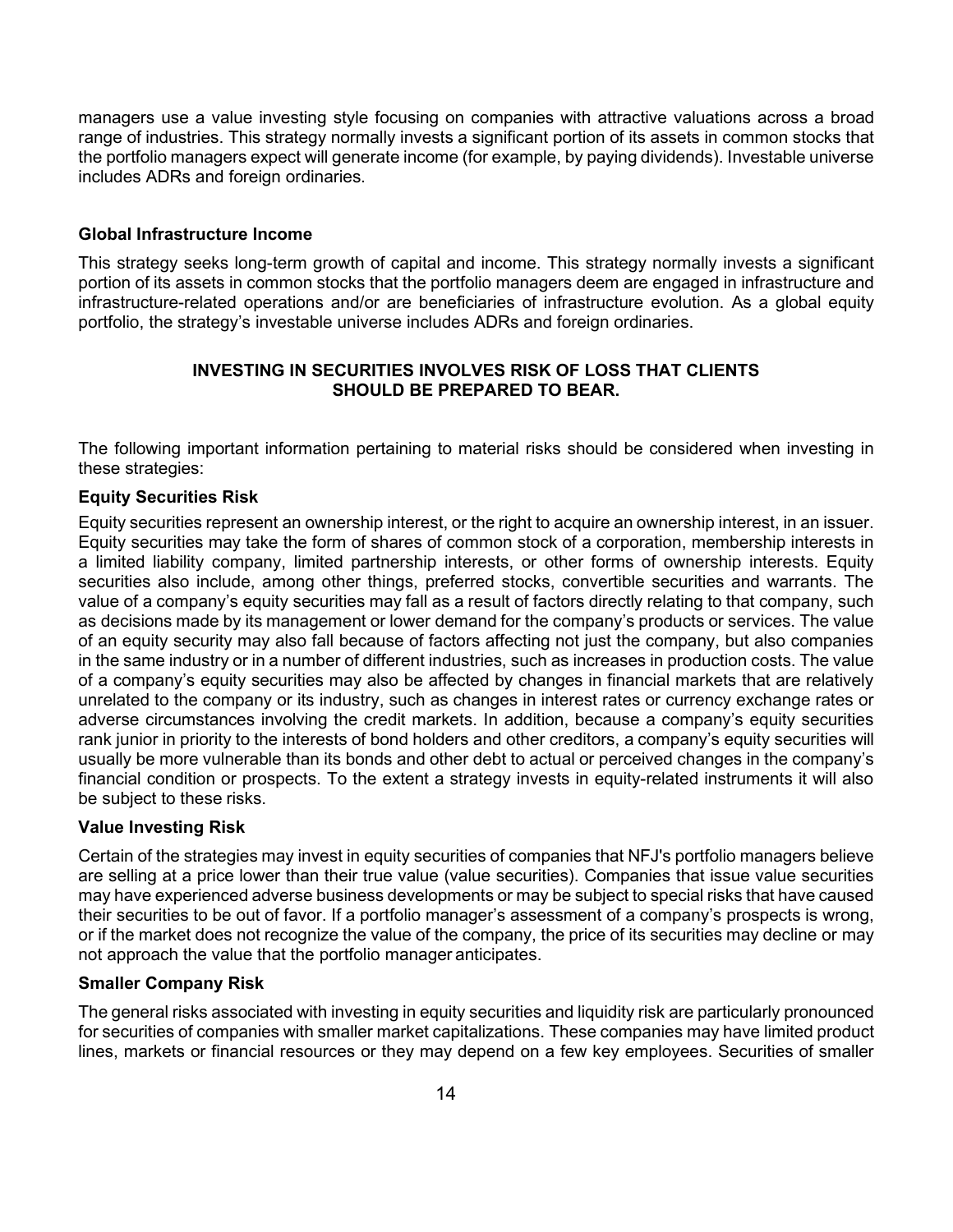companies may trade less frequently and in lesser volume than more widely held securities, and their values may fluctuate more sharply than other securities. They may also trade in the over-the-counter market, or on a regional exchange, or may otherwise have limited liquidity. Companies with medium-sized market capitalizations also have substantial exposure to these risks.

#### **Market Risk**

The market price of securities owned in a strategy may go up or down, sometimes rapidly or unpredictably. To the extent a strategy invests substantially in equity securities, a principal risk of investing in the strategy is that the investments in its portfolio will decline in value due to factors affecting securities markets generally, particular industries, or sectors represented in those markets. The values of securities may decline due to general market conditions that are not specifically related to a particular company, such as real or perceived adverse economic conditions, changes in the general outlook for corporate earnings, changes in interest or currency rates, adverse changes to credit markets or adverse investor sentiment generally. They may also decline due to factors that disproportionately affect a particular industry, group of related industries or sector, such as labor shortages or increased production costs and competitive conditions within an industry or sector. The market price of fixed income securities, as well as equity securities and other types of investments, may decline due to changes in interest rates or other factors affecting the applicable markets generally. Equity securities generally have greater price volatility than fixed income securities. During a general downturn in securities markets, multiple asset classes may decline in value simultaneously.

#### **Non-U.S. Investment Risk**

A strategy that invests in non-U.S. securities may experience more rapid and extreme changes in value than strategies that invest exclusively in securities of U.S. issuers or securities that trade exclusively in

U.S. markets. The securities markets of many non-U.S. countries are relatively small, with a limited number of companies representing a small number of industries. Additionally, issuers of non-U.S. securities are often not subject to the same degree of regulation as U.S. issuers. Reporting, accounting and auditing standards of non-U.S. countries differ, in some cases significantly, from U.S. standards. Also, nationalization, expropriation or confiscatory taxation, currency blockage, market disruption, political changes, security suspensions or diplomatic developments could adversely affect a strategy's investments in a non-U.S. country. In the event of nationalization, expropriation or other confiscation, a strategy could lose its entire investment in non-U.S. securities. To the extent that a strategy invests a significant portion of its assets in a particular currency or geographic area, the strategy will generally have more exposure to regional economic risks, including weather emergencies and natural disasters, associated with non-U.S. investments. For example, because certain of the strategies may invest more than 25% of their assets in particular countries, these strategies may be subject to increased risks due to political, economic, social or regulatory events in those countries. Adverse developments in certain regions can also adversely affect securities of other countries whose economies appear to be unrelated. In addition, a strategy's investments in non-U.S. securities may be subject to withholding and other taxes imposed by countries outside the U.S., which could reduce the return on an investment.

## **Management Risk**

Each strategy is subject to management risk because it is an actively managed investment portfolio. NFJ will apply investment techniques and risk analyses in making investment decisions for the strategies, but there can be no guarantee that these will produce the desired results. The strategies are also subject to the risk that deficiencies in the internal systems or controls of a service provider will cause losses for the strategies or hinder operations. For example, trading delays or errors (both human and systemic) could prevent a strategy from purchasing a security expected to appreciate in value. Additionally, legislative,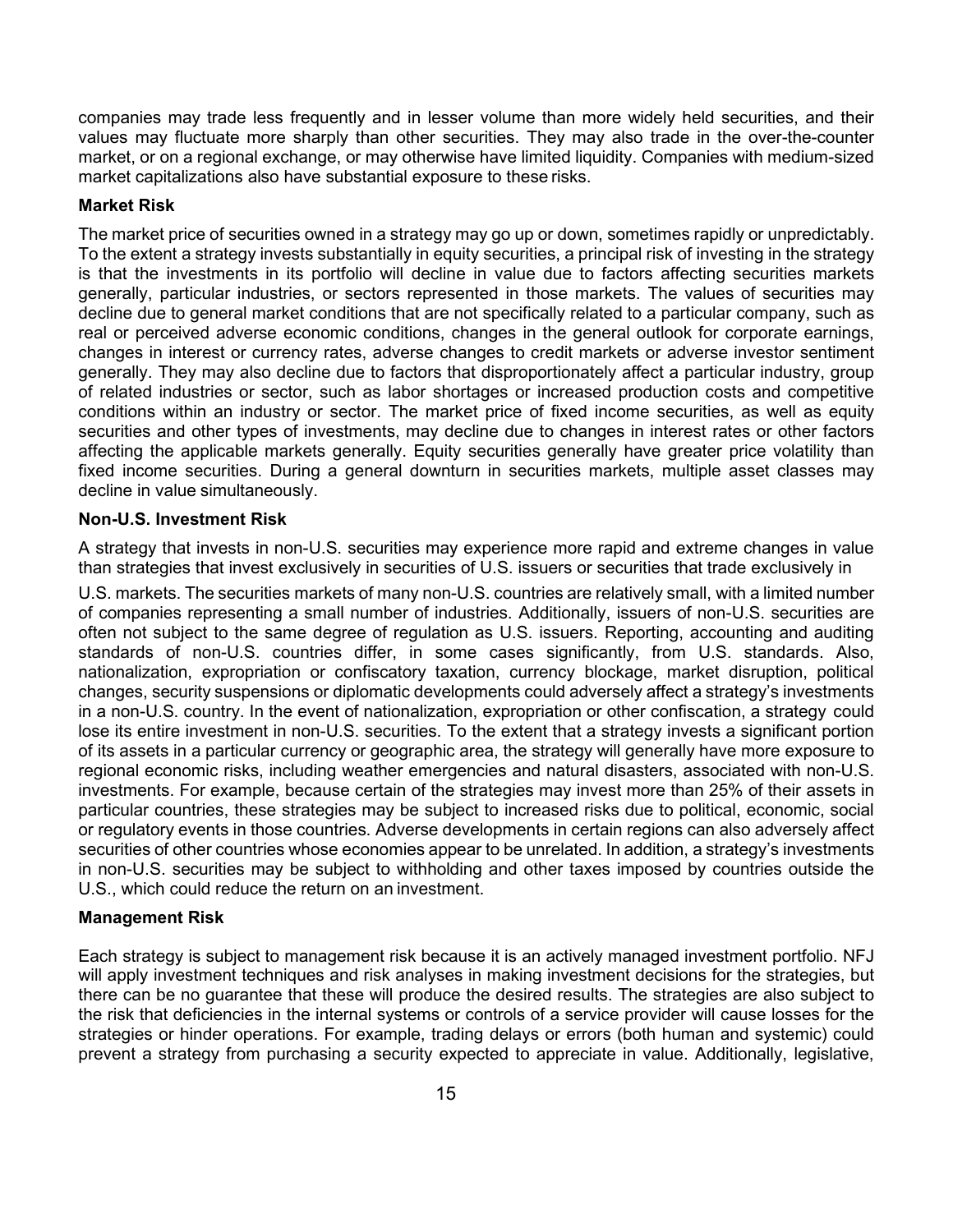regulatory, or tax developments may affect the investment techniques available to NFJ in connection with managing the strategies and may also adversely affect the ability of the strategies to achieve their investment objectives.

#### **Focused Investment Risk**

Focusing investments in a small number of issuers, industries, foreign currencies or regions increases risk. This may be due to changes in the value of a single security or the impact of a single economic, political or regulatory occurrence. Some of those issuers also may present substantial credit or other risks. Certain strategies may be subject to increased risk to the extent they focus their investments in securities denominated in a particular foreign currency or in a narrowly defined geographic area outside the United States. Similarly, a strategy that focuses its investments in a certain type of issuer is particularly vulnerable to events affecting such type of issuer. Also, a strategy may have greater risk to the extent it invests a substantial portion of their assets in a group of related industries (or "sectors"). The industries comprising any particular sector and investments in a particular foreign currency or in a narrowly defined geographic area outside the United States may share common characteristics, are often subject to similar business risks and regulatory burdens, and react similarly to economic, market, political or other developments. Furthermore, certain issuers, industries and regions may be adversely affected by the impacts of climate change on the demand for and the development of goods and services and related production costs, and the impacts of legislation, regulation and international accords related to climate change, as well as any indirect consequences of regulation or business trends driven by climate change.

#### **Emerging Markets Risk**

Strategies that invest in non-U.S. securities may experience more rapid and extreme changes in value than strategies that invest exclusively in securities of U.S. issuers or securities that trade exclusively in

U.S. markets. See "Non-U.S. Investment Risk." Non-U.S. investment risk may be particularly high to the extent that a strategy invests in emerging market securities, that is, securities of issuers tied economically to countries with developing economies. These securities may present market, credit, currency, liquidity, legal, political, technical and other risks different from, or greater than, the risks of investing in developed countries. In addition, the risks associated with investing in a narrowly defined geographic area (discussed under "Non-U.S. Investment Risk") are generally more pronounced with respect to investments in emerging market countries. A strategy may also be subject to this risk if it invests in derivatives or other securities or instruments whose value or returns are related to the value or returns of emerging market securities. Certain emerging market countries may impose restrictions on foreign investment and repatriation of investment income and capital. In addition, foreign investors may be required to register the proceeds of sales, and future economic or political crises could lead to price controls, forced mergers, nationalization or the creation of government monopolies. The currencies of emerging market countries may experience significant declines against the U.S. dollar, and devaluation may occur subsequent to investments in these currencies by an account. See "Currency Risk." Inflation and rapid fluctuations in inflation rates have had, and may continue to have, negative effects on the economies and securities markets of certain emerging market countries. Emerging market securities may trade in more limited volume than comparable securities in developed foreign markets. Emerging market securities may have different clearance and settlement procedures, which may be unable to keep pace with the volume of securities transactions or otherwise make it difficult to engage in such transactions. Settlement problems may cause an account to miss attractive investment opportunities, hold a portion of its assets in cash pending investment, or be delayed in disposing of a portfolio security, all of which would negatively affect an account's performance. In addition, the risks associated with investing in a narrowly-defined geographic area (discussed under "Non-U.S. Investment Risk" and "Focused Investment Risk") are generally more pronounced with respect to investments in emerging market countries. Accounts may also be subject to Emerging Markets Risk if they invest in derivatives or other securities or instruments whose value or returns are related to the value or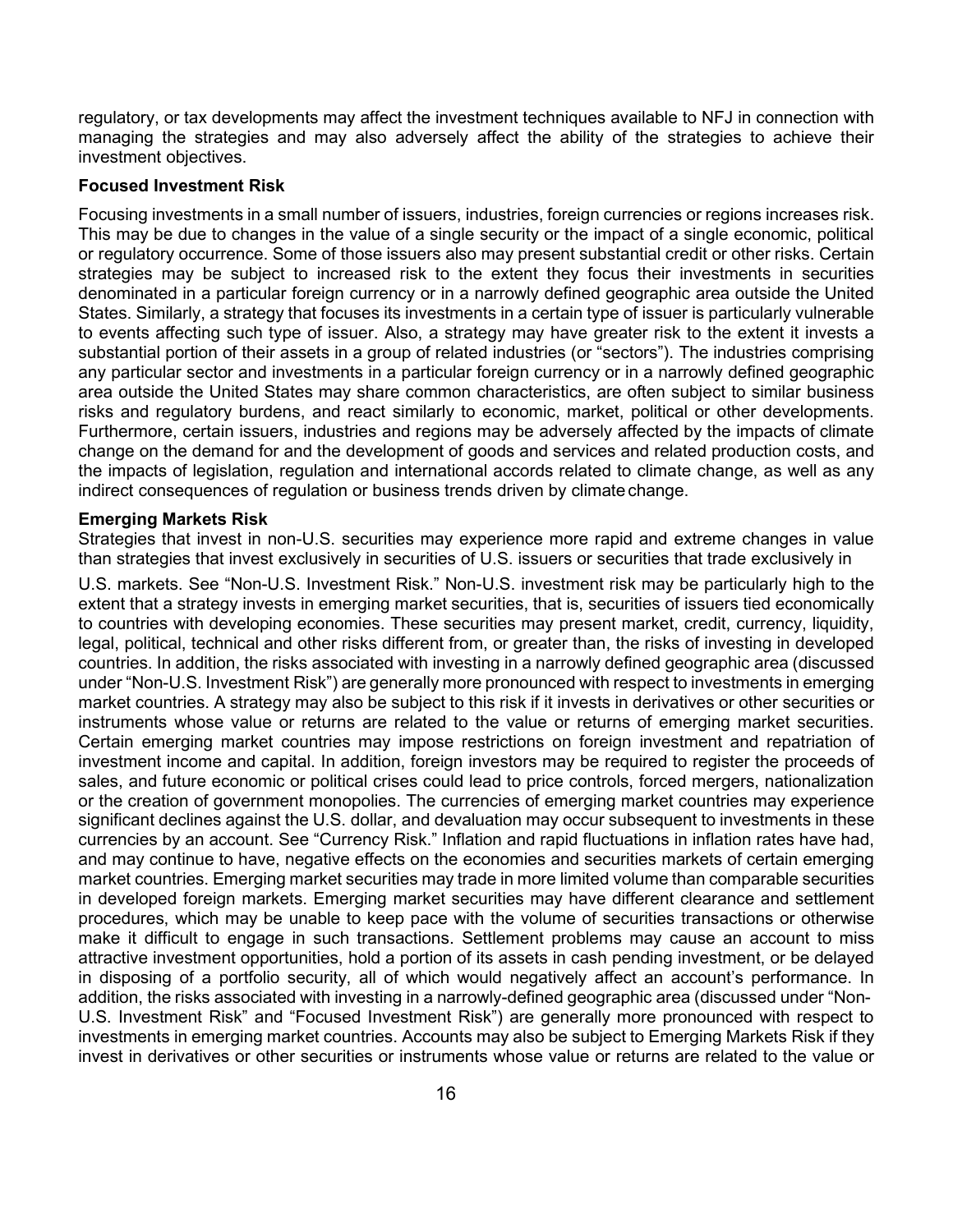returns of emerging market securities. Investing in some emerging markets through trading structures or protocols that subject them to risks such as those associated with illiquidity, custody of assets, different settlement and clearance procedures and asserting legal title under a developing legal and regulatory regime to a greater degree than in developed markets or even in other emerging markets.

#### **Currency Risk**

Strategies that invest directly in foreign (non-U.S.) currencies, or in securities that trade in, or receive revenues in, foreign currencies, or in derivatives that provide exposure to foreign currencies are subject to the risk that those currencies will decline in value relative to the U.S. dollar, or, in the case of hedging positions, that the U.S. dollar will decline in value relative to the currency being hedged. Currency rates may fluctuate significantly over short periods of time for a number of reasons, including changes in interest rates, intervention (or the failure to intervene) by U.S. or non-U.S. governments, central banks or supranational entities such as the International Monetary Fund, or by the imposition of currency controls or other political developments in the United States or abroad. As a result, an account's exposure to foreign currencies, including investments in foreign currency-denominated securities, may reduce the returns of the account.

## **Liquidity Risk**

Liquidity risk exists when particular investments are difficult to purchase or sell, possibly preventing a sale of such illiquid securities at an advantageous time or price, or possibly requiring the disposition of other investments at unfavorable times or prices in order to satisfy a strategy's obligations. Investment strategies that involve securities of companies with smaller market capitalizations, non-U.S. securities, Rule 144A securities, derivatives or securities with substantial market and/or credit risk tend to have the greatest exposure to liquidity risk. Additionally, the market for certain investments may become illiquid under adverse market or economic conditions independent of any specific adverse changes in the conditions of a particular issuer. In such cases, a strategy, due to limitations on investments in illiquid securities and the difficulty in purchasing and selling such securities or instruments, may be unable to achieve its desired level of exposure to a certain issuer or sector.

## **Turnover Risk**

A change in the securities held by in an account is known as "portfolio turnover." Higher portfolio turnover involves correspondingly greater expenses to an account, including brokerage commissions or dealer mark-ups and other transaction costs on the sale of securities and reinvestments in other securities. Such sales may also result in realization of taxable capital gains, including short-term capital gains (which are taxed as ordinary income when distributed to individual clients), and may adversely impact an account's after-tax returns. The trading costs and tax effects associated with portfolio turnover may adversely affect an account's performance.

## **Depositary Receipt Risk**

Certain strategies may invest in securities of non-U.S. companies in the form of ADRs. ADRs are negotiable certificates issued by a U.S. financial institution that represent a specified number of shares in a foreign stock and trade on a U.S. national securities exchange, such as the New York Stock Exchange. The securities underlying an ADR are usually denominated or quoted in currencies other than the U.S. Dollar. As a result, changes in foreign currency exchange rates may affect the value of a portfolio's investment. Generally, when the U.S. Dollar rises in value against a foreign currency, a security denominated in that currency loses value because the currency is worth fewer U.S. Dollars. In addition, because the underlying securities of ADRs trade on foreign exchanges at times when the U.S. markets are not open for trading, the value of the securities underlying the ADRs may change materially at times when the U.S. markets are not open for trading.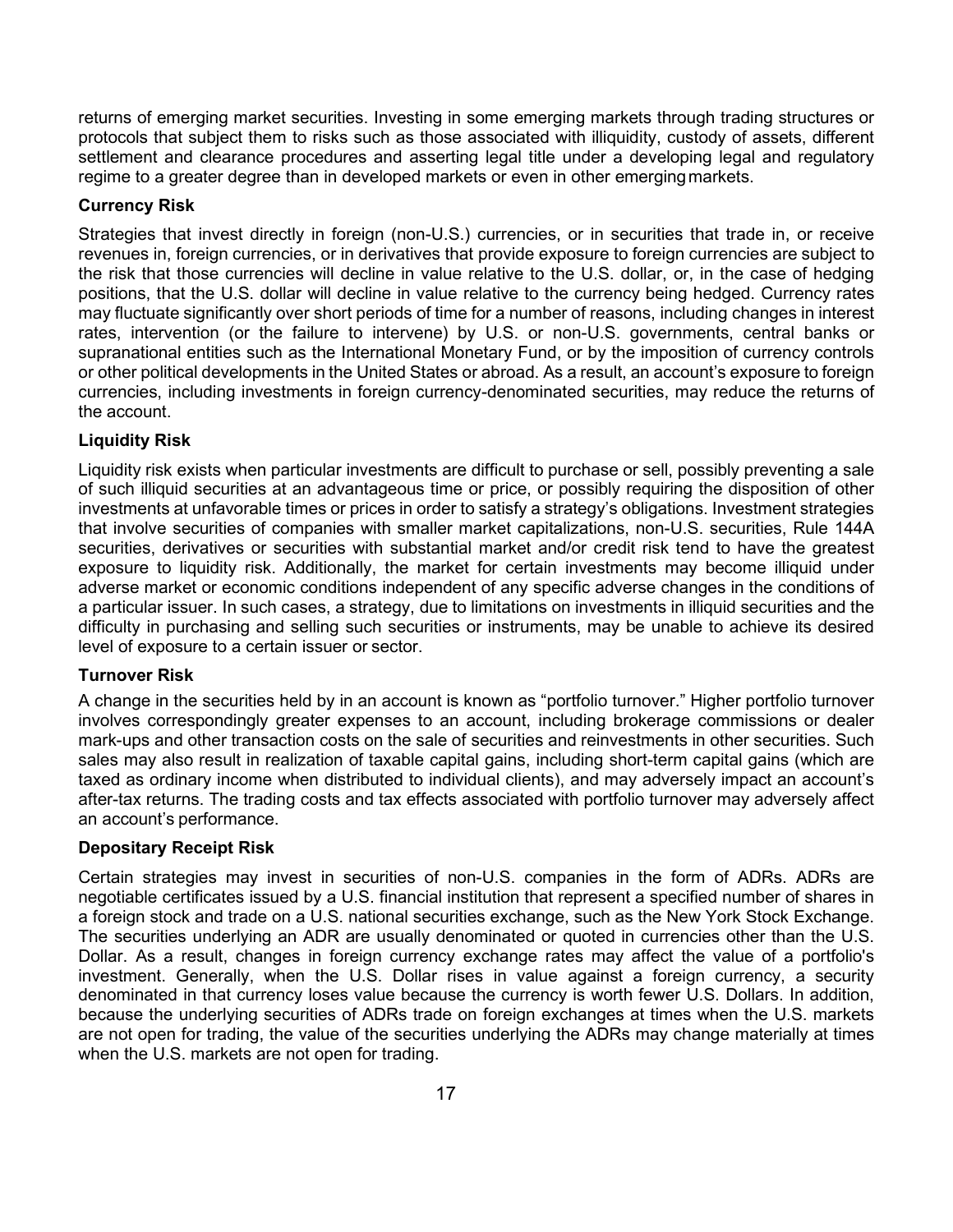## **Derivatives Risk**

Derivatives are financial contracts whose value depends on, or is derived from, the value of an underlying asset, reference rate or index. We discuss below some of the types of derivatives that client accounts may use. Client accounts may (but are not required to) use derivatives as part of a strategy designed to reduce exposure to other risks, such as risks associated with changes in interest rates or currency risk. Client accounts may also use derivatives for leverage, which increases opportunities for gain but also involves greater risk of loss due to leveraging risk, and to gain exposure to issuers, indices, sectors, currencies and/or geographic regions. A client account's use of derivative instruments involves risks different from, or possibly greater than, the risks associated with investing directly in securities and other traditional investments, and the use of certain derivatives may subject an account to the potential for unlimited loss. Derivatives also involve the risk of mispricing or improper valuation, the risk of ambiguous documentation, and the risk that changes in the value of the derivative may not correlate perfectly with the underlying asset, rate or index. In addition, an account's use of derivatives may increase or accelerate the amount of taxes payable by the account holder. By investing in a derivative instrument, an account could lose more than the principal amount invested.

#### **Leveraging Risk**

Leverage, through either borrowing or the use of derivatives, will cause the value of an account to be more volatile than if the account did not use leverage. This is because leverage tends to exaggerate the effect of any increase or decrease in the value of an account's portfolio securities. Certain strategies may engage in transactions or purchase instruments that give rise to forms of leverage. Such transactions and instruments may include, among others, the use of reverse repurchase agreements and other borrowings, the investment of collateral from loans of portfolio securities, or the use of when issued, delayed-delivery or forward commitment transactions. The use of derivatives and short sales may also involve leverage. The use of leverage may cause an account to liquidate portfolio positions when it would not be advantageous to do so in order to satisfy its obligations or to meet segregationrequirements.

## **Extraordinary Events**

Risks introduced by events such as local, regional or global pandemics, terrorist activity, war, armed conflict or other extraordinary events may negatively affect general economic fortunes, including sales, profits, and production, and may lead to depressed securities prices and problems with trading facilities and infrastructure.

## **Cybersecurity Risk**

In addition to the risks associated to the value of investments, there are various operational, systems, information security and related risks involved in investing, including but not limited to "cybersecurity" risk. A breach in cybersecurity refers to both intentional and unintentional events that may cause an account to lose proprietary information such as misappropriating sensitive information, access to digital systems to obtain client and financial information, corrupting data, or causing operational disruption. Similar adverse consequences could result from cybersecurity incidents affecting counterparties with which we engage in transactions, third-party service providers (e.g., a client account's custodian), governmental and other regulatory authorities, exchange and other financial market operators, banks, brokers, dealers and other financial institutions and other parties. The Firm has in place risk management systems and business continuity plans which are designed to reduce the risks associated with these attacks, although there are inherent limitations in any cybersecurity risk management system or business continuity plan, including the possibility that certain risks have not been identified. Accordingly, there is no guarantee that such efforts will succeed especially since we do not directly control the cybersecurity systems of issuers or thirdparty service providers.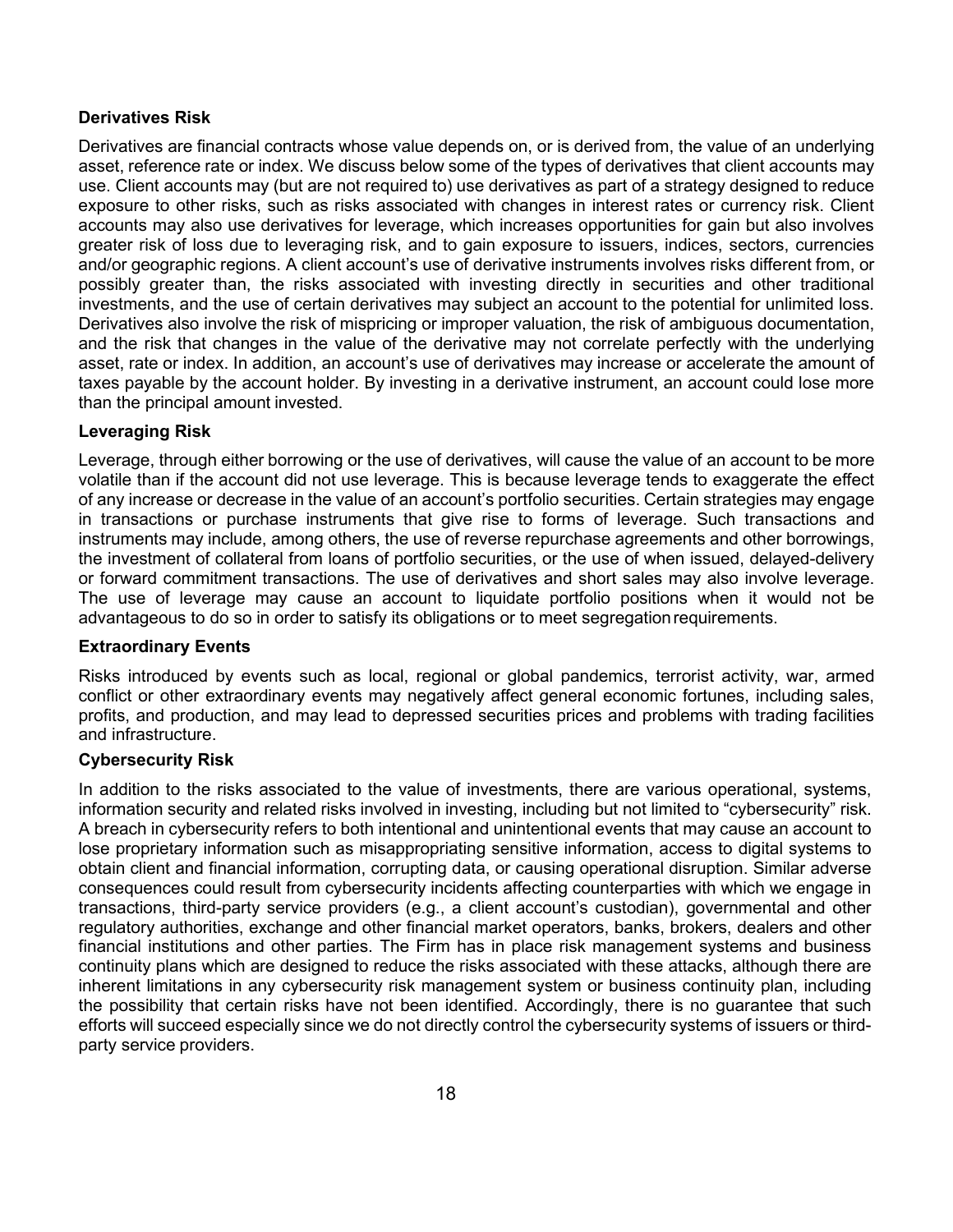## **ITEM 9 DISCIPLINARY INFORMATION**

NFJ is required to disclose all material facts regarding any legal or disciplinary event that would be material to your evaluation of NFJ or the integrity of NFJ's management.

To the best of NFJ's knowledge, there are no legal or disciplinary events that are material to a client's or prospective client's evaluation of, or the integrity of, NFJ.

## **ITEM 10 OTHER FINANCIAL INDUSTRY ACTIVITIES and AFFILIATIONS**

NFJ has material relationships with its affiliates, as described below.

NFJ is a wholly-owned subsidiary of VPI, which is a wholly-owned subsidiary of Virtus, which is a publicly traded company operating a multi-manager asset management business (NASD: VRTS). Certain officers and directors of Virtus serve as officers of Virtus's indirect, wholly-owned affiliates, including NFJ.

NFJ has a number of affiliates that are registered investment advisers, which

are:

Ceredex Value Advisors LLC

Duff & Phelps Investment Management Co.

Kayne Anderson Rudnick Investment Management, LLC

Newfleet Asset Management, LLC

Seix CLO Management LLC

Seix Investment Advisors LLC

Silvant Capital Management LLC

Stone Harbor Investment Partners

Sustainable Growth Advisers, LP

Virtus Alternative Investment Advisers, Inc.

Virtus ETF Advisers LLC

Virtus Fund Advisers, LLC

Virtus Investment Advisers, Inc.

Westchester Capital Management

NFJ has been engaged by VFA and VIA to provide sub-advisory services with respect to certain VFA and VIA client assets, including certain open-end funds managed by VIA (such funds, "Virtus Funds"), and additional relationships of that nature may be entered into by NFJ in the future. NFJ's compensation for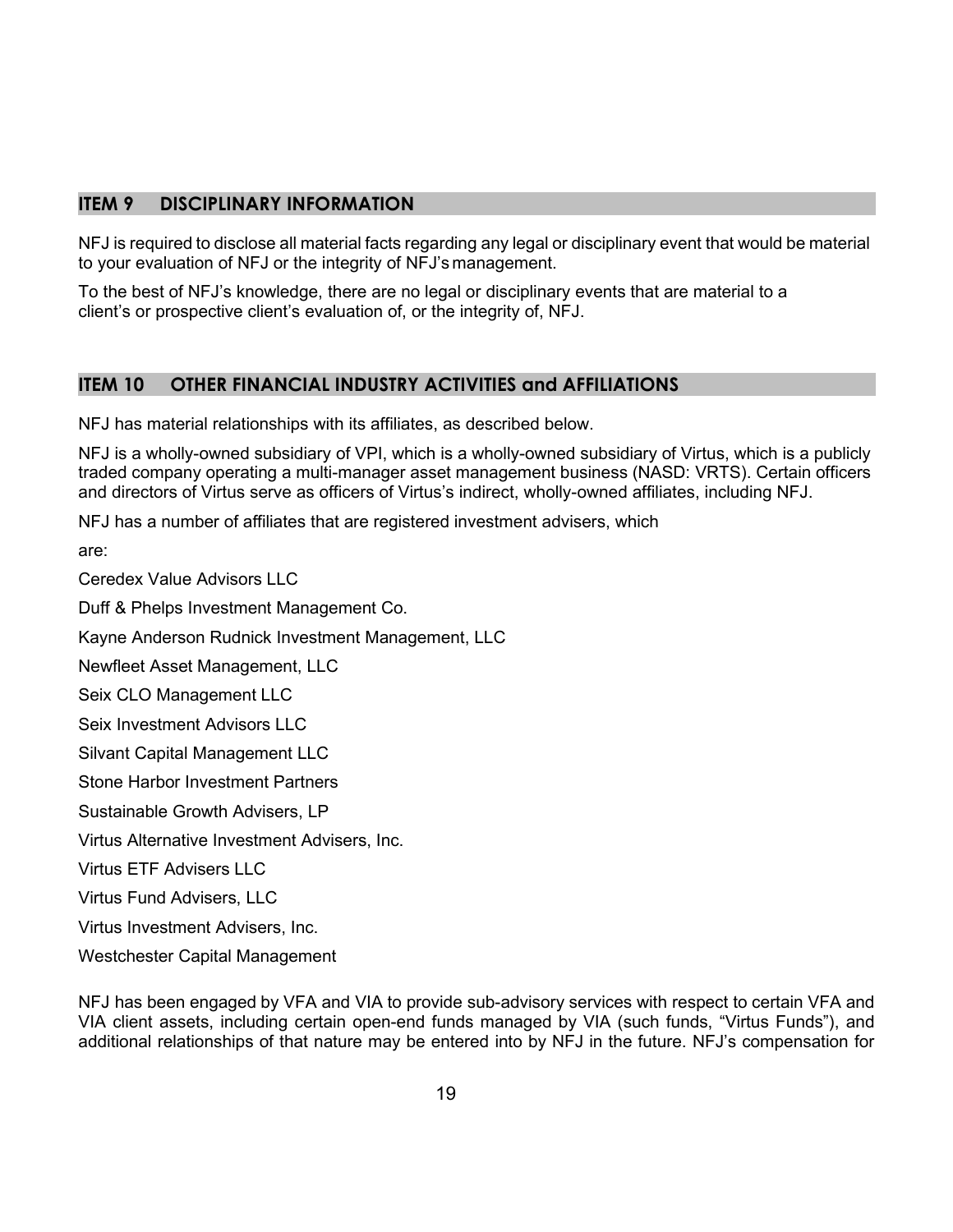such arrangements is typically structured as a percentage of the overall management fee paid to VFA or VIA.

In providing services to its clients, NFJ utilizes the personnel and/or services of one or more of its affiliates in the performance of its business, including, without limitation, finance, accounting, human resources, talent management, compliance, legal, technology, platform channel sales and service, marketing, wholesaling, portfolio operations, and trading. These services may be provided through arrangements that take a variety of forms, including dual employee or delegation arrangements, formal sub-advisory or servicing agreements, or other formal and informal arrangements among NFJ and its affiliates. When NFJ uses the personnel or services of an affiliate to provide services to NFJ's clients, NFJ remains responsible for the account from a legal and contractual perspective. No additional fees are charged to the client for such services except as set forth in the client's applicable investment management or other agreement.

NFJ is not registered, and does not have an application pending to register, as a broker-dealer. However, an affiliate of NFJ, VP Distributors, LLC ("VPD"), is a registered broker-dealer. VPD is a limited-purpose broker-dealer that serves as principal underwriter and distributor of certain open-end mutual funds and ETFs managed by NFJ and/or its affiliated investment advisers. Certain NFJ personnel whose job responsibilities either require or are appropriate for registering as broker-dealer representatives are registered representatives of VPD.

Certain employees of VPD promote the services of NFJ as well as the products managed by NFJ. When NFJ pays a fee to VPD for the efforts of VPD's employees to promote NFJ's services, VPD is considered a solicitor for NFJ as discussed in Item 14 below.

Certain employees of another affiliate of NFJ, Virtus Investment Partners International, Ltd. ("Virtus International"), also promote the services of NFJ as well as the products managed by NFJ. Virtus International is an indirect wholly-owned subsidiary of Virtus headquartered in London, England, and (along with its employees) is an Appointed Representative of Mirabella Advisers LLP (FRN 606792), which is authorized and regulated by the Financial Conduct Authority. When NFJ pays a fee to Virtus International for the efforts of Virtus International's employees to promote NFJ's services, Virtus International is considered a solicitor for NFJ as discussed further in Item 14 below.

NFJ is not registered, and does not have an application pending to register, as a futures commission merchant, a commodity pool operator, or a commodity trading advisor. Certain of NFJ's affiliated investment advisers are registered as commodity pool operators or commodity trading advisors in connection with their management activities.

NFJ has SEC-registered investment adviser affiliates that manage Private Funds (e.g., limited partnerships and limited liability companies). Complete and accurate information about such Private Funds is available in the Form ADV of each affiliate. NFJ's clients do not invest in these Private Funds.

Virtus and its affiliates, including NFJ, are subject to information barriers that restrict prohibited communications and other information sharing between affiliates. NFJ is aware of, and has procedures to manage, its fiduciary duties and any potential conflicts that may arise related to providing services through affiliates.

## **ITEM 11 CODE OF ETHICS, PARTICIPATION or INTEREST in CLIENT TRANSACTIONS**

## **PERSONAL TRADING**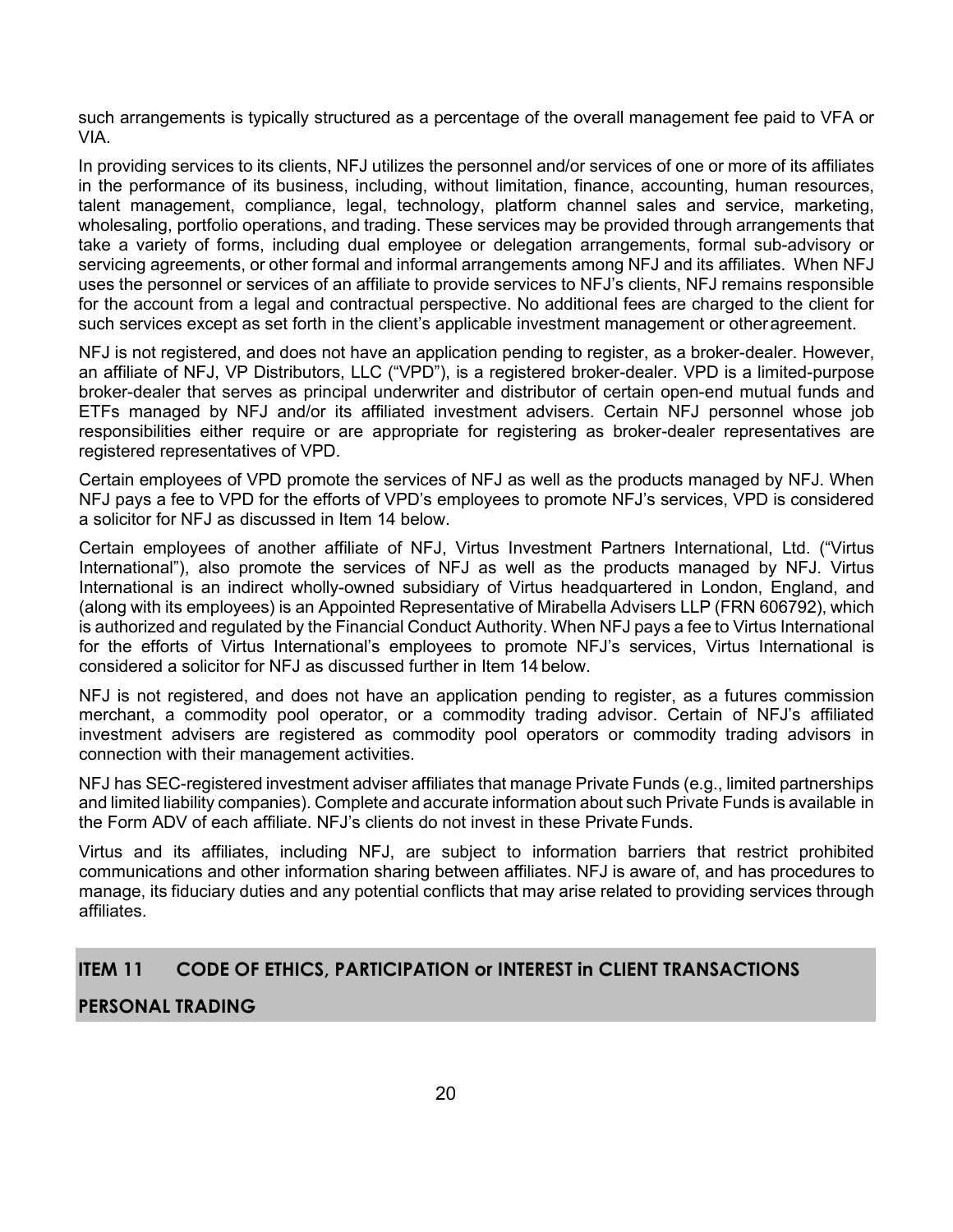NFJ endeavors to ensure that the investment management and overall business of the firm complies with both our firm and Virtus (parent) policies and applicable U.S. federal and state securities laws and regulations. We have adopted the Virtus Code of Conduct and the Code of Ethics (the "Codes") in accordance with Rule 204A-1 of the Investment Advisers Act of 1940, as amended. The Codes have been reasonably designed to prevent and detect possible conflicts of interest with client trades. Compliance with the Codes is a condition of employment. All of our supervised persons must acknowledge terms of the Codes, annually, or as amended. Any employee found to have engaged in improper or unlawful activity faces appropriate disciplinary action. Each employee is responsible for ensuring that they and those they manage conduct business professionally and comply with our firm's policies and procedures. Employees must immediately report (to their supervisor, a compliance officer or corporate legal counsel) their knowledge of any wrongdoing or improper conduct. Failure to do so may result in disciplinary action being taken against that individual. Our reporting procedures are supported by a telephone number and similar on-line reporting technology available 24-hours/day to any employee to confidentially report, or request assistance concerning possible violations of the Codes and other firm policies. This technology and reporting platform is administered by an independent third-party.

Our officers and employees are encouraged to invest in shares of investment products that we and/or our affiliates advise. Subject to limitations described herein and set forth by our Codes, our officers and/or associated personnel may buy, hold, or sell the same investments for their own accounts as are held or to be held or sold for a client account and they may engage in the following:

- Recommend that clients buy or sell securities or investment products in which we or a related person have some financial interest; and/or
- Buy or sell securities or investment products that our firm and/or our officers and associated personnel or a related person recommends to our clients.

Our Codes are designed to prevent and detect conflicts of interest in regard to the above.

None of our officers and Access or Advisory persons may buy or sell any security or any option to buy or sell such security, such that they hold or acquire any direct or indirect beneficial ownership as a result of the transaction, if they know at the time of such transaction that such a security or option is being bought, sold, or considered for purchase or sale for a client account, unless one or more of the following conditions exist:

- They have no influence or control over the transaction from which they will acquire a beneficial interest;
- The transaction is non-volitional on their part or the client's;
- The transaction is a purchase under an automatic dividend reinvestment plan or pursuant to the exercise of rights issues, pro-rata to them and other holders of the same class of the issuer's securities; or
- They have obtained, in advance, approval from someone authorized to grant such approval when circumstances indicate no reasonable likelihood of harm to the client or violation of applicable laws and regulations.

## *Code of Conduct*

The following highlights some of the provisions of the Virtus Code of Conduct:

• Compliance with Applicable Laws, Rules and Regulations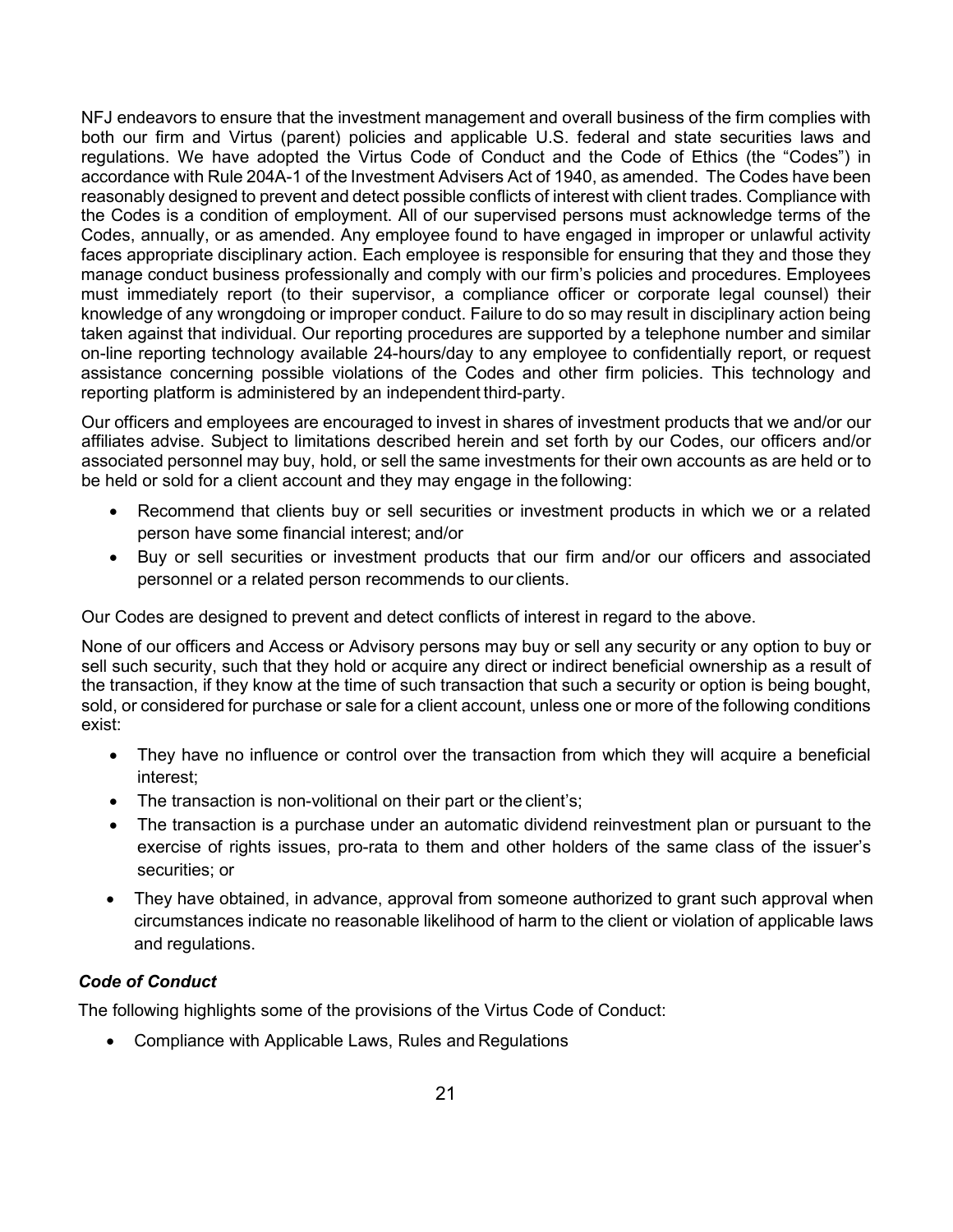- Insider Trading
- Conflicts of Interest and Related Party Transactions
- Corporate Opportunities
- Fair Dealing
- Protection and Proper Use of Company Assets
- Confidentiality
- Recordkeeping
- Interaction with Government Officials and Lobbying
- Contract Review and Execution
- Company Disclosures and Public Communications
- Information Protection Policies
- Human Resource Policies
- Use of Social Media
- Intellectual Property
- Designation of Compliance Officers
- Seeking Guidance About Requirements of the Code
- Reporting Violations
- Waivers, Discipline and Penalties

## *Code of Ethics*

Employees are categorized as Supervised, Access or Advisory Persons under our Code of Ethics.

All Supervised Persons are required to comply with the following:

- Instruct their brokers to directly provide our Compliance Department with duplicate copies of brokerage statements and trade confirmations or the electronicequivalent.
- Provide Initial Holdings Reports, Quarterly Transaction Reports, and Annual Certification and Holdings Reports, which our Compliance Department reviews for tradingactivity.
- Conduct their personal transactions consistent with the Code of Ethics and in a manner that avoids any actual or potential conflict of interest.

In addition to the above, those employees classified as Access Persons are further required to comply with the following:

- Pre-clear all non-exempt transactions with respect to which an employee is beneficial owner in order to prevent the employee from buying or selling at the same time as the firm.
- Hold all covered securities no less than 30-days.

Employees classified as Advisory Persons are further prohibited from directly or indirectly acquiring or disposing of a security on the date of, and within seven calendar days before and after the portfolio(s) associated with that person's portfolio management activities.

Any covered employee not in observance of the above may be subject to a variety of disciplinary actions.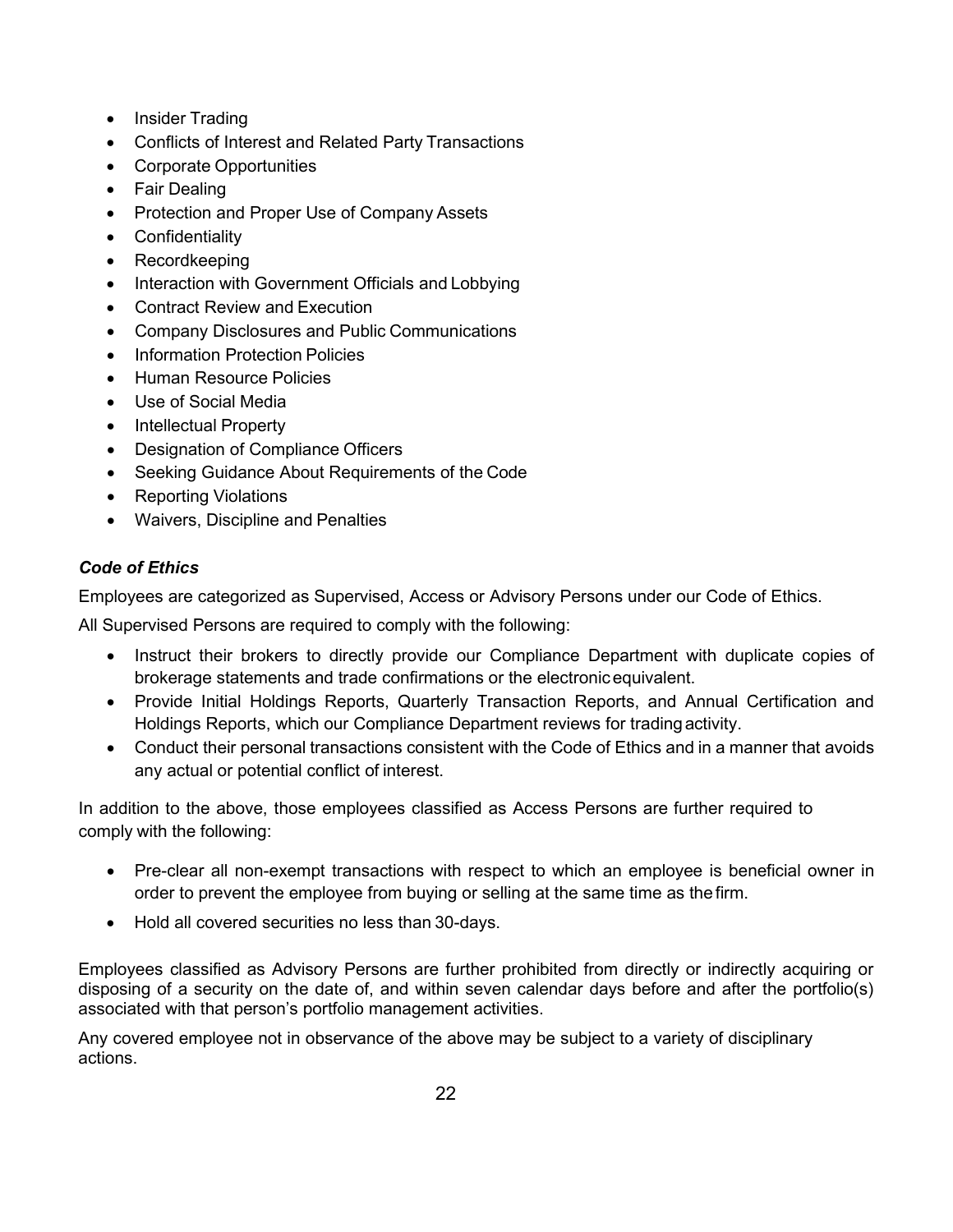## *Participation or Interest in Client Transactions*

- NFJ and its affiliates act as investment adviser and/or sub-adviser to numerous client accounts, including Virtus Funds. NFJ may give advice and take action with respect to any funds or accounts it manages that may differ from action taken by NFJ on behalf of other funds or accounts. As these situations may represent a potential conflict of interest, NFJ has adopted restrictive policies and procedures, wherever deemed appropriate, to seek to detect and mitigate or prevent potential conflicts of interest. NFJ is not obligated to recommend, buy or sell, or to refrain from recommending, buying or selling, any security that NFJ, its affiliates or their respective Access Persons, as defined by the 1940 Act and by the Advisers Act, may buy or sell for its or their own account or for the accounts of any other client. NFJ is not obligated to refrain from investing in securities held by funds or accounts that it manages except to the extent that such investments violate the Code adopted by NFJ. From time to time, NFJ, its officers and employees may have interests in securities owned by or recommended to NFJ's clients. This includes interests in funds that may invest directly or indirectly, in securities of issuers which NFJ or its affiliates may purchase. As these situations may represent a potential conflict of interest, NFJ has adopted procedures relating to personal securities transactions and insider trading, that are reasonably designed to prevent actual conflicts of interest.
- In addition, the existence of business relationships and investment practices creates the potential for conflicts of interest. NFJ has adopted restrictive policies and procedures wherever deemed appropriate, to seek to detect and mitigate or prevent potential conflicts of interest. Certain known conflicts and NFJ's handling of such conflicts are disclosed below.
	- NFJ may manage simultaneously parallel accounts in some cases with the same portfolio managers, with similar objectives, but with differing fees to NFJ. NFJ's policy is to manage each account independently and fairly, and recognizes and seeks to control the conflicts of interests inherent in such practices.
	- Virtus Shared Services, LLC ("VSS") and other affiliate personnel who provide trading and other administrative services to NFJ also will have information about NFJ investments. Some NFJ officers also have officer titles at other NFJ affiliates.
	- NFJ serves as sub-adviser to certain Virtus Funds, which offer investors a selection of fixed income and equity funds. When appropriate, NFJ may recommend investment in these affiliated funds. To the extent NFJ chooses to invest all or a portion of its separate account (excluding an asset allocation account) in an affiliated fund, NFJ does not charge an advisory fee, other than the fund's embedded advisory fee, on assets invested in such funds.
	- NFJ has a policy of not purchasing or recommending the purchase of securities issued by its parent company, Virtus.
	- To the best of its abilities, NFJ reviews and monitors each individual situation to ensure that all clients are adequately protected against conflicts of interest. With respect to voting proxies forany such companies, NFJ follows the conflicts provisions described in its Proxy Voting policy designed to eliminate or minimize any such conflict. For more information, see Item 17 Voting Client Securities.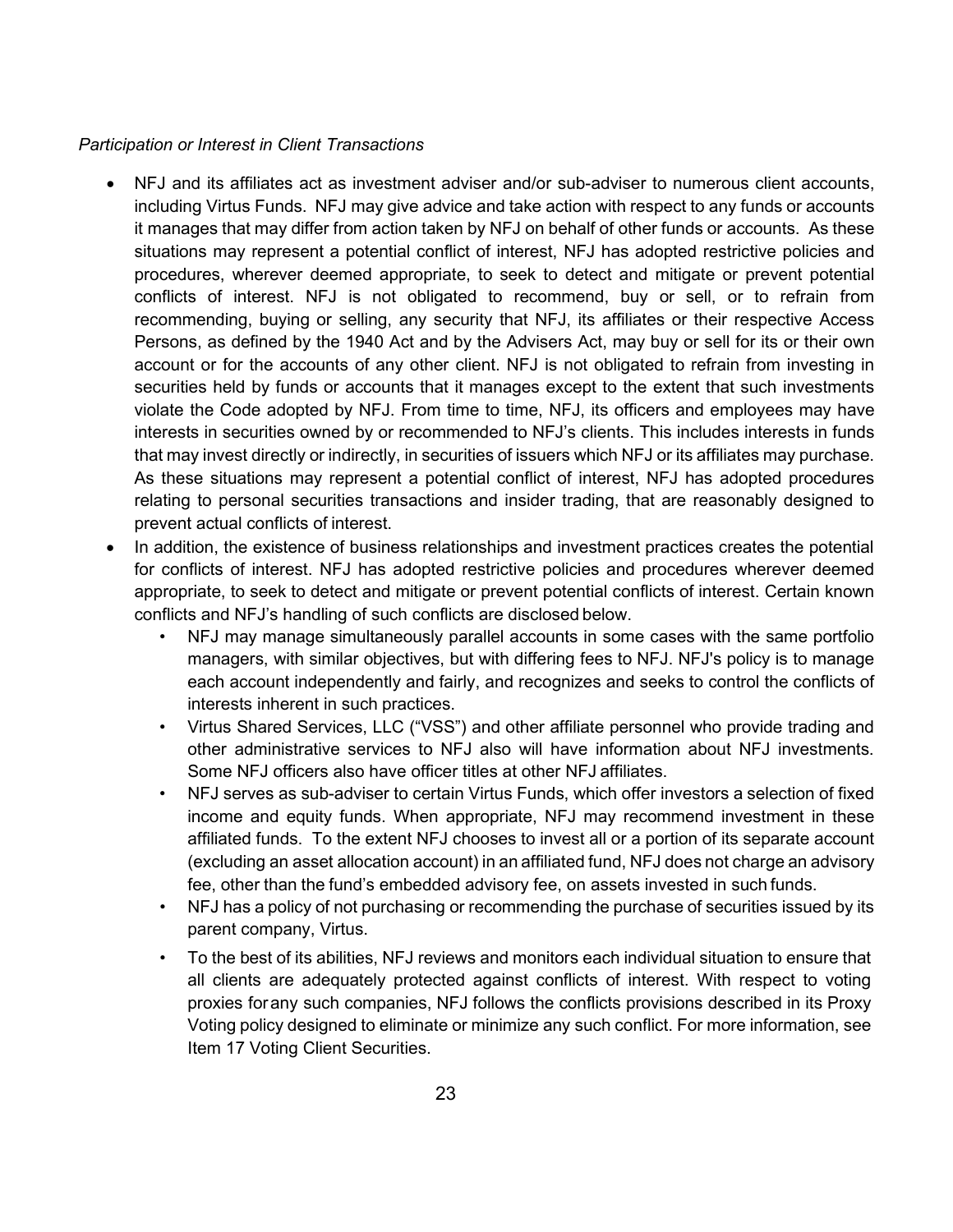#### *Other Related Policies and Procedures*

We have adopted the Insider Trading Policy and Procedures designed to mitigate the risks of our firm and its employees misusing and misappropriating any material non-public information that they may become aware of, either on behalf of our clients or for their own benefit. Personnel are not to divulge or act upon any material, non-public information, as defined under relevant securities laws and in our Insider Trading Policy and Procedures. The policy applies to each of our Supervised, Access and Advisory Persons and extends to activities both within and outside their duties to our firm, including for an employee's personal account.

In addition to the above, our policies set limitations on and require reporting of gifts, entertainment, business meals, sponsorships, business building and charitable donations, whether given or received.

Generally, our employees are prohibited from accepting or providing gifts or other gratuities from clients or individuals seeking to conduct business with us in excess of \$100.

Our personnel may, under certain conditions, be granted permission to serve as directors, trustees, or officers of outside organizations. Prior to doing so, approval must be provided by Compliance.

A complete copy of our Code of Conduct and/or our Code of Ethics is available by sending a written request to NFJ Investment Group, LLC, Attn: Chief Compliance Officer, 2100 Ross Avenue, Suite 700, or by emailing a request to us at: [InvestmentAdviser@Virtus.com.](mailto:InvestmentAdviser@Virtus.com)

## **ITEM 12 BROKERAGE PRACTICES**

#### **Brokerage Discretion**

NFJ generally receives full discretion authority to determine the broker to be used and the commission paid to the broker through whom transactions may be executed, with the objective of attaining the best available price and most favorable execution ("best execution") for each transaction. However, in some instances, a client may wish to retain discretion over broker selection and commission rate or may wish to direct NFJ to use a designated broker-dealer.

NFJ has delegated to its affiliate, VSS certain trading and operational functions. VSS is authorized under this arrangement to place orders on behalf of NFJ for trades as instructed by NFJ for accounts it advises or sub advises. NFJ remains ultimately accountable for all services provided to it by VSS and is responsible for providing adequate oversight of the delegated functions.

In selecting a broker or dealer for each specific transaction, NFJ uses its best judgment to choose the broker or dealer most capable of providing the services necessary to obtain the best execution of that transaction. In seeking the best execution of each transaction, NFJ evaluates a wide range of criteria, including any or all of the following: the broker's commission rate, the price and size of the order (including the broker-dealer's ability to effect the transaction where a large block is involved), promptness, reliability and quality of executions, trading expertise, positioning and distribution capabilities, back office efficiency, ability to handle difficult trades, knowledge of other buyers and sellers, ability to provide NFJ with marketrelated information, confidentiality, capital strength and financial stability, reputation, prior performance and responsiveness in serving NFJ and its clients, depth of service (including research and coverage) and other factors affecting the overall benefit received by the client(s) in the transaction. When circumstances relating to a proposed transaction indicate that a particular broker or dealer is in a position to obtain the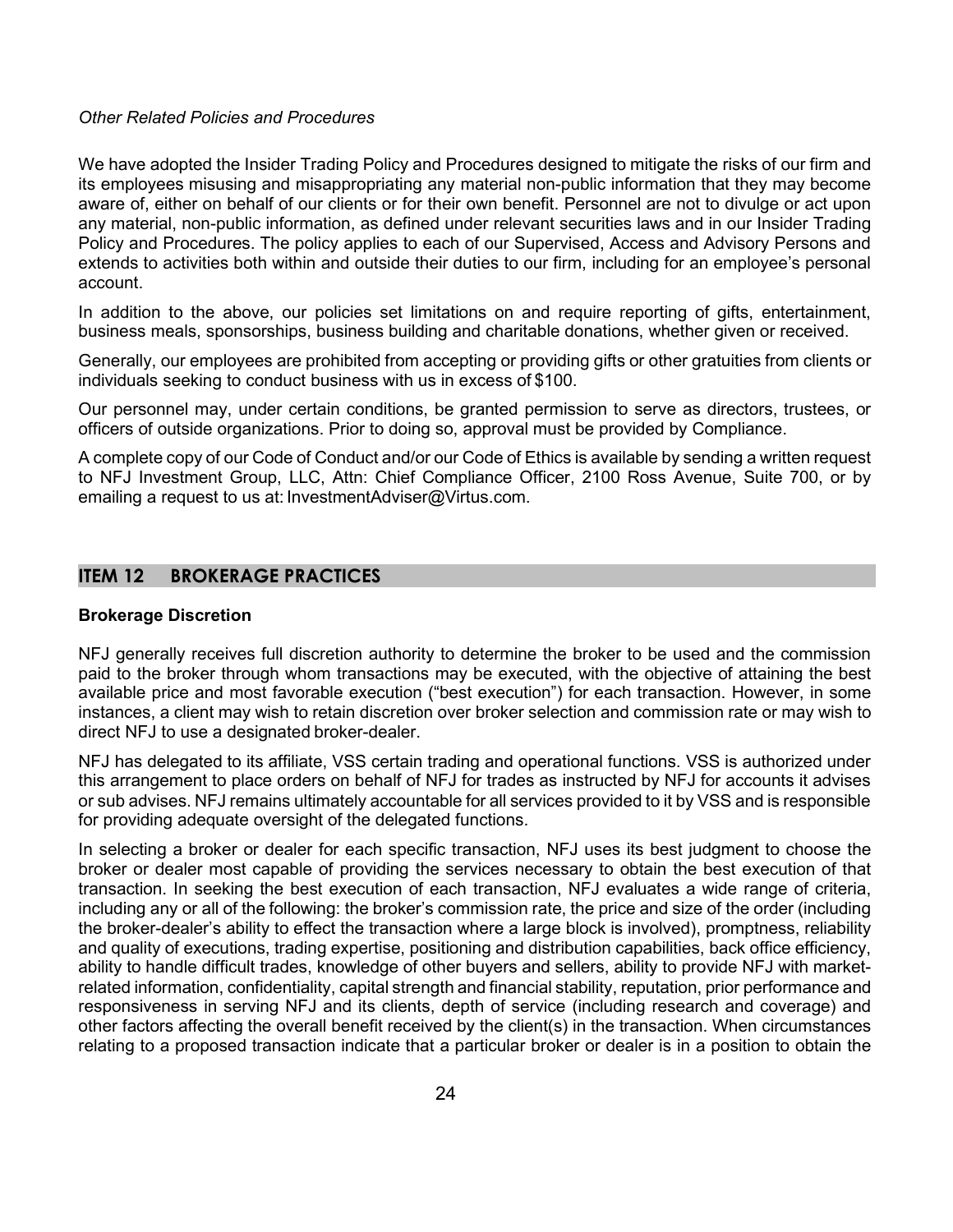best execution, the order is placed with that broker or dealer. This may or may not be a broker or dealer that has provided investment information and research services to NFJ.

In the selection of broker or dealers, NFJ does not adhere to any rigid formulas but weighs a combination of the factors described above based on the information available at the time of the trade under the current circumstances. The overriding objective in the selection of broker-dealers is their ability to secure the best possible execution of orders taking into account all of the foregoing factors. "Best execution" is not synonymous with the lowest brokerage commission. Consequently, in a particular transaction a client may pay a brokerage commission in excess of that which another broker-dealer might have charged for executing the same transaction.

NFJ's Best Execution and Broker Selection Committee ("Committee") covers equity trading, and is comprised of members from VSS and NFJ. The Committee meets quarterly and while the review of all broker-dealer and agent relationships is an ongoing practice, at least annually these relationships are reviewed in depth. The Committee evaluates the reasonableness of the brokerage rates charged using the criteria specified above and other input as deemed appropriate.

## **Soft Dollars**

Subject to the requirement of seeking best execution, NFJ may, in circumstances in which two or more brokers or dealers are in a position to offer comparable price and execution, give preference to a broker or dealer that has provided brokerage or research services to NFJ. In so doing, NFJ may effect securities transactions which cause a client to pay an amount of commission in excess of the amount of commission another broker would have charged. In effecting trades through such brokers or dealers, NFJ may generate credits ("Commission Credits") which may be used by NFJ to pay for brokerage and research services provided or paid for by such brokers or dealers ("Research Products and Services"). In selecting such broker or dealer, NFJ will make a good faith determination that the amount of commission is reasonable in relation to the value of the brokerage services and research and investment information received, viewed in terms of either the specific transaction or NFJ's overall responsibility to the accounts for which it exercises investment discretion. NFJ regularly evaluates all commissions paid in order to ensure that the commission represents reasonable compensation for the brokerage and research services provided by such brokers.

Receiving research and brokerage services in exchange for soft dollars creates potential conflicts of interest for NFJ, because NFJ can potentially reduce its costs by not having to produce or pay for the services using its own resources. NFJ may have an incentive to direct client trades to broker-dealers who provide these services to us.

Sometimes, broker-dealers require a specific level of client commissions to provide research or brokerage services that NFJ may want, and NFJ may have an incentive to execute more trades through them, rather than through other broker-dealers that do not provide the services but who would otherwise provide comparable execution for a given trade. The services benefit us by allowing us, at no additional cost to us,

(1) to supplement our own research, analysis and execution activities, (2) to receive the views and information of individuals and research staffs of other securities firms; (3) to gain access to persons having special expertise on certain companies, industries, areas of the economy and market factors; and (4) to gain access to execution services of third parties.

Under a safe harbor from the Securities Exchange Act of 1934, an investment adviser may cause clients to pay more than the lowest available commission rate in order to acquire certain research and brokerage services with the Commission Credits generated by its client account transactions. Any product and service we receive with Commission Credits must fall within the safe harbor.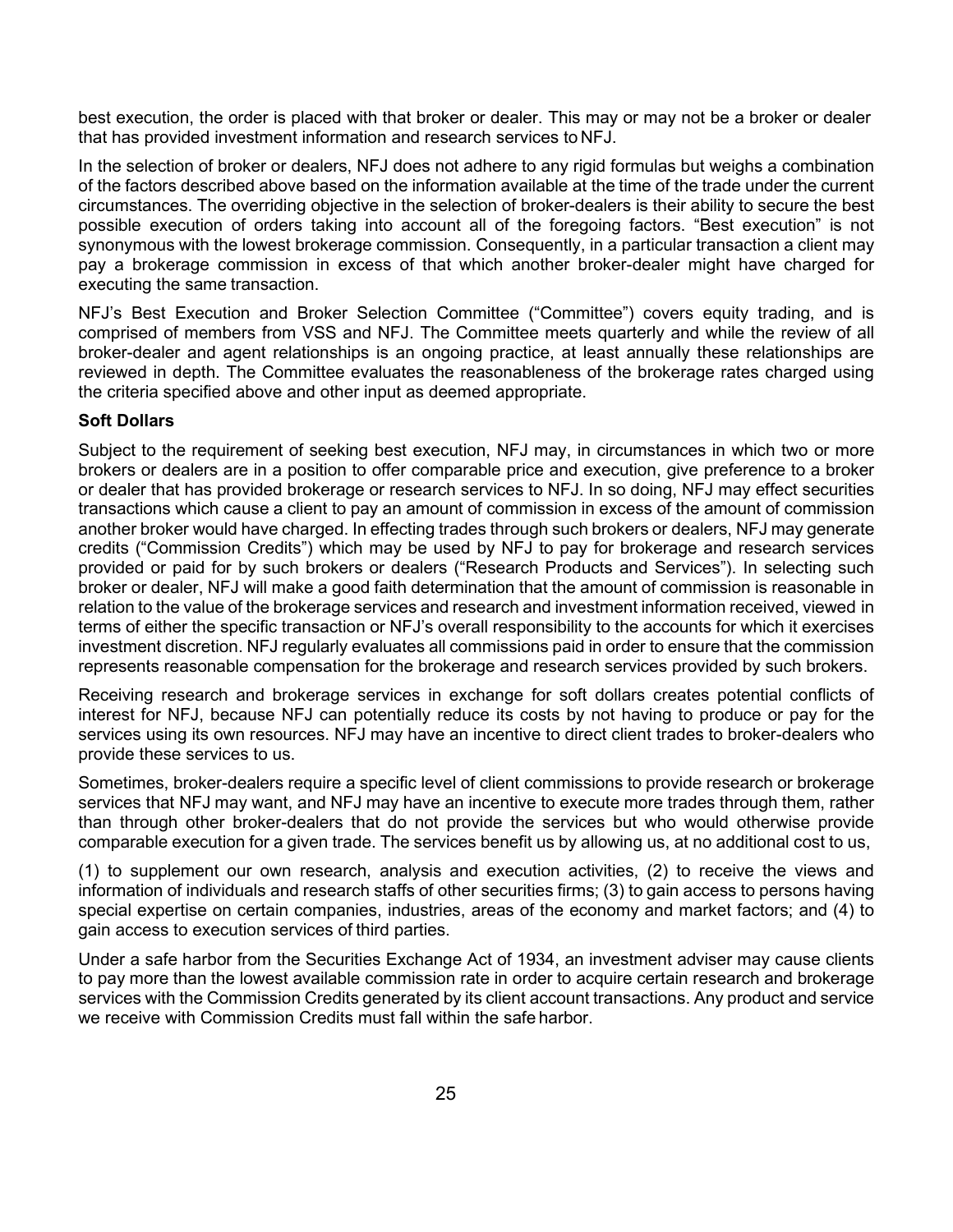Alternatively, NFJ may use a "step-out" trade mechanism. A "step-out" trade occurs when the executing broker-dealer agrees to "step out" a portion of a bunched execution, and that "stepped-out" portion is cleared through the broker-dealer providing the research and brokerage services. The client is assessed a commission only by the broker-dealer who clears the transaction. The executing broker-dealer receives compensation in the form of commission from the portion of the bunched execution that was not "steppedout" to other brokers. "Step-out" trades will be executed so as to conform to the rules of the applicable exchange on which the trade occurs.

NFJ uses research and brokerage services that it receives from broker-dealers to evaluate securities and to formulate investment recommendations for both discretionary and non- discretionary clients. Such services are used by NFJ as part of its investment process to enhance portfolio return and to reduce trading costs, and are helpful to NFJ in serving its clients. Among other things, NFJ may receive research reports, oral advice, or data from the brokers or dealers regarding particular companies, industries, or general market or economic conditions. Such services also may include, among other things, information concerning pertinent federal and state legislative and regulatory developments and other developments that could affect the value of companies in which NFJ has invested or may consider investing; attendance at meetings with corporate management personnel, industry experts, economists, government personnel, academicians, and other financial analysts and journalists; consultation with scientific and technical experts concerning the viability and market potential of an issuer's products and services; comparative issuer performance and evaluation and technical measurement services; subscription to publications that provide investment-related information; accounting and tax law interpretations; economic advice; quotation equipment and services; execution or research measurement services; and software to assist NFJ initiate and execute orders; information from medical, technological and economic developments in medicine, health care, and related areas; and other services provided by recognized experts on investment matters of particular interest to NFJ. In addition, services may include the use of or be delivered by computer systems whose hardware and/or software components may be provided to NFJ as part of theservices.

In any case in which information and other services can be used for both brokerage or research and nonresearch or non-brokerage purposes, NFJ makes an appropriate good faith allocation of those uses and pays directly for that portion of the services to be used for non-research or non-brokerage purposes. This allocation can create a potential conflict of interest.

The brokerage and research services that NFJ receives from brokers or dealers are used by NFJ's research analysts and portfolio managers to formulate recommendations for the purchase or sale of securities. These recommendations, as well as NFJ's analysis and the research is used by NFJ in servicing all of its clients, and it is recognized that a particular account may be charged a commission paid to a broker or dealer who supplied research or brokerage services not utilized by such account. In addition, non-discretionary clients for whom NFJ does not place brokerage orders ordinarily will benefit from such investment information, even though such information was generated through commissions paid by other clients. This may also be true for clients who require NFJ to direct all or a significant portion of their trades to one of a small number of broker-dealers.

NFJ has not made and will not make commitments to place orders with any particular broker or dealer or group of brokers or dealers, other than pursuant to client direction. Annually, NFJ projects the amount of commission dollars it expects to generate in the course of a year, and pursuant to an internal allocation procedure that entails the vote of all portfolio managers and analysts as to the quality of research and investment information received from various brokers or dealers, establishes a budget of commission dollars to be directed to brokers providing the most useful investment information. No absolute dollar amounts are required to be met, and in no case will an order be placed if the broker or dealer is not able to provide best execution of a particular transaction. However, NFJ does endeavor to direct sufficient orders to such brokers or dealers to ensure the continued receipt of research services that NFJ believes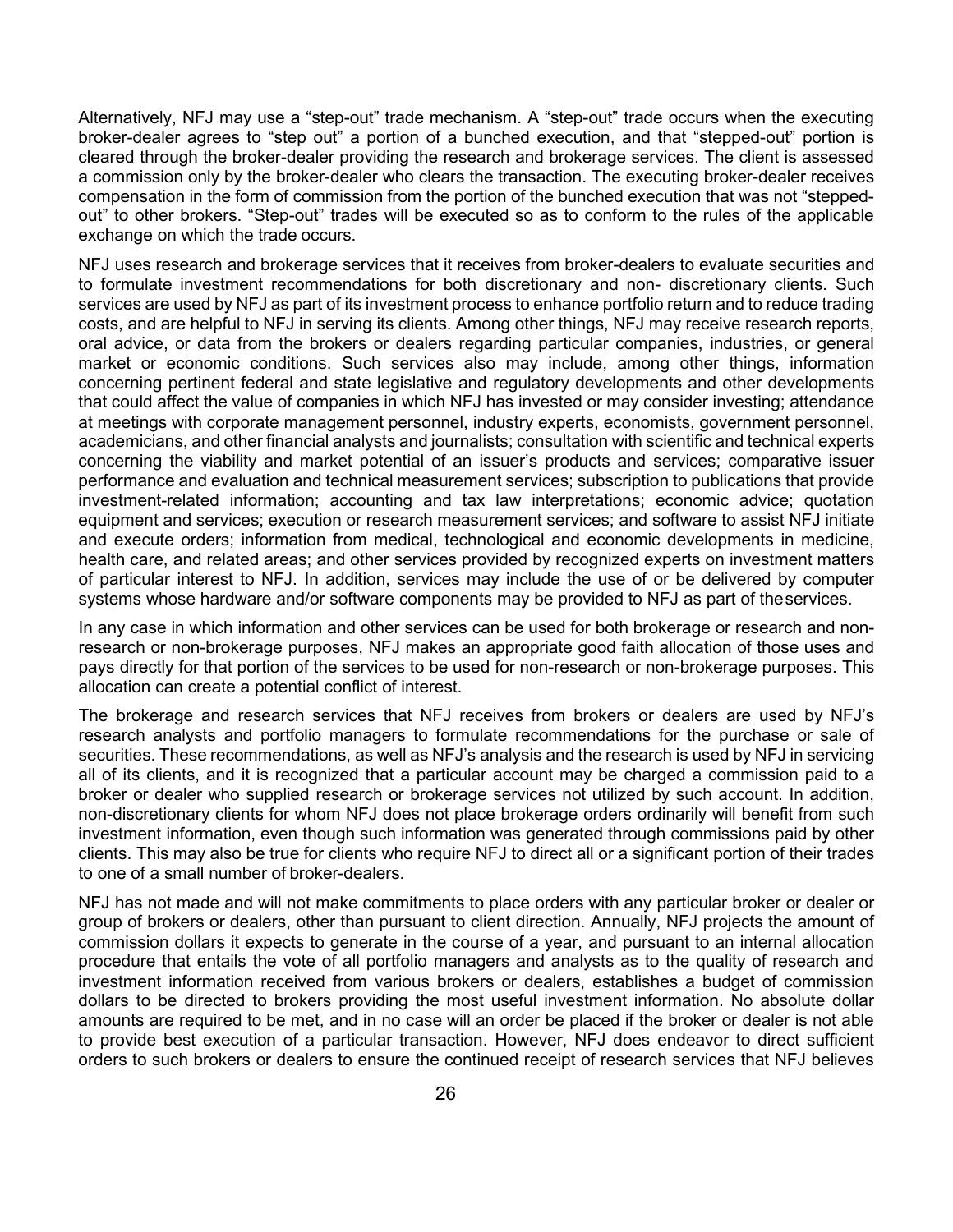are useful. A substantial portion of brokerage commissions are paid to brokers and dealers who supply research and brokerage services to NFJ.

NFJ provides "Commission Credit" reports to clients upon request which typically only include commissions which were designated as a Commission Credit for payment of third party brokerage and research services. Such reports generally do not include commissions paid to a broker-dealer in connection with proprietary or bundled research.

#### **Commission Sharing Arrangements**

NFJ may also request brokers effecting transactions on behalf of its clients to allocate a portion of the commission to a pool of Commission Credits maintained by the executing broker or commission management provider from which the executing broker or commission management provider, at NFJ's direction, pays independent research providers (which may or may not be other brokers) for Research Products and Services ("Commission Sharing Arrangements"). Commission Sharing Arrangements may be used to pay for both proprietary and third party Research Products and Services. Commission Sharing Arrangements help enable an investment manager to select the most appropriate broker for trade execution regardless of whether or not the broker prepares or develops the Research Products and Services used by the investment manager. Accordingly, instead of paying a broker for its research by trading with it directly, the investment manager directs the executing broker or commission management provider to pay the research provider from the pool of Commission Creditsaccumulated.

#### **Soft Dollars - Conflicts of Interest**

To the extent that NFJ uses Commission Credits (including Commission Sharing Arrangements) to obtain Research Products and Services, NFJ will be receiving a benefit by reason of the direction of commissions. Any such benefit may offset or reduce certain expenses for which NFJ would otherwise be responsible for payment. NFJ believes, however, that the acquisition of Research Products and Services provides its clients with benefits by supplementing the research and brokerage services otherwise available to NFJ and its clients. The investment research that is provided to NFJ by broker-dealers in connection with securities transactions is in addition to and not in lieu of the services required to be performed by NFJ itself, and the investment management fee payable by its clients is not reduced as a result of the receipt of such supplemental information. NFJ believes that such information is only supplemental to NFJ's own research efforts, because the information must still be analyzed, weighed and reviewed byNFJ.

Where NFJ receives a Research Product or Service that may also have a non-research use, a potential conflict of interest may arise, since such Research Product or Service may directly benefit NFJ even though it arises in connection with the Commission Credits of NFJ's clients. In such situations, NFJ will, on an annual basis, make a reasonable allocation of the cost of any such mixed-use Research Product or Service according to its use. The portion of the Research Product or Service that provides assistance to NFJ in the investment decision-making process will be paid for with Commission Credits while the portion that provides administrative or other non-research assistance will be paid for byNFJ.

The research received for a particular client's brokerage commissions may be used for the benefit of all clients whether or not such clients' commissions are used to obtain research services. For example, clients which (i) do not permit their brokerage commissions to be used to generate Commission Credits, (ii) are non-discretionary clients of NFJ for which NFJ does not have authority to effect transactions or (iii) have instructed NFJ to direct all or a portion of their brokerage transactions to a designated broker- dealer may benefit from Research Products and Services even though such clients' commissions were not used to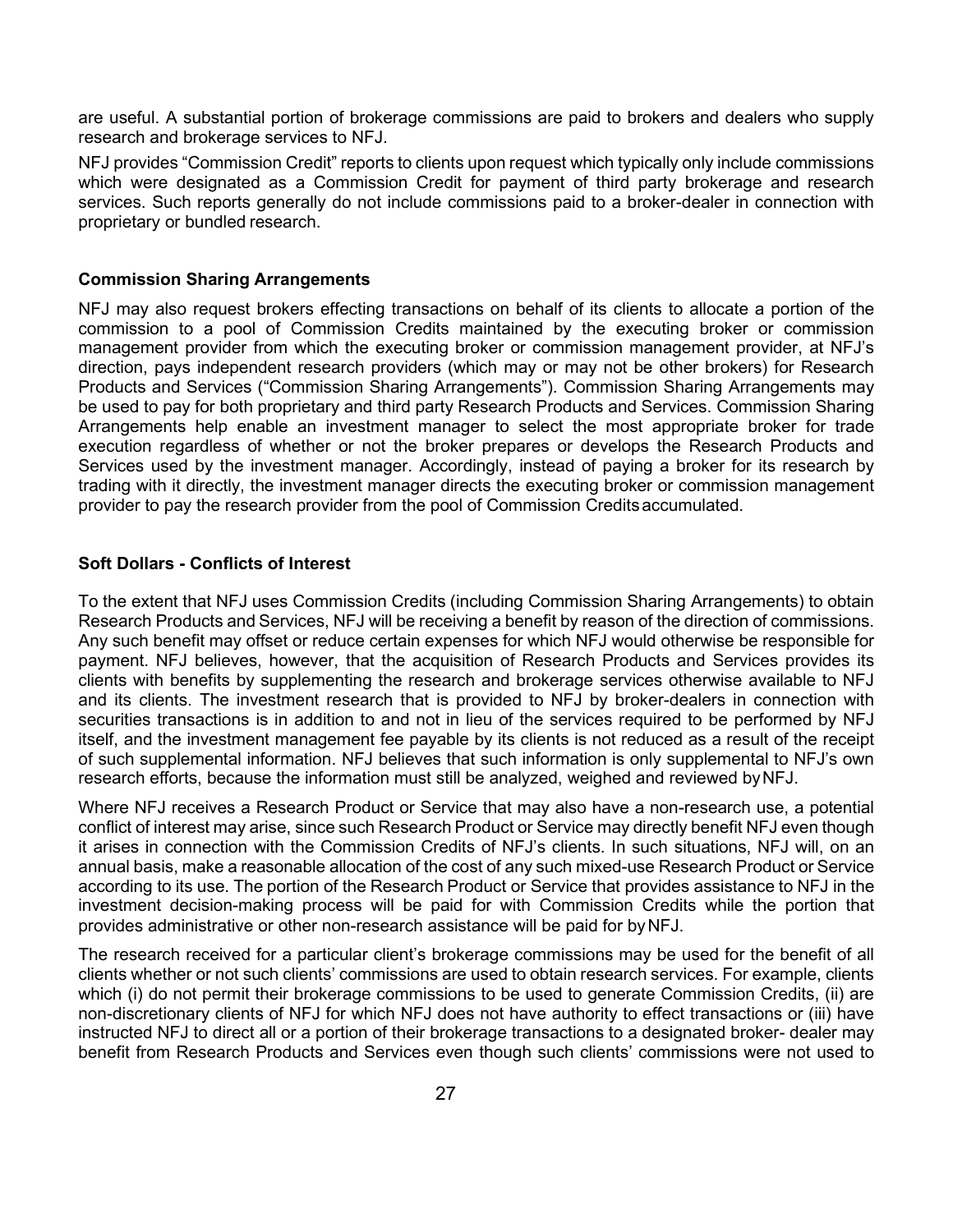obtain Research Products and Services. Research Products and Services may also be used by NFJ for the benefit of all or a segment of its advisory clients and not specifically, for the benefit of the client account or accounts whose transactions generated the allocated commissions that were used for payment of such products or services.

#### **Soft Dollars - Clients Who Prohibit Soft Dollars**

It is important to note that the commission rates paid by client accounts which prohibit the generation of Commission Credits ("Execution Only Accounts") are not reduced below the rates paid by client accounts which generate Commission Credits. Typically, Execution Only Accounts are included in "bunched" trades effected on behalf of all client accounts buying the same security on the same day. Accordingly, notwithstanding the fact that Commission Credits are not generated from the trades effected for Execution Only Accounts, clients prohibiting Commission Credits will be paying the same commission rate paid by other clients included in the bunched trade which, as explained above, may be a higher commission rate than another broker-dealer would have charged.

In addition, any client directed prohibition against generating Commission Credits from transactions effected for such client's account will apply to third party Research Products and Services only. Research Products and Services that are proprietary to a broker-dealer and bundled with other brokerage services ("Bundled Services") are usually obtained by effecting transactions directly through the particular brokerdealer providing the Bundled Services and not as a result of paying a specified fee (or effecting a minimum volume of trades) as is typical in third party soft dollar arrangements. Therefore, in the case of Bundled Services, there is no practical way to prevent the Execution Only Accounts in a bunched trade from generating Commission Credits which help NFJ gain access to Bundled Services without removing such Execution Only Accounts from the applicable bunched trades. As noted under "Trade Allocations; Aggregation of Orders" below, NFJ will normally seek to bunch trades since it believes that bunched trades generally benefit its clients, as a whole and over time.

#### **Client Directed Brokerage**

NFJ will also place orders with brokerage firms pursuant to direction received from investment management or investment advisory clients ("directed brokerage"). Directed brokerage is typically arranged by a client as a method whereby the brokerage commissions serve as compensation to the broker for goods and services provided directly to the client in an agreement negotiated between the client and the broker. Alternatively, the client may seek to negotiate a particular commission rate with that broker, or may use the direction of brokerage to accomplish unrelated objectives (e.g., the direction of brokerage to minority-owned brokerage firms, or to brokerage firms located in the same geographic area as the client). Clients that direct brokerage may ask NFJ to ensure that they continue to receive best execution of each transaction, or they may negotiate commission rates themselves. In addition, with respect to clients that are ERISA plans, by law, any direction by the plan sponsor must be in the best interests of, and for the exclusive benefit of, the plan participants, in order to procure goods and services on behalf of the plan for which the plan otherwise would be obligated to pay.

When a client asks NFJ to direct trades to a particular broker-dealer, NFJ ordinarily will seek to fulfill that request, subject to seeking best execution of each transaction. However, NFJ may not be in a position to negotiate commission rates or spreads, or to select brokers or dealers on the basis of best price and execution. Moreover, the client may lose the possible advantage which non-designating clients can derive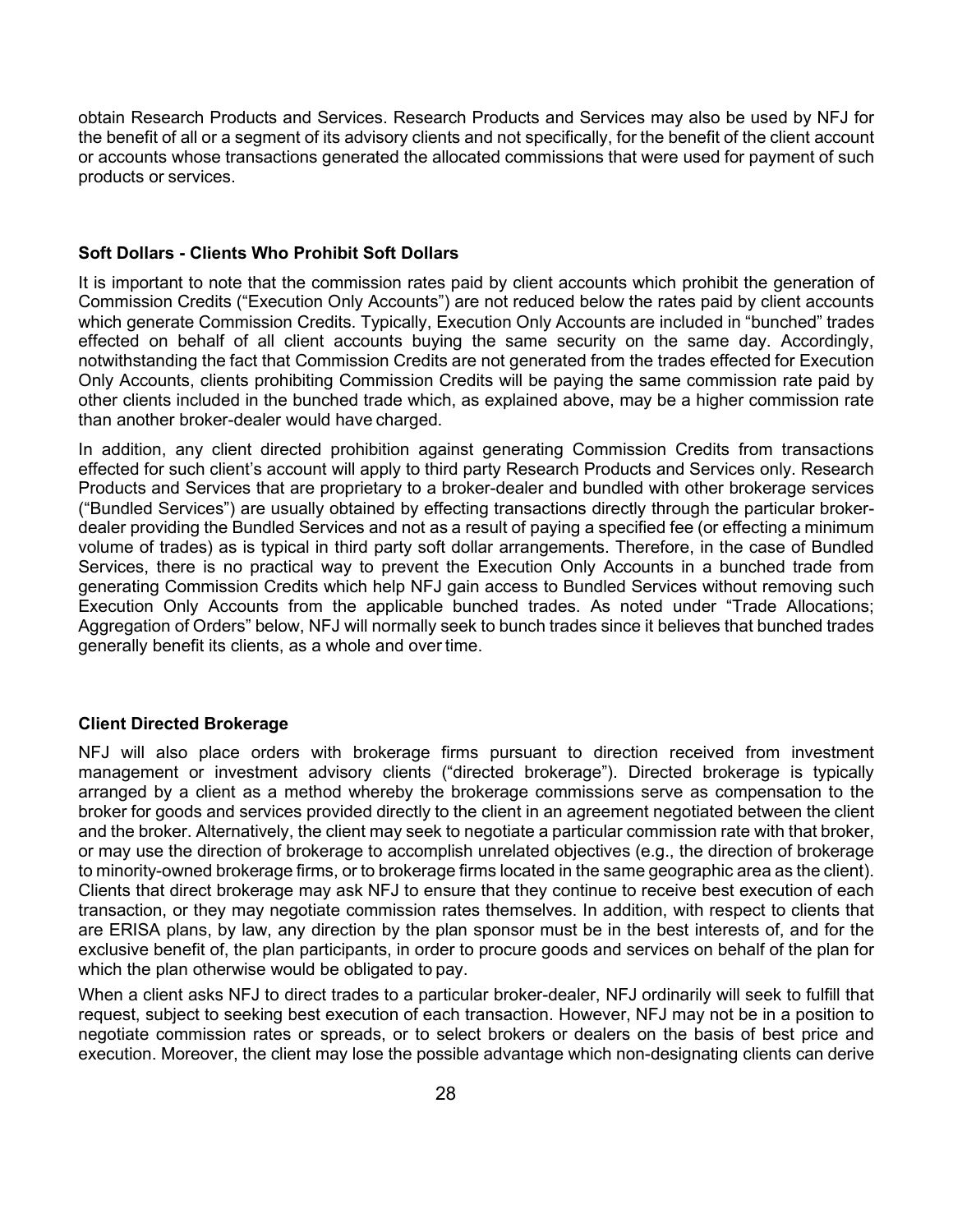from the aggregation of orders for several clients in a single transaction. In this regard, orders for clients, including wrap clients, who direct trades may be executed after the orders in the same security for other NFJ clients have been completed. As a result, directed brokerage transactions may result in higher commissions, greater spreads, or less favorable net prices than would be the case if NFJ were authorized to choose the brokers or dealers through which to execute transactions for the client's account.

NFJ ordinarily limits the amount of brokerage that any client may direct to a percentage of the total brokerage generated by that client, except as described above. NFJ uses two methods to satisfy client requests for directed brokerage. First, NFJ may execute the trade on behalf of that client with the brokerdealer selected by the client, which may or may not be the broker-dealer used by NFJ for other trades in the same security during that period. Alternatively, NFJ may step out trades to the client directed brokerdealer which may result in additional trading costs.

NFJ believes that the potential benefits derived from any directed brokerage, expense reimbursement or commission recapture program may be offset by 1) clients unable to participate in certain block purchases or sales of securities, 2) the investment management team receiving less research, 3) the broker's unwillingness to commit capital and 4) NFJ's potential inability to achieve best execution.

The use of "step-out" trades can, in some circumstances, help ensure that clients that seek to direct brokerage are not disadvantaged by the inability to participate in aggregated executions. However, "stepout" trades are an accommodation by the executing broker-dealer, and "step-out" trades will not be available in all circumstances to satisfy requests for directed brokerage.

NFJ does not enter into agreements with, or make commitments to, broker- dealers that would bind NFJ to compensate broker-dealers directly or indirectly for client referrals.

#### **Trade Allocations; Aggregation of Orders**

In many cases, portfolio transactions may be executed in an aggregated transaction as part of concurrent authorizations to purchase or sell the same security for numerous accounts served by NFJ, some of which accounts may have similar investment objectives. NFJ believes that aggregation of transactions may enable it, on average and over time, to obtain enhanced execution and lower brokerage commissions (although there is no certainty that such objectives will be achieved). This practice helps to minimize the possibility that clients of NFJ would compete in the marketplace by executing transactions in the same security during the same day, and aims to ensure that all clients are treated in a fair and equitable manner over time. To help achieve this objective, NFJ has adopted written procedures for the aggregation of orders of advisory clients. The Aggregation Procedures are designed to comply with all applicable legal and regulatory requirements.

In general, the Aggregation Procedures require all aggregated orders to be pre-allocated to client accounts prior to the execution of such order. In certain circumstances, and if approved in advance by NFJ's compliance officer or his or her designee, certain deviations from the original pre-allocation instructions may occur after a trade has been executed. Although NFJ uses its best efforts to ensure that all clients are treated fairly and equitably over time, there can be no assurance that any particular investment will be proportionally allocated among clients, or that the allocation process will achieve the same results for each client. Aggregated orders generally will be averaged as to price, with transaction costs shared pro-rata based on each client's participation in thetransaction. Although NFJ generally believes that aggregation of transactions may be consistent with its duty to seek best execution, NFJ is not obligated to aggregate orders into larger transactions.

## **Allocation of Secondary Offerings**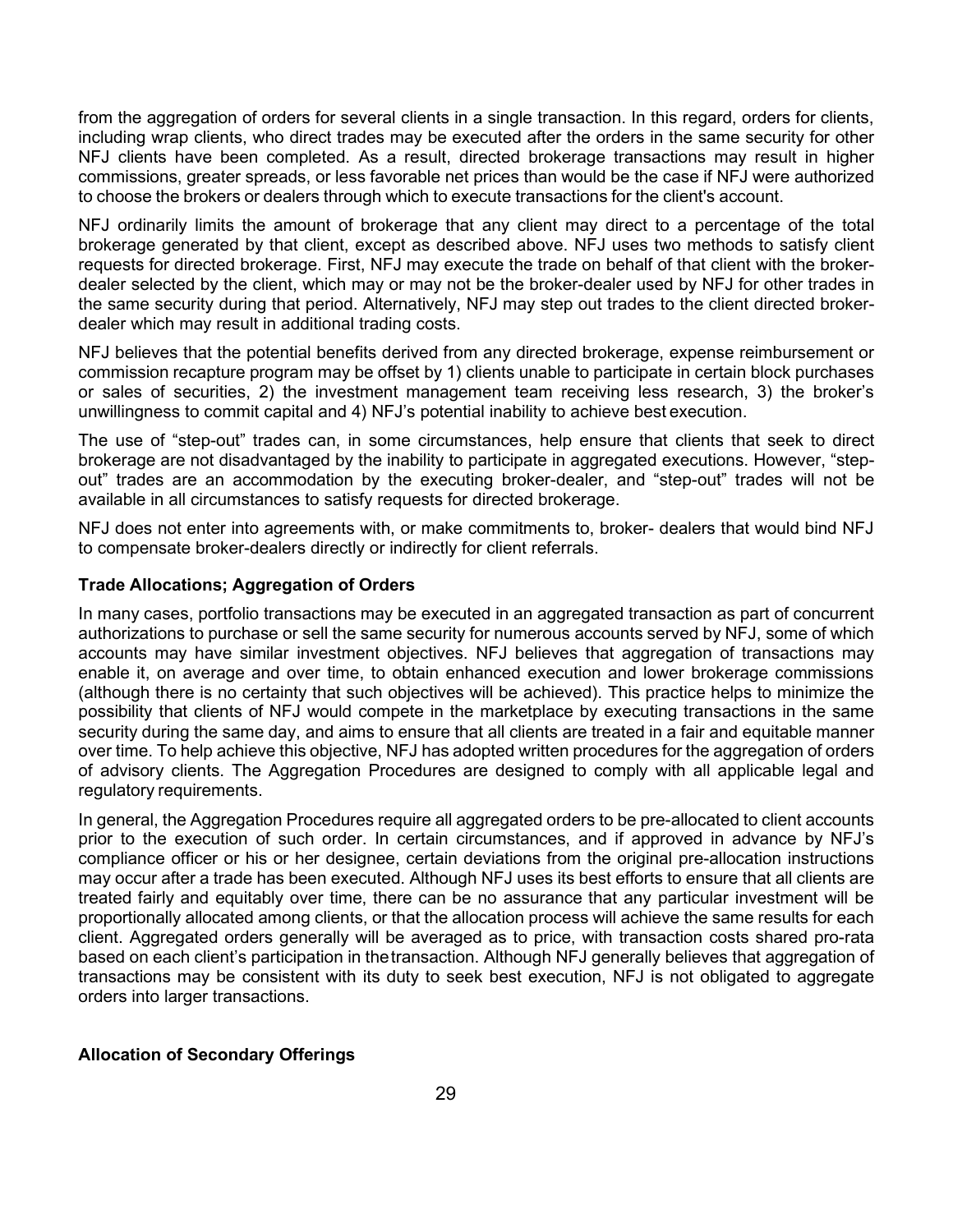NFJ does not currently purchase securities in IPOs for its clients. However, NFJ may invest in securities in secondary offerings. NFJ typically allocates shares in secondary offerings on a pro-rata basis across the participating accounts in proportion to the size of the order placed for each participating account. However, in certain circumstances, where there is a limited number of shares available in a secondary offering, NFJ may not acquire sufficient shares to prudently allocate a secondary offering across all accounts. In such case, NFJ may attempt to obtain additional shares in the open market on the same day to fill its order. If NFJ is able to do so, it will aggregate the secondary offering order and the open market trade for purposes of allocating shares on a pro-rata basis across the participating accounts and each participating account will be charged the average price of the security and pay for its pro-rata share of expenses. Alternatively, in the event NFJ has not obtained sufficient shares to prudently allocate a secondary offering across all accounts, NFJ may allocate such shares in a manner reasonably designed to ensure that accounts are treated in a fair and equitable manner over time such as the random assignment of such shares to one or more accounts. In addition, certain client accounts, such as the accounts of wrap-fee clients and Direct Clients, may be restricted from participating in a secondary offering based on client mandates (i.e., a client which restricts investments in new issues or a client who directs all of the account's securities transactions to a designated broker-dealer). This may also factor into the allocation process.

## **Non-Discretionary Clients/Managed Accounts/Wrap-Fee Programs**

As described in Item 4, NFJ provides non-discretionary advisory services through the delivery of proprietary investment models based on investment style and the composition of the investment portfolios of its discretionary accounts. When NFJ changes an investment model, this changes the composition of their discretionary accounts. NFJ will deliver changes in investment models on or around the same time it makes changes to the composition of the investment portfolios of its discretionary accounts. A third party has been contracted to administer a trade rotation process whereby the order of priority in which a Wrap Program trades is rotated based on a random computer-generated sequence. This could result in NFJ and nondiscretionary accounts trying to fill orders on identical securities in the marketplace at the same time.

Generally, trades in a particular Wrap Program are executed with the Sponsor or the Sponsor's designated broker because the Program Sponsor includes commissions and other trading costs in the Wrap Program fee, which is typically more cost effective to the Wrap Program client. For the Wrap Programs sub-advised by NFJ, NFJ, subject to its duty to seek best execution, may step out trades to an alternate broker-dealer which may result in additional trading costs.

For any change in the investment model, several Sponsors or their designated broker-dealers will have to execute the trades across client accounts. To ensure that over time particular client accounts or Wrap Programs are not disadvantaged, a third party has been contracted to administer a trade rotation process whereby the order of priority in which a Wrap Program trades is rotated based on a random computergenerated sequence. This could result in NFJ and non-discretionary accounts trying to fill orders on identical securities in the marketplace at the same time. Market impact, liquidity constraints or other factors could result in some clients receiving less favorable trading results than other clients.

Trades for non-discretionary model accounts including Wrap Programs may be executed after the orders in the same security for discretionary accounts have been completed. This may result in material performance dispersion between discretionary accounts and non-discretionary model accounts.

## **ITEM 13 REVIEW OF ACCOUNTS**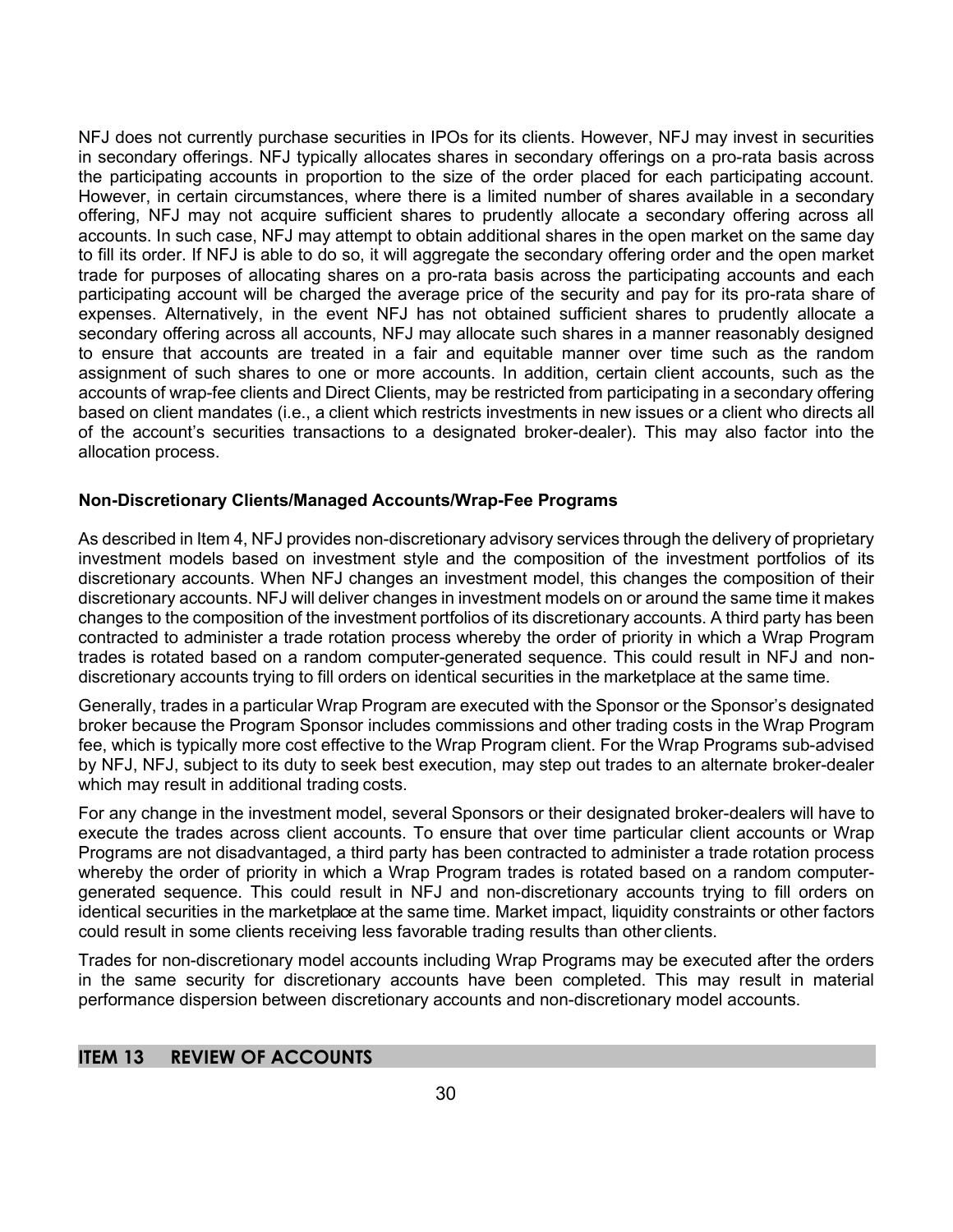NFJ's review of client accounts is an integral component of NFJ's investment management process. Portfolio managers review each of their accounts on a regular basis and select investments for clients in accordance with each client's investment objectives and consistent with the investment philosophy of NFJ. NFJ maintains systems for guideline surveillance (collectively, the "Portfolio Compliance Systems") that check both pre-trade security transactions and post-trade account holdings against client account guidelines.

A dedicated compliance team review pre-trade activity and post-trade portfolio compliance results in the Portfolio Compliance Systems for all client accounts on a daily basis. Compliance runs testing of post-trade holdings via an overnight scheduler and reviews the results daily. Any potential violation that is detected will then be brought to the attention of the Chief Compliance Officer.

NFJ provides advisory clients who have separately managed accounts with written reports on a quarterly basis or more frequently upon agreement between NFJ and the client. These reports generally include, among other things, all purchases and sales of securities made during the reporting period (market price, total cost/proceeds, original unit cost and realized gain/loss on sales) and include a summary of investments in the portfolio (unit cost, total cost, market price, total market value, yield and percentage of portfolio). In addition, through telephone calls and in-person meetings, client service representatives strive to keep clients regularly informed of the investment policy and strategy NFJ is pursuing to achieve clients' investment objectives. In addition, NFJ provides compliance and other reports requested by the Board of Directors of the funds it sub-advises.

Clients invested in mutual funds, closed-end funds and/or non-registered commingled funds receive reports from the funds' transfer agent, administrator or custodian bank. Clients in wrap fee/managed account programs receive reports from the program sponsor.

Virtus' Investment Oversight Committee also provides investment oversight and analysis of NFJ activities, including performance attribution evaluation and analysis.

## **ITEM 14 CLIENT REFERRALS and OTHER COMPENSATION**

NFJ and its personnel may provide services to NFJ's affiliates, and NFJ may receive services from its affiliates. Such services may include investment advice for which the providing entity may be compensated directly or indirectly by the receiving entity.

As discussed in Item 10, above, NFJ has arrangements with VPD and Virtus International whereby NFJ compensates those entities for referrals in certain circumstances. Such arrangements are commonly referred to as "solicitation arrangements" and the persons or entities providing the solicitation services are commonly known as "solicitors." The Investment Advisers Act of 1940, as amended, requires that when an affiliate acts as a solicitor for NFJ such affiliate discloses to the potential client that the solicitor is affiliated with NFJ. The compensation paid by NFJ to VPD and Virtus International for these solicitation arrangements generally is structured as being all or a portion of any variable compensation paid by VPD or Virtus International to its employee(s) relating to assets under management by NFJ that were referred by such employee(s), and in some cases the compensation also includes a percentage of VPD's or Virtus International's costs with respect to employment of the individual(s).

While NFJ currently does not compensate any unaffiliated third parties for client referrals, NFJ may have relationships with certain consulting firms and other intermediaries. For example, NFJ may, from time to time, purchase products or services, such as investment manager performance data, from consulting firms. In compliance with applicable law and regulation, NFJ or an affiliate from time to time may also pay event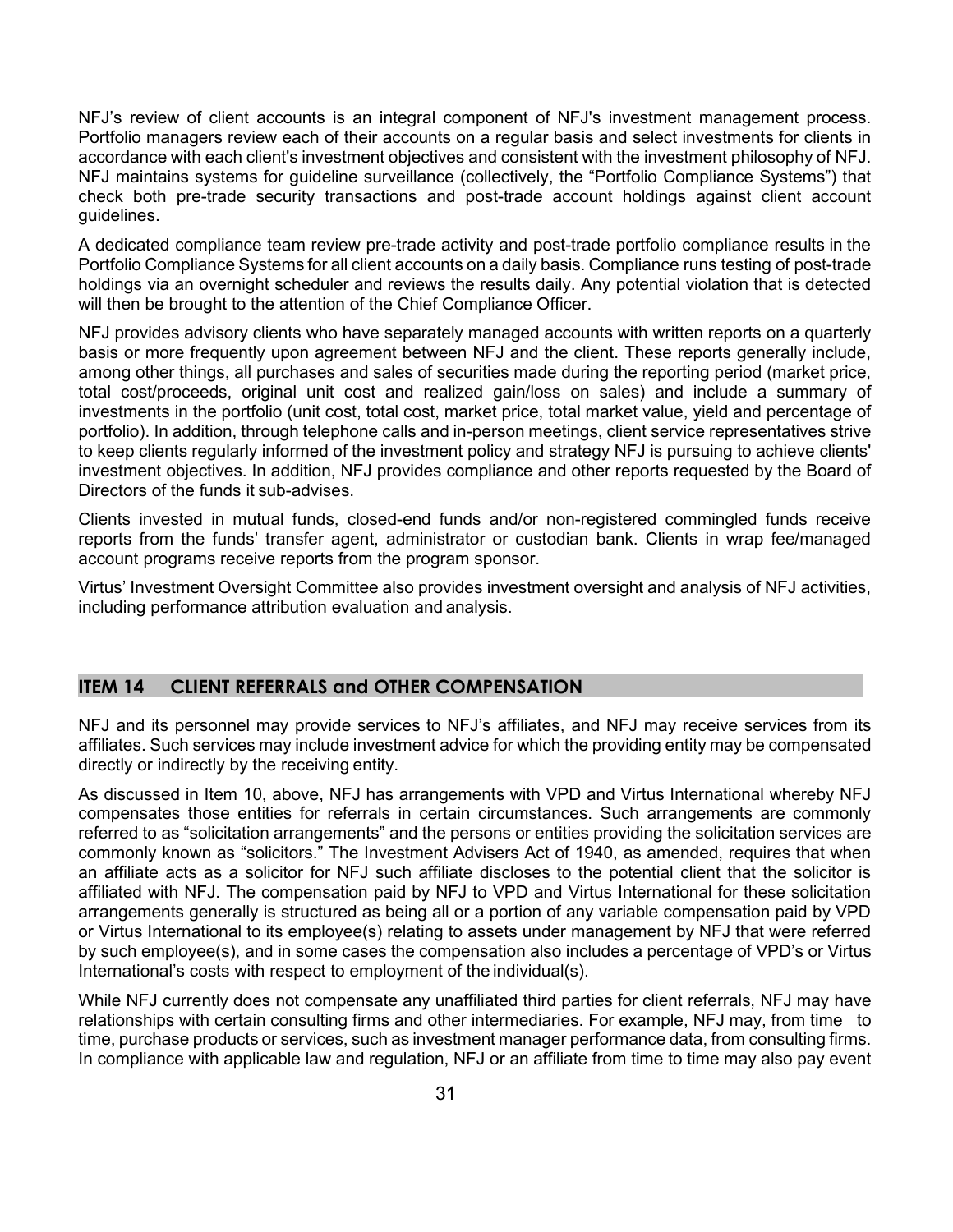attendance or participation or other fees; underwrite educational, charitable or industry events; or provide gifts of value to, or at the request of, an organization or individual (including NFJ affiliates) that, among other things: (i) offers or includes products or services of NFJ or an affiliate in a particular program; (ii) permits NFJ or an affiliate access to their financial advisers, brokers, employees, or other affiliated persons to provide training, marketing support, and educational presentations on products or services affiliated with NFJ; and/or (iii) refers or has referred a client to NFJ. NFJ may obtain products and/or services from consulting firms separate and apart from any recommendations made to clients for NFJ's investment services, and also may provide cash or non-cash support for educational, training, marketing and other events sponsored by consulting firms and other intermediaries, subject to internal policies and regulatory restrictions. Additionally, certain affiliated or third party institutions provide financial support on a voluntary basis for marketing, educational, and sales meetings of NFJ or affiliates. NFJ also may, from time to time, pay a fee for inclusion of information about the firm in databases maintained by certain unaffiliated thirdparty data providers that in turn make such information available to their investment consultant clients. The payments and benefits described in this paragraph could give the firms receiving them and their personnel an incentive to favor NFJ's investment advisory services over those of firms that do not provide the same payments and benefits.

An NFJ affiliate employs a team of internal and external wholesalers who market NFJ's wrap program products.

Additionally, NFJ or any of its affiliates may enter into arrangements with, and/or make payments from their own assets to, certain intermediaries to enable access to Virtus Funds on platforms made available by such intermediaries or to assist such intermediaries to upgrade existing technology systems or implement new technology systems or programs in order to improve the methods through which the intermediary provides services to NFJ and its affiliates and/or their clients. Such arrangements or payments may establish contractual obligations on the part of such intermediary to provide NFJ's or an affiliate's fund clients with certain exclusive or preferred access to the use of the subject technology or programs or preferable placement on platforms operated by such intermediary. The services, arrangements and payments described in this paragraph present conflicts of interest because they provide incentives for intermediaries, customers or clients of intermediaries, or such customers' or clients' service providers to recommend, or otherwise make available, NFJ's or its affiliates' strategies or Virtus Funds to their clients in order to receive or continue to benefit from these arrangements from NFJ or its affiliates. The provision of these services, arrangements and payments described above by NFJ or its affiliates is only to the extent permitted by applicable law and guidance and is not dependent on the amount of Virtus Funds or strategies sold or recommended by such intermediaries, customers or clients of intermediaries, or such customers' or clients' service providers.

## **ITEM 15 CUSTODY**

NFJ does not maintain physical custody of client assets. However, under the SEC's Custody Rule, NFJ may be deemed to have custody if NFJ can inform the custodian to remit investment advisory fees directly to NFJ. Clients should receive at least quarterly statements from the broker dealer, bank or other qualified custodian that holds and maintains client's investment assets. NFJ urges you to carefully review such statements and compare such official custodial records to the account reports that we may provide to you. Our reports may vary from custodial statements based on accounting procedures, reporting dates, or valuation methodologies of certain securities.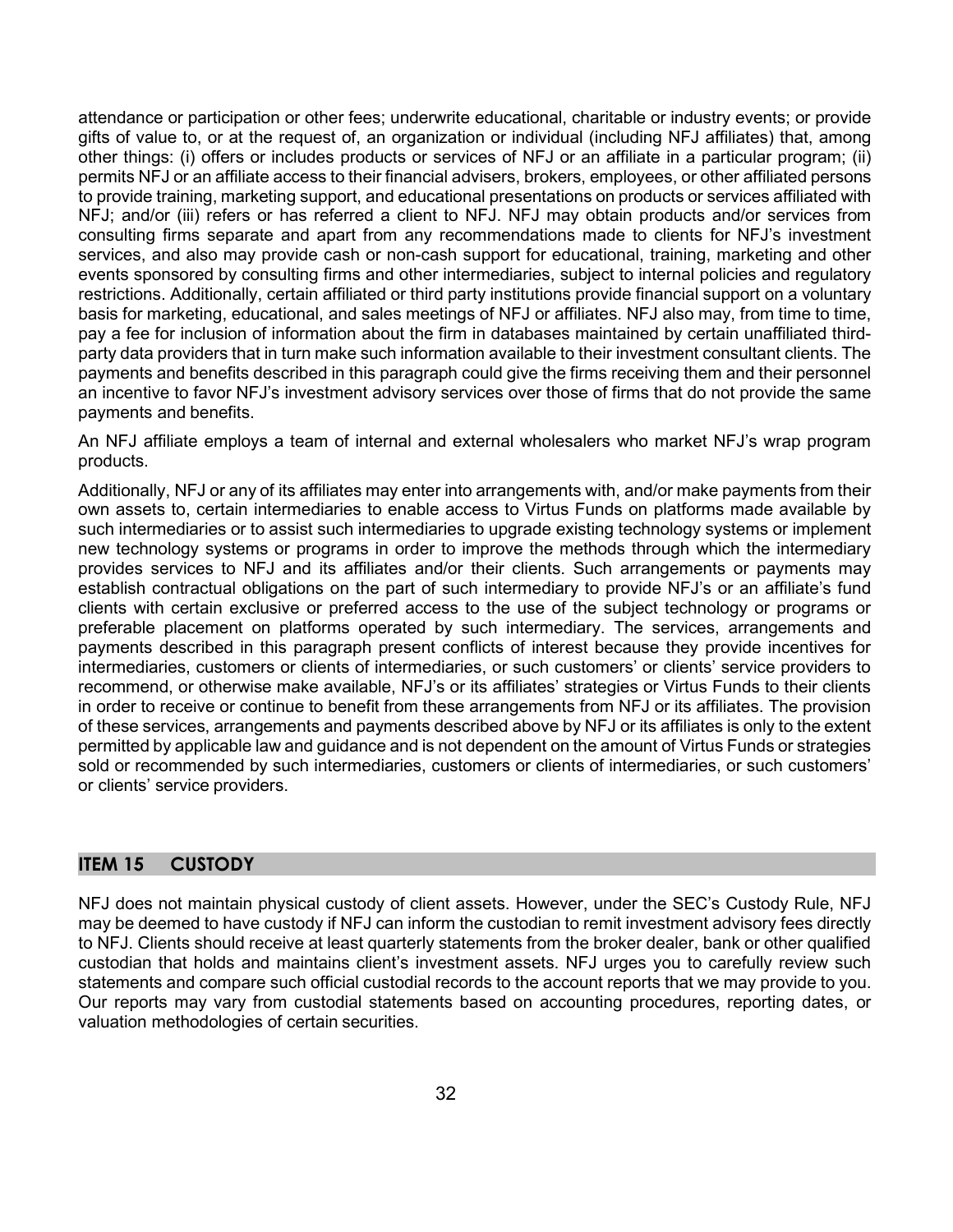## **ITEM 16 INVESTMENT DISCRETION**

NFJ generally receives investment discretionary authority from the client at the outset of an advisory relationship to select the identity and amount of securities to be bought or sold. Such authority is typically documented in an advisory or sub-advisory agreement. In all cases, such discretion is exercised in a manner consistent with seeking best execution and the stated investment objectives for the client's account. NFJ also generally will receive discretionary authority to determine the brokers used and the commissions paid. In all such relationships, NFJ will make investment decisions and direct the execution of all transactions without prior consultation with the client. Investment guidelines and restrictions must be provided to NFJ in writing.

When selecting securities and determining amounts, NFJ observes the investment policies, limitations and restrictions of the clients for which it advises. For funds, NFJ's authority to trade securities may also be limited by certain federal securities and tax laws that require diversification of investments and favor the holding of investments once made.

Certain clients, however, may retain NFJ on a non-discretionary basis. When NFJ is retained on a nondiscretionary basis, it makes recommendations for the client's account, but all investment decisions are made by the client and account transactions are executed only in accordance with the applicable investment management agreement.

## **ITEM 17 VOTING CLIENT SECURITIES**

NFJ will accept proxy voting responsibility at the client's request. Once NFJ accepts proxy voting responsibility, generally the client will be allowed to request to vote its proxies on a particular solicitation and NFJ will (if operationally possible) attempt to comply with the request. Where NFJ is responsible to vote proxies for a client, NFJ has a Proxy Committee ("Proxy Committee") that is responsible for establishing policies and procedures designed to enable NFJ to ethically and effectively discharge its fiduciary obligation to vote all applicable proxies on behalf of all discretionary client accounts and funds. Annually (or more often as needed), the Proxy Committee will review, reaffirm and/or amend guidelines, strategies and proxy policies for all client accounts, funds and product lines. NFJ votes all shares per the NFJ Proxy Guidelines unless the client chooses custom guidelines.

With respect to the voting process, as described above, most votes are based on the independent recommendation of the unaffiliated, third party Proxy Voting Service, which recommendations are in turn based on the Proxy Voting Service's independent review and research of each proxy and its independent application of the Proxy Guidelines. In those cases in which a portfolio manager or research analyst proposes to override a policy recommendation made by the Proxy Voting Service or the Proxy Voting Service has not provided a recommendation, the relevant portfolio managers and/or research analysts will review the proxy to ensure any recommendation appears based on a sound investment rationale and assess whether any business or other relationship, or any other potential conflict of interest, may be influencing the proposed vote on that company's proxy. In the event a material conflict is identified, NFJ will convene the Proxy Committee to review the proxy and make a decision how to vote. Proposed votes that raise potential material conflicts of interest are promptly resolved by the Proxy Committee prior to the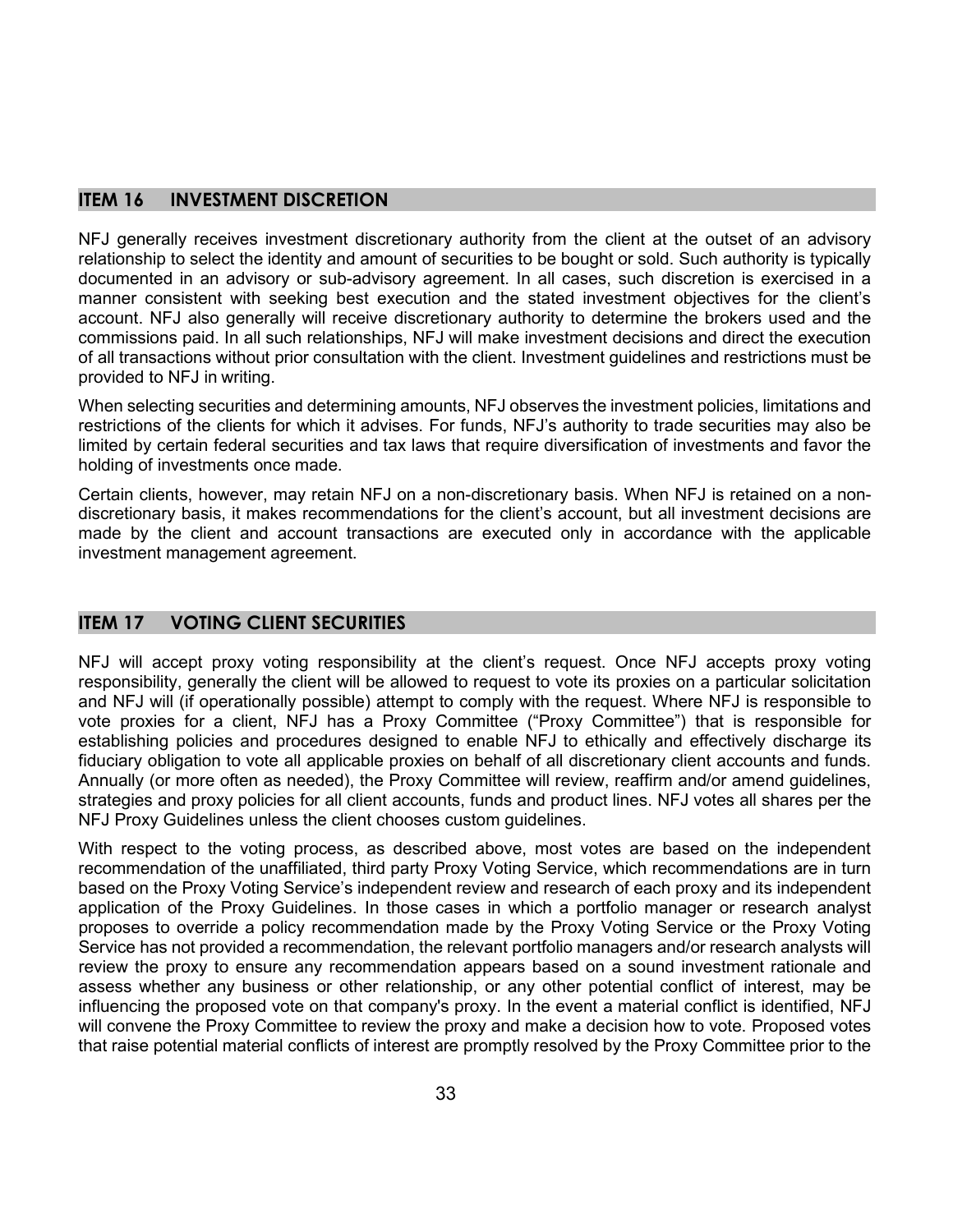time NFJ casts its vote. As reflected in the NFJ proxy policy, the Proxy Committee will affirmatively vote proxies for proposals that it deems to be in the best economic interest of its clients, as a whole, as shareholders and beneficiaries of those actions.

The Firm utilizes the services of Institutional Shareholder Services, Inc. as the unaffiliated, third party Proxy Voting Service to provide support services related to the Firm's proxy voting processes/procedures, which include: but are not limited to:

- The collection of proxy material from our clients' custodians.
- The review of proxy proposals and appropriate voting recommendations on behalf of the Firm.
- The facilitation of proxy voting, reconciliation, and disclosure, in accordance with the Firm's proxy policies and the Committee's direction.
- Recordkeeping and voting record retention.

Clients may view the NFJ complete Proxy policy on the Firm's website at nfjinv.com.

To obtain a copy of the complete proxy voting guidelines or information about how NFJ voted your proxies, please contact the Proxy Voting Committee Administrator by telephone at 860-264-4731 or via e-mail at [proxyoperations@virtus.com.](mailto:proxyoperations@virtus.com)

#### **Virtus Mutual Fund shareholders:**

Information regarding how the Virtus Funds voted proxies relating to portfolio securities during the most recent 12-month period ending June 30 will be available free of charge by calling, toll-free, 888-784-3863, or on the SEC's Web site at [www.sec.gov.](http://www.sec.gov/)

Class Actions, Bankruptcies and Similar Claims. Client will, should it choose to do so, and not NFJ unless otherwise stipulated by law or written agreement, initiate and pursue all appropriate litigation claims and related filings in connection with their account(s) for class actions, bankruptcies, and similar claims. NFJ will attempt to forward to client materials it receives in this regard and will employ reasonable efforts to assist clients in responding to claims, but disclaims responsibility for any reasonable delays in transmission that may occur.

## **ITEM 18 FINANCIAL INFORMATION**

NFJ has no financial commitment or condition that impairs its ability to meet contractual and fiduciary commitments to clients, and has not been the subject of a bankruptcy proceeding.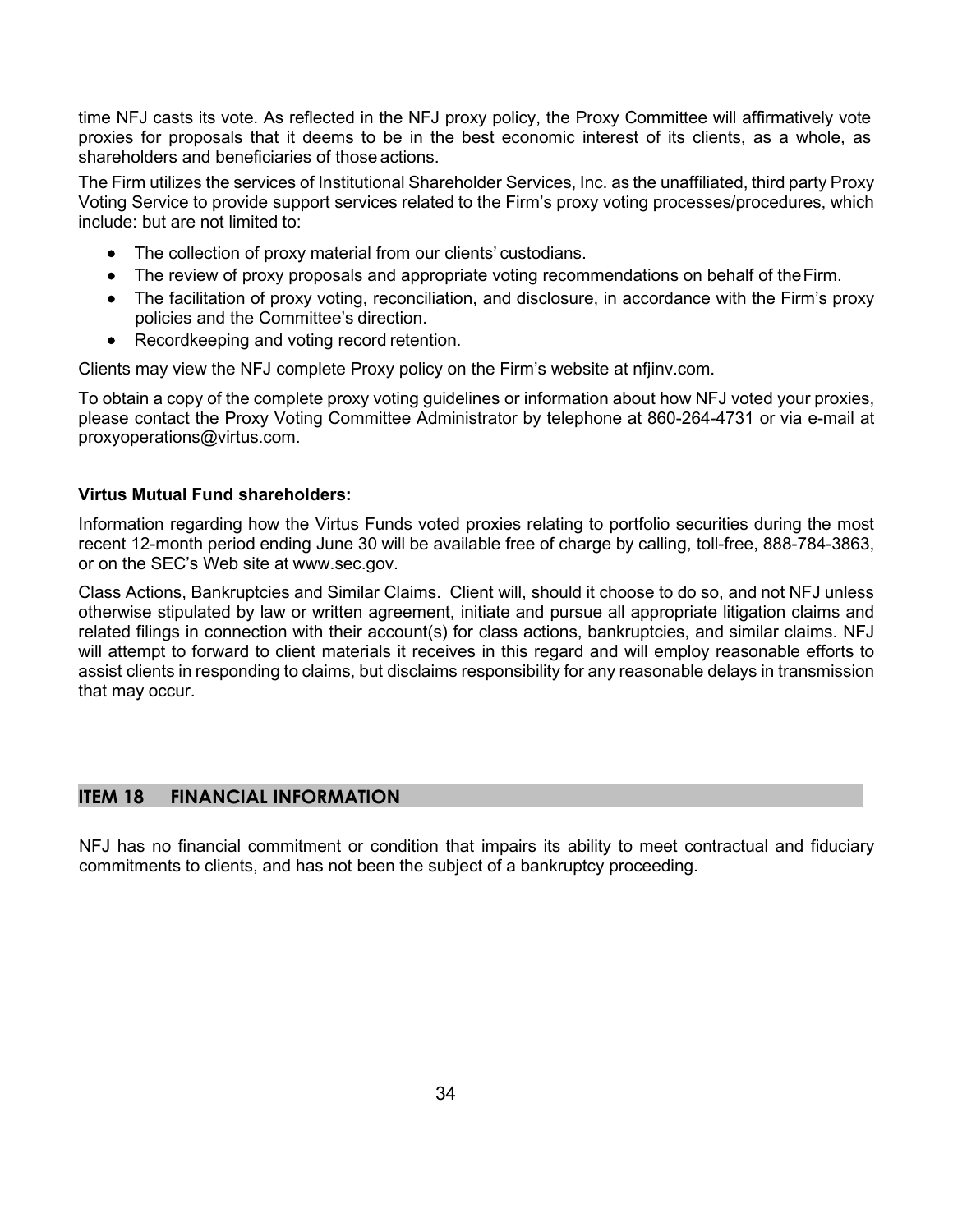

| <b>FACTS</b>                                                                                                                                                                               | WHAT DOES NFJ INVESTMENT GROUP, LLC<br><b>DO WITH YOUR PERSONAL INFORMATION?</b>                                                                                                                                                                                                                                                                                                           |                        |                             |
|--------------------------------------------------------------------------------------------------------------------------------------------------------------------------------------------|--------------------------------------------------------------------------------------------------------------------------------------------------------------------------------------------------------------------------------------------------------------------------------------------------------------------------------------------------------------------------------------------|------------------------|-----------------------------|
| Why?                                                                                                                                                                                       | Financial companies choose how they share your personal information. Federal law gives<br>consumers the right to limit some but not all sharing. Federal law also requires us to tell you how<br>we collect, share, and protect your personal information. Please read this notice carefully to<br>understand what we do.                                                                  |                        |                             |
| What?                                                                                                                                                                                      | The types of personal information we collect and share depend on the product or service you<br>have with us. This information can include:<br>> Social Security Number and Account Balances<br>> Transaction History<br>> Assets<br>> Risk Tolerance<br>> Investment Experience<br>When you are no longer our customer, we continue to share your information as described in this notice. |                        |                             |
| How?                                                                                                                                                                                       | All financial companies need to share customers' personal information to run their everyday<br>business. In the section below, we list the reasons financial companies can share their customers'<br>personal information; the reasons NFJ Investment Group, LLC (NFJ) chooses to share; and<br>whether you can limit this sharing.                                                        |                        |                             |
|                                                                                                                                                                                            | Reasons we can share your personal information                                                                                                                                                                                                                                                                                                                                             | <b>Does NFJ share?</b> | Can you limit this sharing? |
| For our everyday business purposes-<br>such as to process your transactions, maintain<br>your account(s), respond to court orders and legal<br>investigations, or report to credit bureaus |                                                                                                                                                                                                                                                                                                                                                                                            | Yes                    | <b>No</b>                   |
| For our marketing purposes-<br>to offer our products and services to you                                                                                                                   |                                                                                                                                                                                                                                                                                                                                                                                            | <b>No</b>              | We don't share              |
| For joint marketing with other financial companies                                                                                                                                         |                                                                                                                                                                                                                                                                                                                                                                                            | <b>No</b>              | We don't share              |
| For our affiliates' everyday business purposes-<br>information about your transactions and experiences                                                                                     |                                                                                                                                                                                                                                                                                                                                                                                            | Yes                    | <b>No</b>                   |
| For our affiliates' everyday business purposes-<br>information about your creditworthiness                                                                                                 |                                                                                                                                                                                                                                                                                                                                                                                            | <b>No</b>              | We don't share              |
| For nonaffiliates to market to you                                                                                                                                                         |                                                                                                                                                                                                                                                                                                                                                                                            | <b>No</b>              | We don't share              |

**Questions?** Call 877-927-1179 or visit nfjinv.com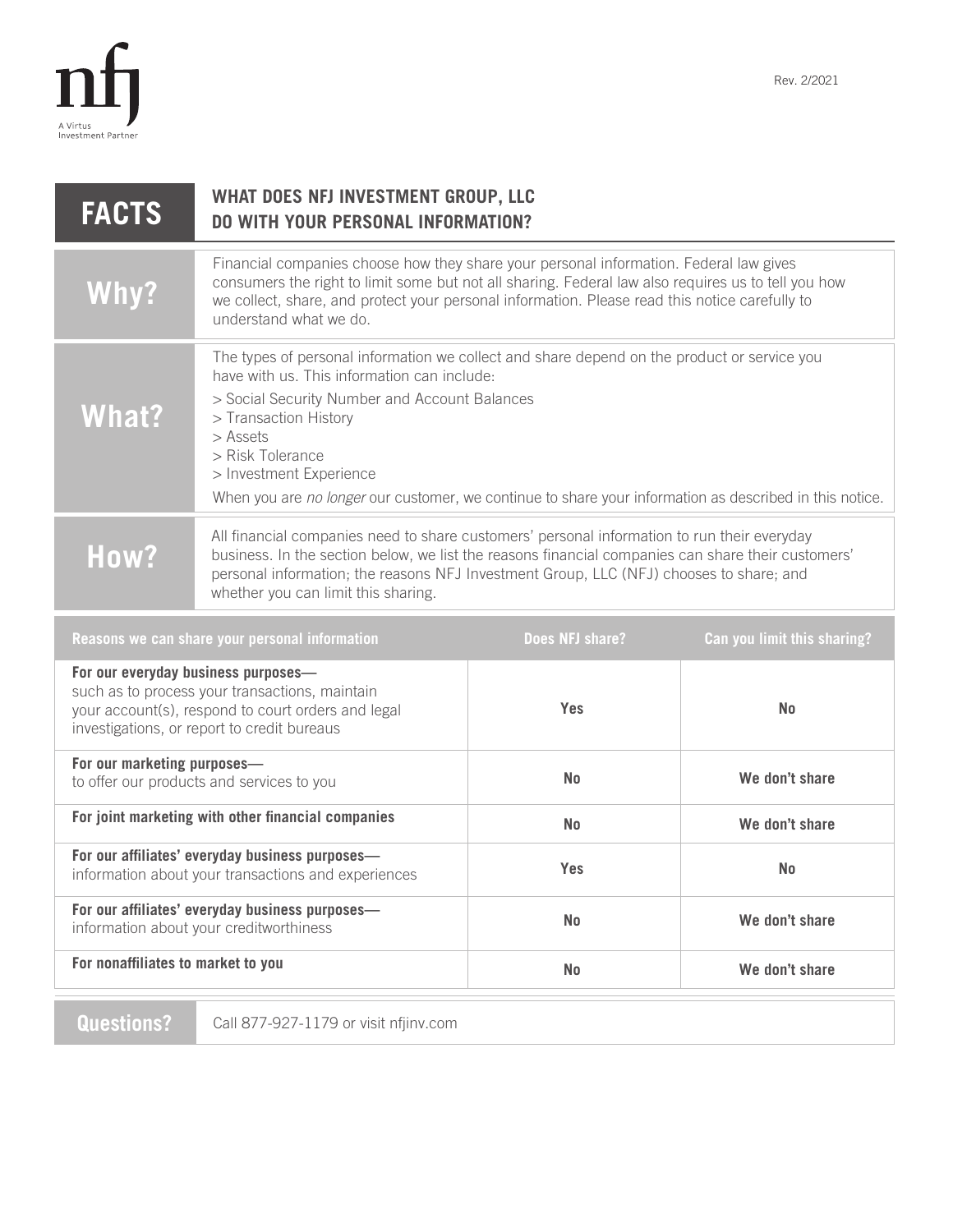| Who we are                                              |                                                                                                                                                                                                                                                                                                                                                                                                                                                                                                                                                             |  |  |  |
|---------------------------------------------------------|-------------------------------------------------------------------------------------------------------------------------------------------------------------------------------------------------------------------------------------------------------------------------------------------------------------------------------------------------------------------------------------------------------------------------------------------------------------------------------------------------------------------------------------------------------------|--|--|--|
| Who is providing this notice?                           | NFJ Investment Group, LLC                                                                                                                                                                                                                                                                                                                                                                                                                                                                                                                                   |  |  |  |
| What we do                                              |                                                                                                                                                                                                                                                                                                                                                                                                                                                                                                                                                             |  |  |  |
| <b>How does NFJ</b><br>protect my personal information? | To protect your personal information from unauthorized access<br>and use, we use security measures that comply with federal law.<br>These measures include computer safeguards and secured files<br>and buildings.                                                                                                                                                                                                                                                                                                                                          |  |  |  |
| <b>How does NFJ</b><br>collect my personal information? | We collect your personal information, for example, when you<br>> open an account or give us your contact information<br>> seek advice about your investments<br>> enter into an investment advisory contract<br>> tell us about your investment portfolio                                                                                                                                                                                                                                                                                                   |  |  |  |
| Why can't I limit all sharing?                          | Federal law gives you the right to limit only<br>> sharing for affiliates' everyday business purposes - information<br>about your creditworthiness<br>> affiliates from using your information to market to you<br>> sharing for nonaffiliates to market to you<br>State laws and individual companies may give you additional rights to<br>limit sharing.                                                                                                                                                                                                  |  |  |  |
| <b>Definitions</b>                                      |                                                                                                                                                                                                                                                                                                                                                                                                                                                                                                                                                             |  |  |  |
| <b>Affiliates</b>                                       | Companies related by common ownership or control. They can be financial<br>and nonfinancial companies.                                                                                                                                                                                                                                                                                                                                                                                                                                                      |  |  |  |
|                                                         | > Our affiliates include financial companies such as Virtus Investment<br>Partners, Inc., Ceredex Value Advisors LLC; Duff & Phelps Investment<br>Management Co.; Kayne Anderson Rudnick Investment Management, LLC;<br>Newfleet Asset Management, LLC; Seix Investment Advisors LLC;<br>Silvant Capital Management LLC; Sustainable Growth Advisers, LP;<br>Virtus Alternative Investment Advisers, Inc.; Virtus Fund Services, LLC;<br>Virtus Investment Advisers, Inc.; Virtus ETF Advisers LLC; Virtus Fund<br>Advisers, LLC; and VP Distributors, LLC. |  |  |  |
| <b>Nonaffiliates</b>                                    | Companies not related by common ownership or control. They can be<br>financial and nonfinancial companies.                                                                                                                                                                                                                                                                                                                                                                                                                                                  |  |  |  |
|                                                         | > NFJ does not share with nonaffiliates so they can market to you.                                                                                                                                                                                                                                                                                                                                                                                                                                                                                          |  |  |  |
| Joint marketing                                         | A formal agreement between nonaffiliated financial companies that<br>together market financial products or services to you.<br>> NFJ does not jointly market.                                                                                                                                                                                                                                                                                                                                                                                               |  |  |  |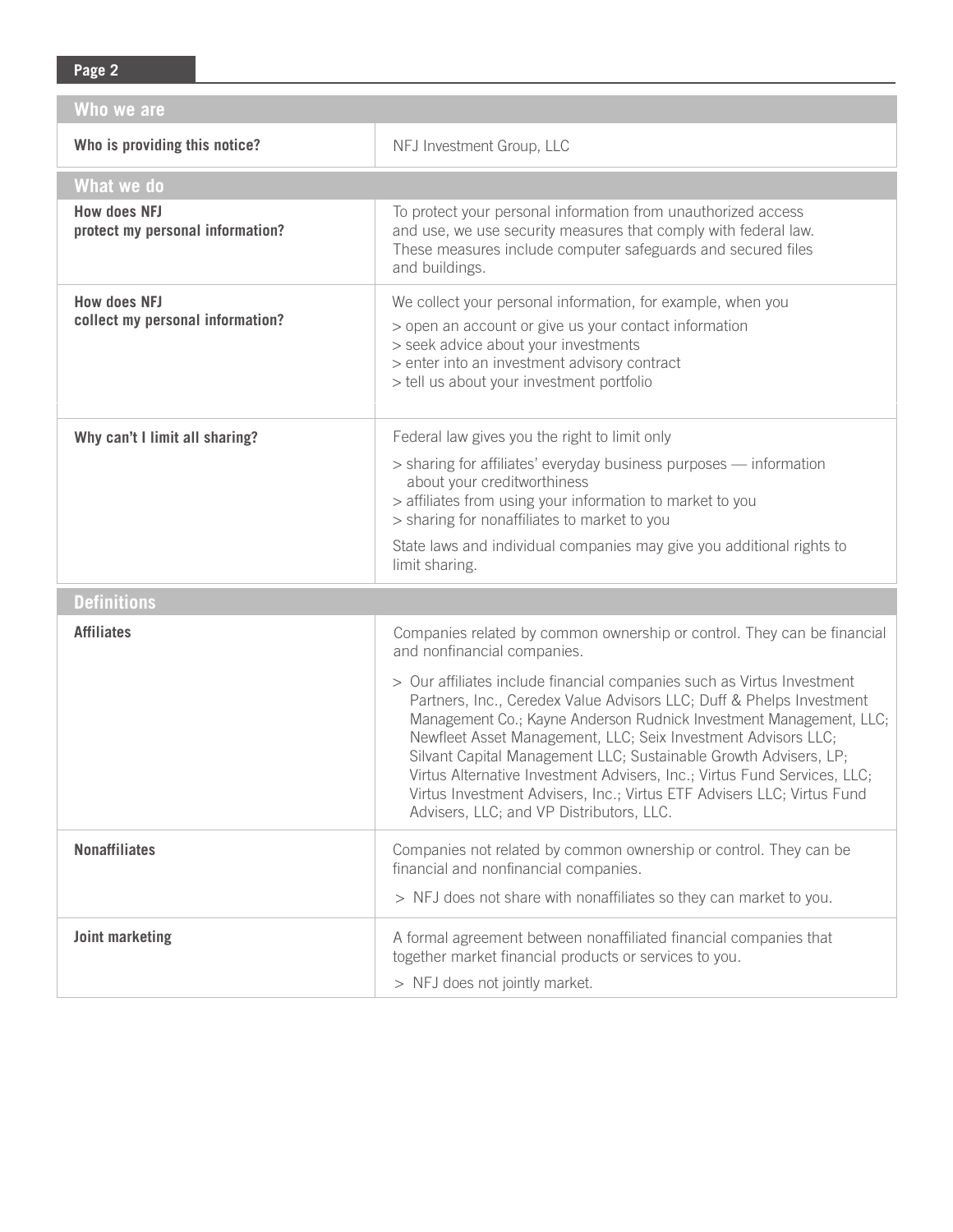

# **NFJ Investment Group, LLC Proxy Policy**

Under SEC Rule 206(4)-6, investment advisers have fiduciary obligations to their clients if the advisers have authority to vote their clients' proxies. Under our standard contractual agreements, NFJ Investment Group, LLC ("NFJ" or "the Firm") is authorized to vote proxies on behalf of discretionary accounts.

The rule requires an investment adviser that exercises voting authority over client proxies to adopt policies and procedures reasonably designed to ensure that the adviser: 1) votes proxies in the best interests of clients, 2) discloses information about those policies and procedures, 3) discloses how clients may obtain information regarding individual security proxy votes cast on their behalf, and 4) maintains appropriate records relating to actual proxy voting.

The Firm has a Proxy Committee ("Committee") that is responsible for establishing policies and procedures reasonably designed to enable the Firm to ethically and effectively discharge its fiduciary obligation to vote all applicable proxies on behalf of all discretionary client accounts and funds, and ensure compliance with all of the requirements. Annually (or more often as needed), the Committee will review, reaffirm and/or amend guidelines, strategies, and proxy policies for all domestic and international client accounts, funds, and product lines.

The Firm utilizes a third-party proxy service provider for support services related to the Firm's proxy voting processes/procedures, which include, but are not limited to:

- 1. The collection of proxy material from our clients' custodians.
- 2. The review of proxy proposals and appropriate voting recommendations on behalf of the Firm.
- 3. The facilitation of proxy voting, reconciliation, and disclosure, in accordance with the Firm's proxy policies and the Committee's direction.
- 4. Recordkeeping and voting record retention.

As reflected in the Firm's proxy guidelines, the Committee will vote proxies in a manner deemed to be in the best economic interest of its clients, as a whole, as shareholders and beneficiaries of those actions.

The Committee recognizes that each proxy vote must be evaluated on its own merits. Factors such as a company's organizational structure, executive and operational management, Board of Directors structure, corporate culture and governance process, and the impact of economic, environmental, and social implications remain key elements in all voting decisions.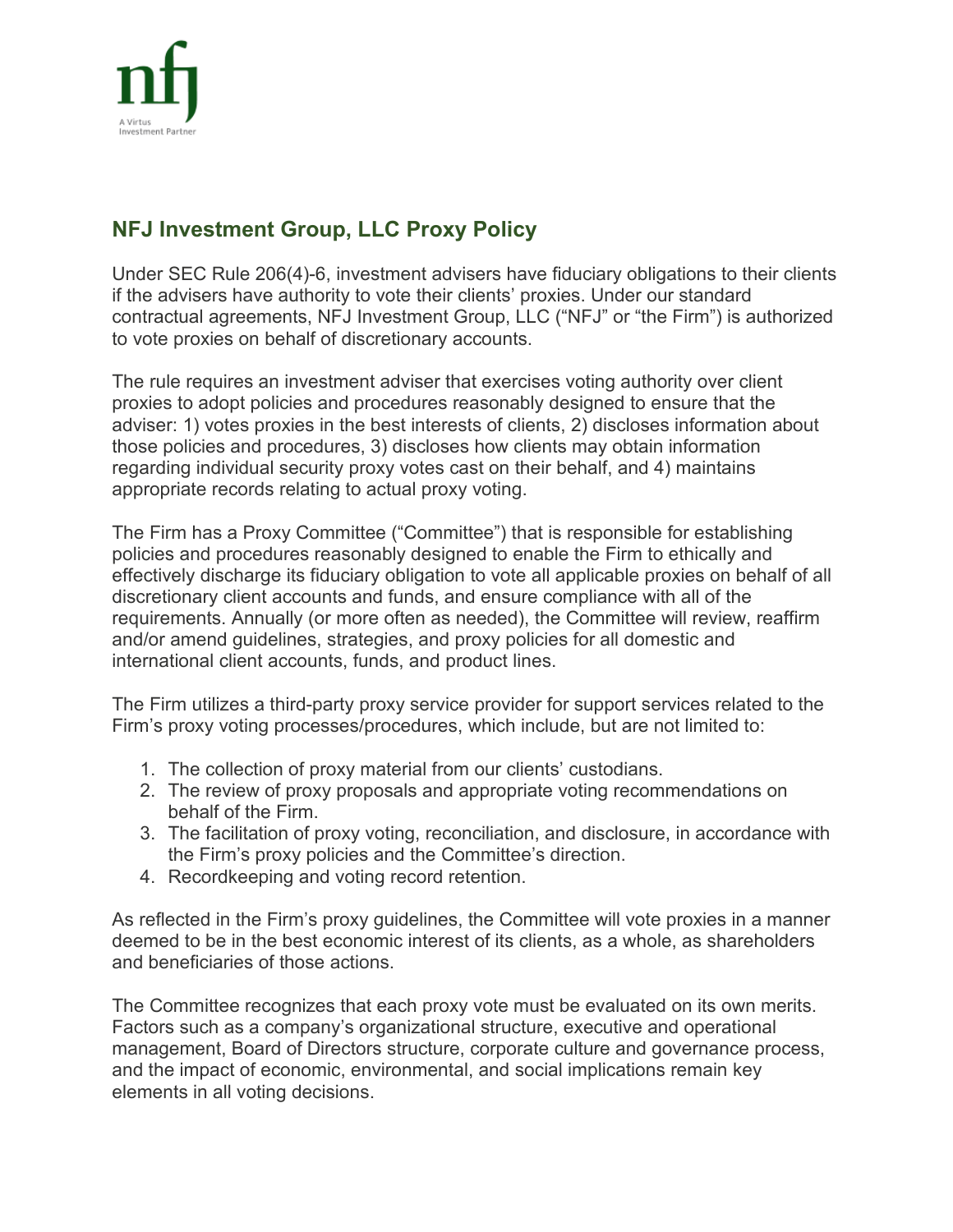

The Committee will consider client-specific preferences and/or develop and apply criteria unique to its client base and product lines, where appropriate. As needed, the Firm will communicate this information to its service provider so those clients' proxies will be voted accordingly. The Committee will review the service provider's capabilities as agent for the contracted services noted above.

## **An Independent, Objective Approach to Proxy Issues**

In the absence of express contractual provisions to the contrary, proxies will be voted for all of the Firm's discretionary investment management clients.

The Firm maintains its own proxy guidelines for U.S. domestic proxy voting issues as well as international proxy voting issues. ERISA accounts will be voted in accordance with the Firm's U.S. Domestic Proxy Guidelines; as such guidelines include ERISAspecific guidelines and requirements. "Taft-Hartley" proxy voting guidelines as provided by the service provider are applied as required. Global proxy matters will generally be voted pursuant to recommendations of the service provider. Guidelines are available as described below.

## **The Firm provides and maintains the following standard proxy voting guidelines:**

- ISS Global Policy Guidelines
- Taft-Hartley Proxy Guidelines

# **Exceptions to Policy**

The Firm's proxy policies, as outlined herein, generally will not be applied where the Firm has further delegated discretionary investment management and the authority to vote shares to a properly appointed subadviser, such as may be the case in some managed separate accounts, wrap programs, and funds.

In those situations, proxy votes cast by the subadviser may be governed by the subadviser's proxy voting policies and procedures.

The Firm may choose not to vote proxies in certain situations, or for certain accounts, such as, but not limited to, when the cost of voting would exceed any anticipated benefit to the respective client(s); when a proxy is received for a client account that has been terminated; when a proxy is received for a security no longer managed; and/or when the exercise of voting rights could restrict the ability of an account's portfolio manager to freely trade the security in question (for example, in certain foreign jurisdictions known as "blocking markets").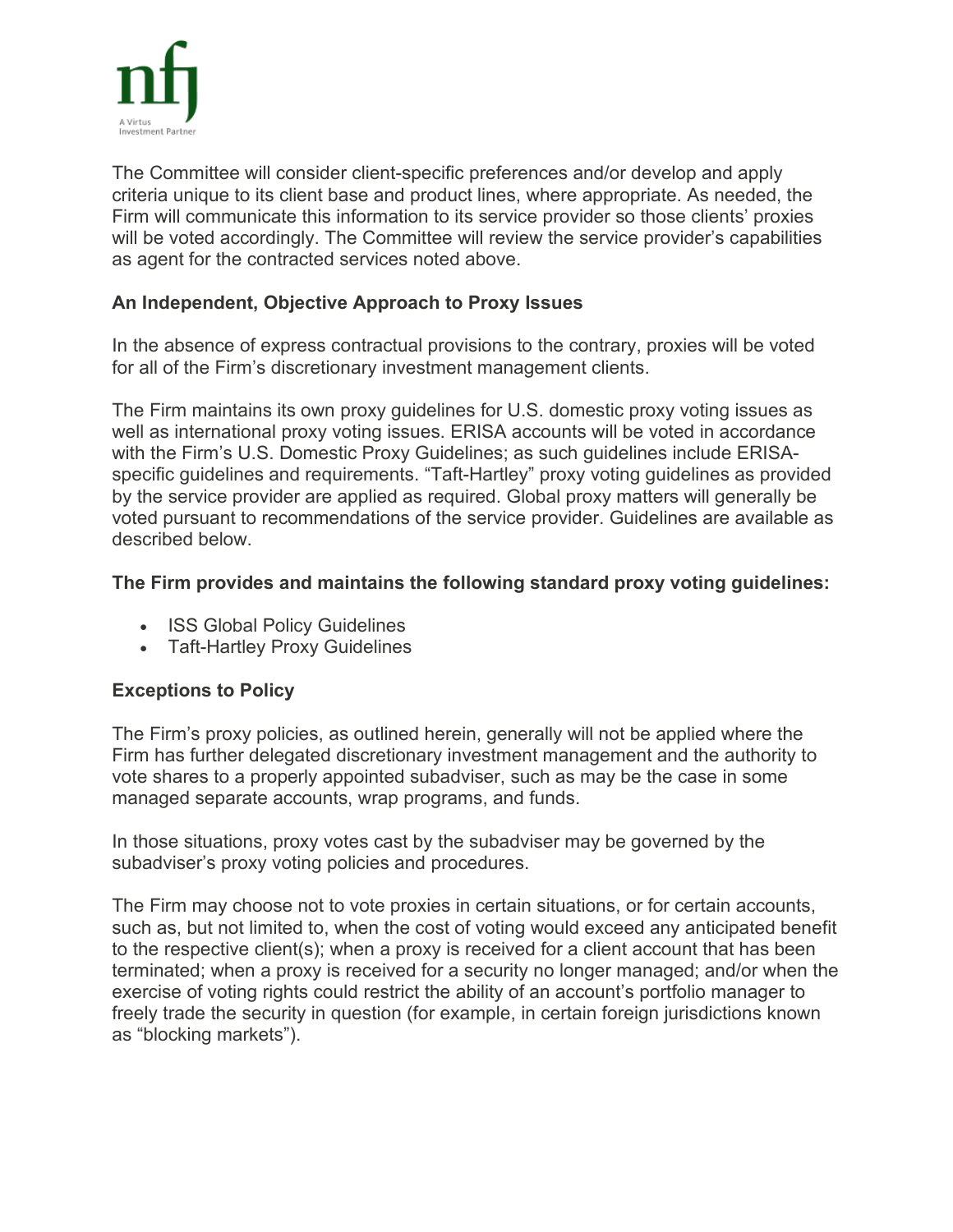

## **Conflicts of Interest**

Due to its diversified client base and numerous product lines, the Committee may determine a potential conflict exists in connection with a proxy vote. The Committee will determine how to address the conflict and that may include voting strictly in accordance with policy, and/or allowing the third-party service provider to vote in accordance with its guidelines.

Although the Firm does its best to alleviate or diffuse known conflicts, there is no guarantee that all situations have been or will be mitigated through proxy policy incorporation.

## **Securities Lending Program**

The Firm manages assets for clients (including the Virtus Funds ("Virtus Funds")) that may engage in "securities lending" programs. In a typical securities lending program, clients or funds lend securities from their accounts/portfolios to approved broker-dealers against cash collateral. On behalf of clients and the Virtus Funds, the Firm seeks to balance the economic benefits of continuing to participate in an open securities lending transaction against the inability to vote proxies. On behalf of clients and the Virtus Funds, the Firm will call loaned securities back to vote proxies, or to otherwise obtain rights to vote or consent with respect to a material event affecting securities on loan when the adviser believes it is necessary to vote.

## **Additional Information**

## **Records Related to Proxy Voting:**

All proxy voting records, including policy and procedures, proxy statements, votes cast, and any correspondence relative thereto will be maintained in accordance with the applicable provisions of the Investment Advisers Act of 1940 (as amended) and pursuant to the Firm's Data Retention Policy. To obtain information about specific voting issues, please e-mail: [moc.sutriv@snoitarepoyxorp](javascript:reveal_email()

## **Virtus Funds shareholders:**

Shareholders of the Virtus Funds may request fund-related proxy voting information by calling 800-243-1574.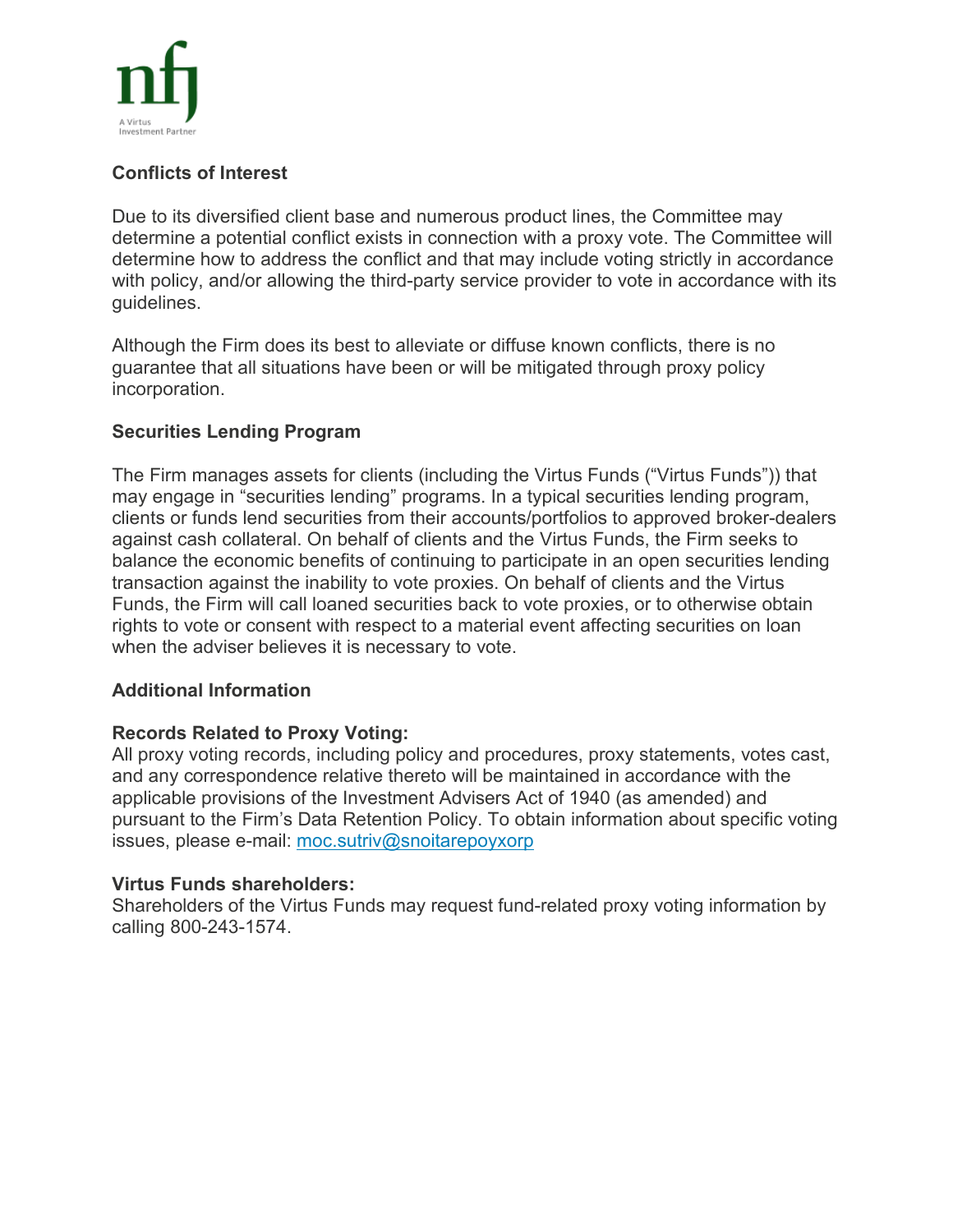

# NFJ Investment Group, LLC

2100 Ross Avenue, Suite 700 Dallas, Texas 75201 (214) 754-1780

> John R. Mowrey Paul A. Magnuson Thomas W. Oliver R. Burns McKinney Jeff N. Reed J. Garth Reilly Kristian Marca

# Form ADV Part 2B Brochure Supplement March 31, 2022

This brochure supplement provides information about Supervised Persons of NFJ Investment Group, LLC ("NFJ") that supplements the NFJ brochure. You should have received a copy of that brochure. Please contact your client service representative if you did not receive NFJ's brochure or if you have any questions about the contents of this supplement.

NFJ is a registered Investment Adviser. Registration of an Investment Adviser does not imply a certain level of skill or training. The oral and written communications of an Adviser provide you with information about which you determine to hire or retain an Adviser. Additional information about NFJ is also available on the SEC's website at [www.adviserinfo.sec.gov](http://www.adviserinfo.sec.gov/)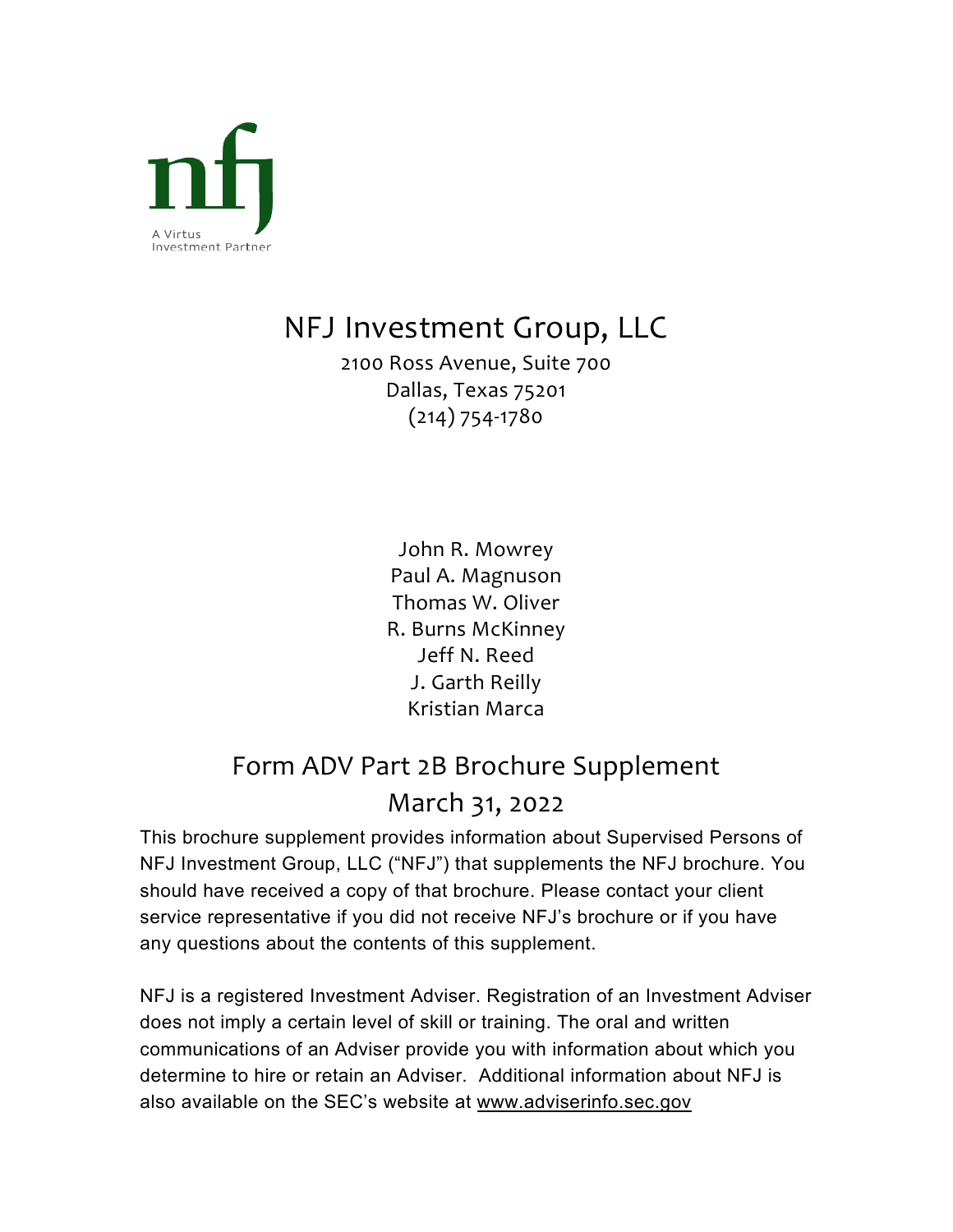# **John R. Mowrey, CFA (1983)**

*Executive Managing Director, Chief Investment Officer, Senior Portfolio Manager/Analyst* 

## **ITEM 2. EDUCATION BACKGROUND AND BUSINESS EXPERIENCE**

John Mowrey is an executive managing director, senior portfolio manager/analyst, and chief investment officer of NFJ Investment Group, responsible for the overall investment policy for all value equity portfolios, hiring new talent, and building out the team's investment capabilities. He serves as colead portfolio manager for the NFJ Mid-Cap Value, NFJ Small-Cap Value, NFJ Emerging Markets Value, and NFJ Infrastructure Income strategies. Mr. Mowrey joined NFJ in 2007 as a quantitative research analyst and product specialist and has 15 years investment-industry experience. He earned a B.A. in political science from Rhodes College and an M.B.A. from Southern Methodist University. He is a Chartered Financial Analyst® (CFA®) charterholder.

Please refer to the descriptions of professional designations listed at the end of this document.

## **ITEM 3. DISCIPLINARY INFORMATION**

There is no information to report under this Item.

# **ITEM 4. OTHER BUSINESS ACTIVITIES**

There is no information to report under this Item.

# **ITEM 5. ADDITIONAL COMPENSATION**

There is no information to report under this Item.

## **ITEM 6. SUPERVISION**

Mr. Mowrey is supervised by George Alyward, Chief Executive Officer of NFJ Investment Group LLC. NFJ is a wholly-owned subsidiary of Virtus Partners, Inc. Mr. Alyward can be reached at 800.248.7971.

# **Paul A. Magnuson (1962)**

*Managing Director, Senior Portfolio Manager/Analyst*

# **ITEM 2. EDUCATION BACKGROUND AND BUSINESS EXPERIENCE**

Paul Magnuson is a managing director and senior portfolio manager/analyst at NFJ Investment Group. He serves as a co-lead portfolio manager of the NFJ Mid-Cap Value and NFJ Small-Cap Value strategies. Prior to joining NFJ in 1992, Mr. Magnuson was a quantitative analyst in the trust investment department at

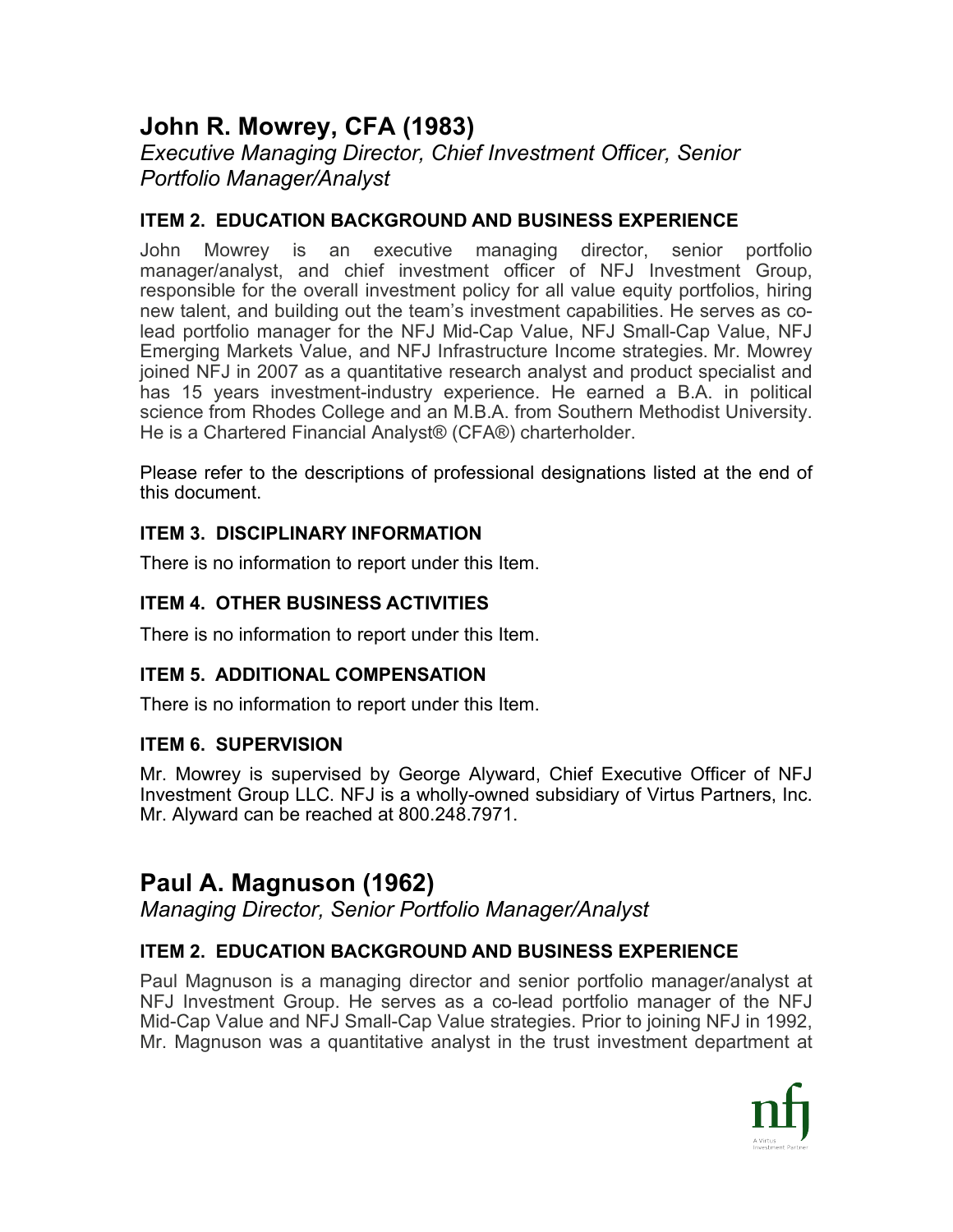NationsBank. He began his career in the investment industry in 1985. Mr. Magnuson earned a B.B.A. in finance from the University of Nebraska.

# **ITEM 3. DISCIPLINARY INFORMATION**

There is no information to report under this Item.

# **ITEM 4. OTHER BUSINESS ACTIVITIES**

There is no information to report under this item.

# **ITEM 5. ADDITIONAL COMPENSATION**

There is no information to report under this Item.

# **ITEM 6. SUPERVISION**

Mr. Magnuson is supervised by John Mowrey, Chief Investment Officer of NFJ Investment Group. Mr. Mowrey can be reached at 214-754-1757.

# **Thomas W. Oliver, CFA, CPA (1971)**

*Managing Director, Senior Portfolio Manager/Analyst* 

# **ITEM 2. EDUCATION BACKGROUND AND BUSINESS EXPERIENCE**

Thomas Oliver is a managing director and senior portfolio manager/analyst at NFJ Investment Group. He serves as a co-lead portfolio manager of the NFJ Dividend Value, NFJ Large-Cap Value and NFJ All Cap Value strategies. Prior to joining NFJ in 2005, Mr. Oliver was a manager of corporate reporting at Perot Systems and an auditor at Deloitte & Touche. He began his career in 1995 and has over 27 years in investment-industry experience. Mr. Oliver earned a B.B.A. and an M.B.A. from the University of Texas. He is a Chartered Financial Analyst® (CFA®) charterholder and has his Certified Public Accountant (CPA) designation.

Please refer to the descriptions of the licenses and professional designations listed at the end of this document.

# **ITEM 3. DISCIPLINARY INFORMATION**

There is no information to report under this Item.

# **ITEM 4. OTHER BUSINESS ACTIVITIES**

Registered representative of affiliated VP Distributors, LLC, a limited purpose broker/dealer

# **ITEM 5. ADDITIONAL COMPENSATION**

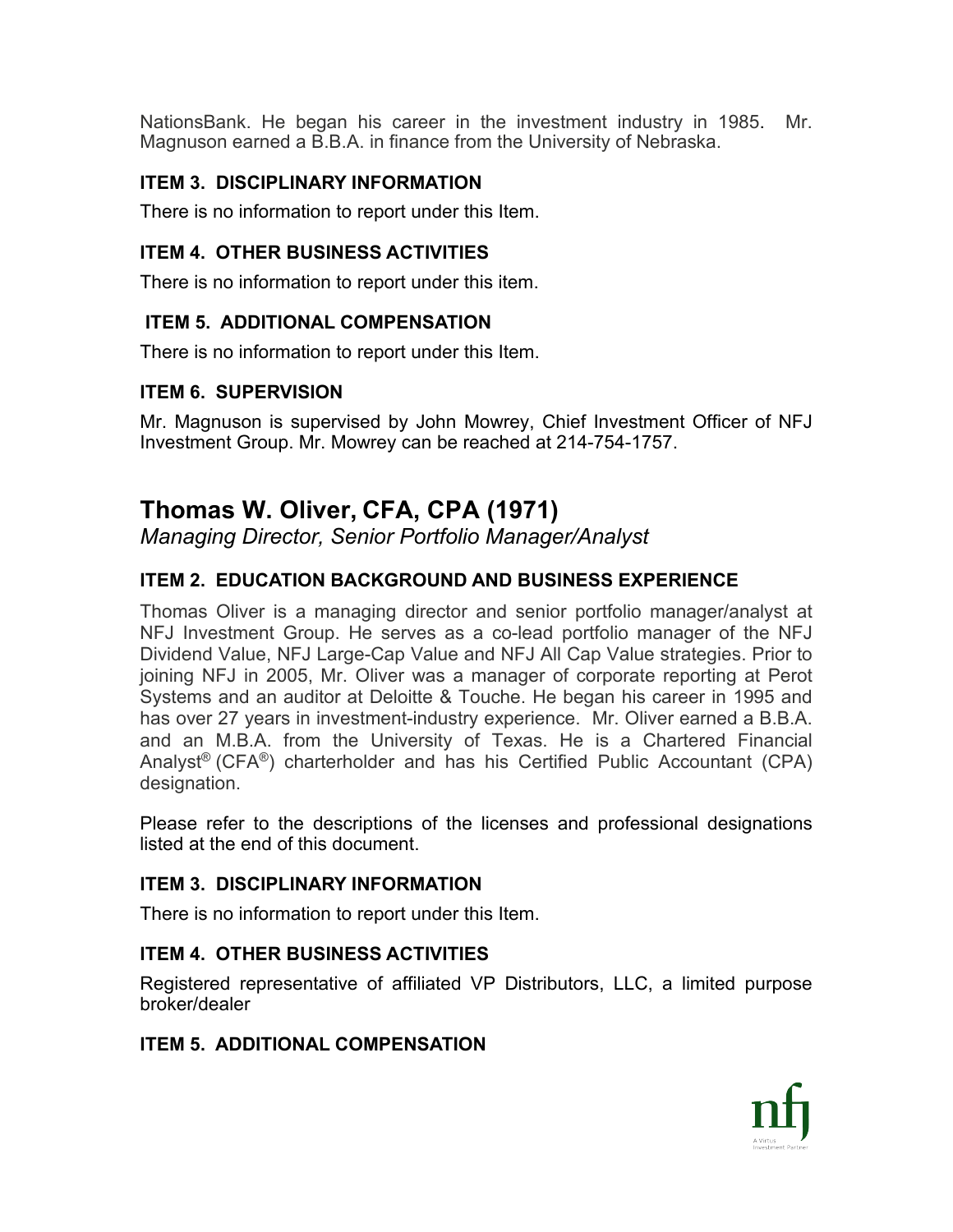There is no information to report under this Item.

## **ITEM 6. SUPERVISION**

Mr. Oliver is supervised by John Mowrey, Chief Investment Officer of NFJ Investment Group. Mr. Mowrey can be reached at 214-754-1757.

# **R. Burns McKinney, CFA (1973)**

*Managing Director, Senior Portfolio Manager/Analyst*

# **ITEM 2. EDUCATION BACKGROUND AND BUSINESS EXPERIENCE**

R. Burns McKinney is a managing director and a senior portfolio manager/analyst at NFJ Investment Group. He serves as a co-lead portfolio manager of the NFJ Dividend Value and NFJ International Value strategies. Prior to joining NFJ in 2006, Mr. McKinney was an equity analyst at Evergreen Investments, an investment banking analyst at Alex. Brown & Sons, a vice president in equity research at Merrill Lynch, and an equity analyst at Morgan Stanley. He began his career in the investment industry in 1996. Mr. McKinney earned a B.A. in economics from Dartmouth College and an M.B.A. from The Wharton School, The University of Pennsylvania. He is a Chartered Financial Analyst® (CFA®) charterholder.

Please refer to the descriptions of the licenses and professional designations listed at the end of this document.

## **ITEM 3. DISCIPLINARY INFORMATION**

There is no information to report under this Item.

# **ITEM 4. OTHER BUSINESS ACTIVITIES**

Registered representative of affiliated VP Distributors, LLC, a limited purpose broker/dealer

## **ITEM 5. ADDITIONAL COMPENSATION**

There is no information to report under this Item.

## **ITEM 6. SUPERVISION**

Mr. McKinney is supervised by John Mowrey, Chief Investment Officer of NFJ Investment Group. Mr. Mowrey can be reached at 214-754-1757.

# **Jeff N. Reed, CFA (1980)**

*Managing Director, Senior Portfolio Manager/Analyst*

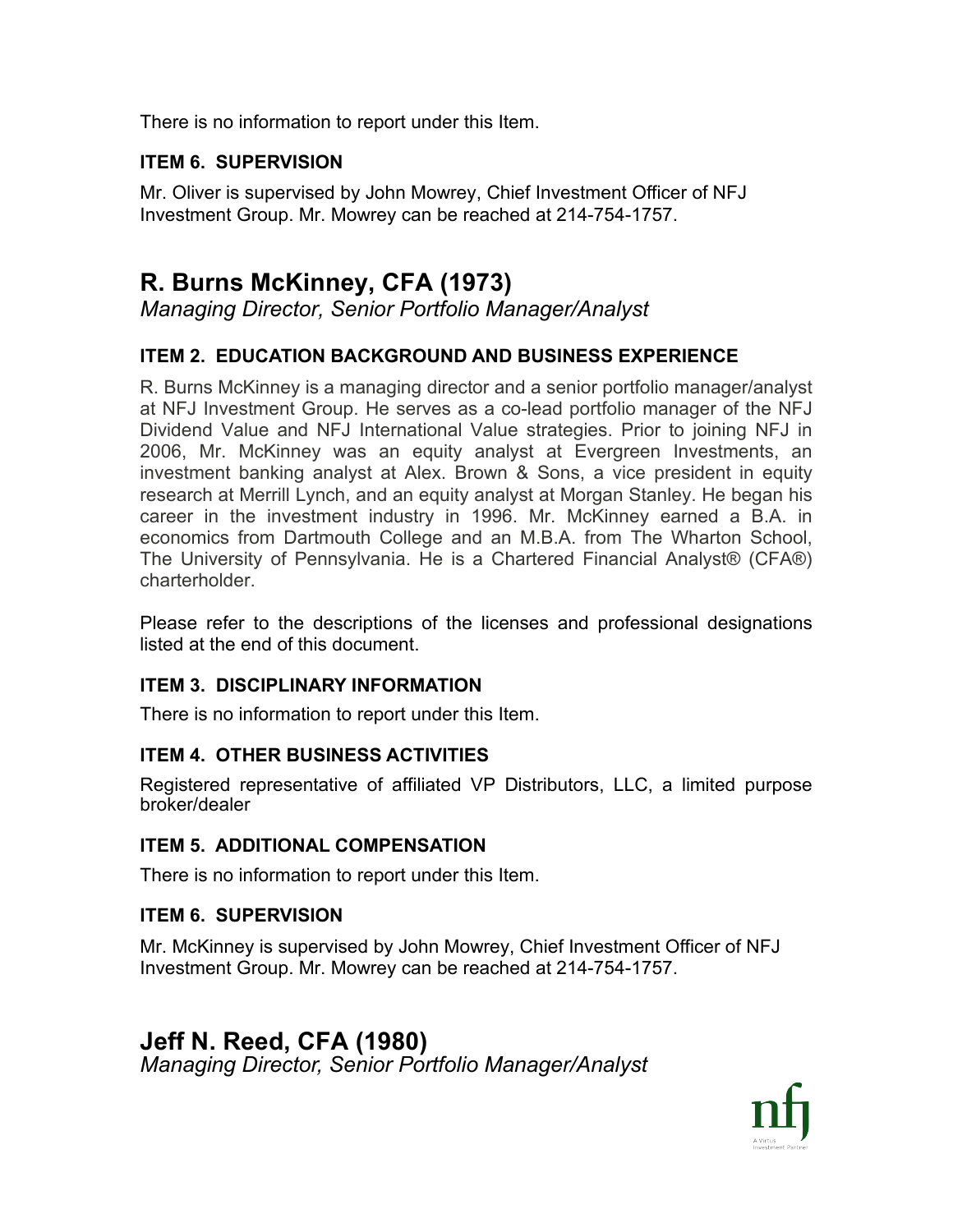## **ITEM 2. EDUCATION BACKGROUND AND BUSINESS EXPERIENCE**

Jeff Reed is a managing director and senior portfolio manager/analyst at NFJ Investment Group. He serves as a co-lead portfolio manager of the NFJ Dividend Value, NFJ Large-Cap Value and NFJ All Cap Value strategies. Prior to joining NFJ in 2007, Mr. Reed was a credit analyst at Frost Bank. He began his career in the investment industry in 2004. Mr. Reed earned a B.B.A. in finance from Texas Christian University and an M.B.A. from the University of Texas, McCombs School of Business. He is a Chartered Financial Analyst® (CFA®) charterholder.

Please refer to the descriptions of the licenses and professional designations listed at the end of this document.

## **ITEM 3. DISCIPLINARY INFORMATION**

There is no information to report under this Item.

## **ITEM 4. OTHER BUSINESS ACTIVITIES**

There is no information to report under this Item.

## **ITEM 5. ADDITIONAL COMPENSATION**

There is no information to report under this Item.

## **ITEM 6. SUPERVISION**

Mr. Reed is supervised by John Mowrey, Chief Investment Officer of NFJ Investment Group. Mr. Mowrey can be reached at 214-754-1757.

# **J. Garth Reilly (1981)**

*Managing Director, Senior Portfolio Manager/Analyst*

## **ITEM 2. EDUCATION BACKGROUND AND BUSINESS EXPERIENCE**

J. Garth Reilly is a managing director and senior portfolio manager/analyst at NFJ Investment Group. He serves as a co-lead portfolio manager/analyst of the NFJ Emerging Markets Value, NFJ International Value, and NFJ Infrastructure Income strategies. Prior to joining NFJ in 2005, he was an intern at Luther King Capital Management and Citigroup Alternative Investments. He began his career in the investment industry in 2005. Mr. Reilly earned a B.A. in political economy from Princeton University and an M.B.A. from Southern Methodist University.

## **ITEM 3. DISCIPLINARY INFORMATION**

There is no information to report under this Item.

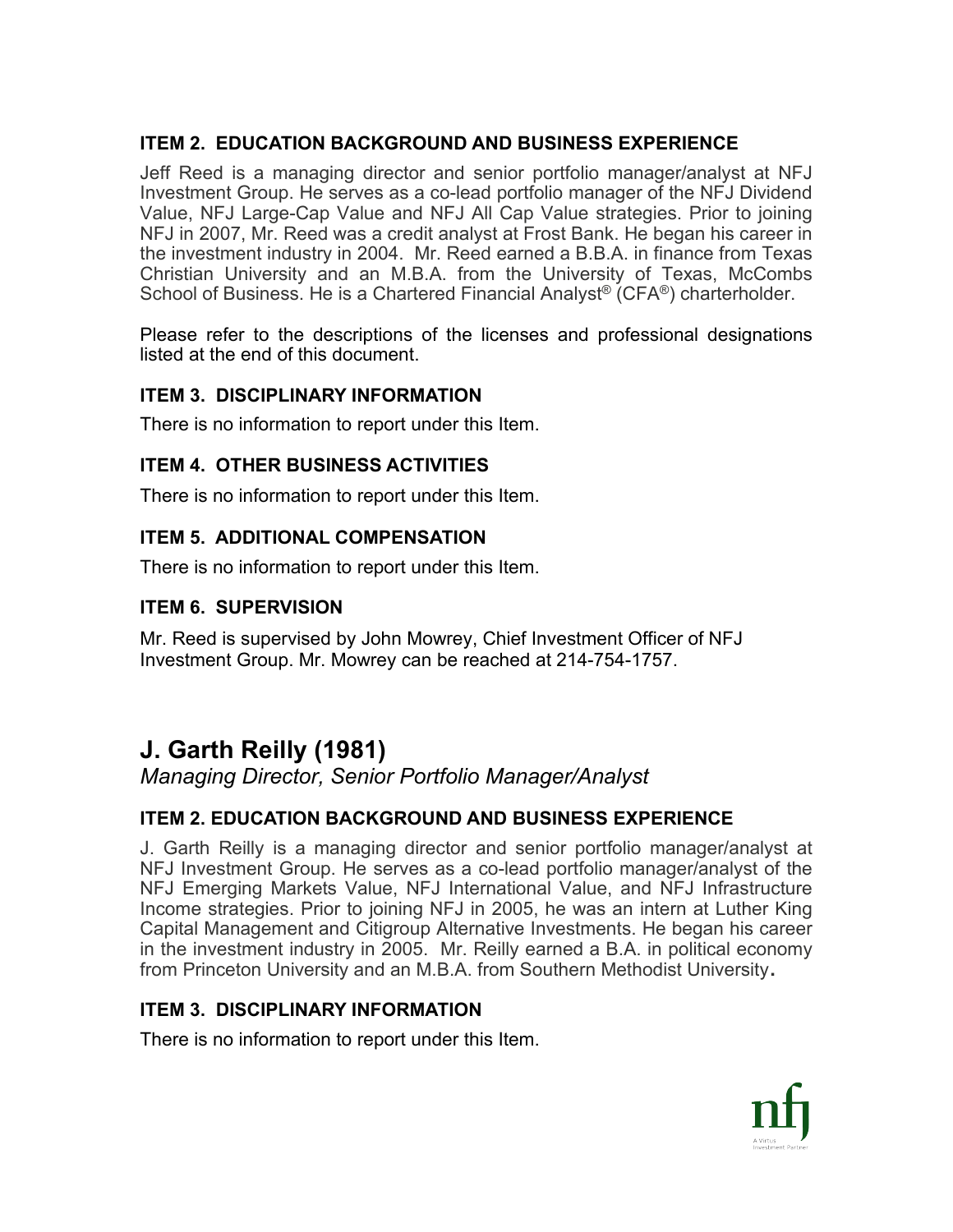# **ITEM 4. OTHER BUSINESS ACTIVITIES**

There is no information to report under this Item.

## **ITEM 5. ADDITIONAL COMPENSATION**

There is no information to report under this Item.

## **ITEM 6. SUPERVISION**

Mr. Reilly is supervised by John Mowrey, Chief Investment Officer of NFJ Investment Group. Mr. Mowrey can be reached at 214-754-1757.

# **Kristian Marca, CFA (1977)**

*Director, Portfolio Manager/Analyst*

## **ITEM 2. EDUCATION BACKGROUND AND BUSINESS EXPERIENCE**

Kris Marca is a director and portfolio manager/research analyst at NFJ Investment Group. He serves as a portfolio manager for a closed-end fund that NFJ subadvises, the Virtus Dividend, Interest & Premium Strategy Fund (NYSE: NFJ). Prior to joining NFJ in 2011, he was on the equity derivatives desk at HBK Capital Management. He began his career in the investment industry in 2003. Mr. Marca earned a B.A. in biology from the University of Texas and an M.B.A. from Texas Christian University. He is a Chartered Financial Analyst® (CFA®) charterholder.

Please refer to the descriptions of the licenses and professional designations listed at the end of this document.

## **ITEM 3. DISCIPLINARY INFORMATION**

There is no information to report under this Item.

# **ITEM 4. OTHER BUSINESS ACTIVITIES**

Registered representative of affiliated VP Distributors, LLC, a limited purpose broker/dealer

## **ITEM 5. ADDITIONAL COMPENSATION**

There is no information to report under this Item.

## **ITEM 6. SUPERVISION**

Mr. Marca is supervised by John Mowrey, Chief Investment Officer of NFJ Investment Group. Mr. Mowrey can be reached at 214-754-1757.